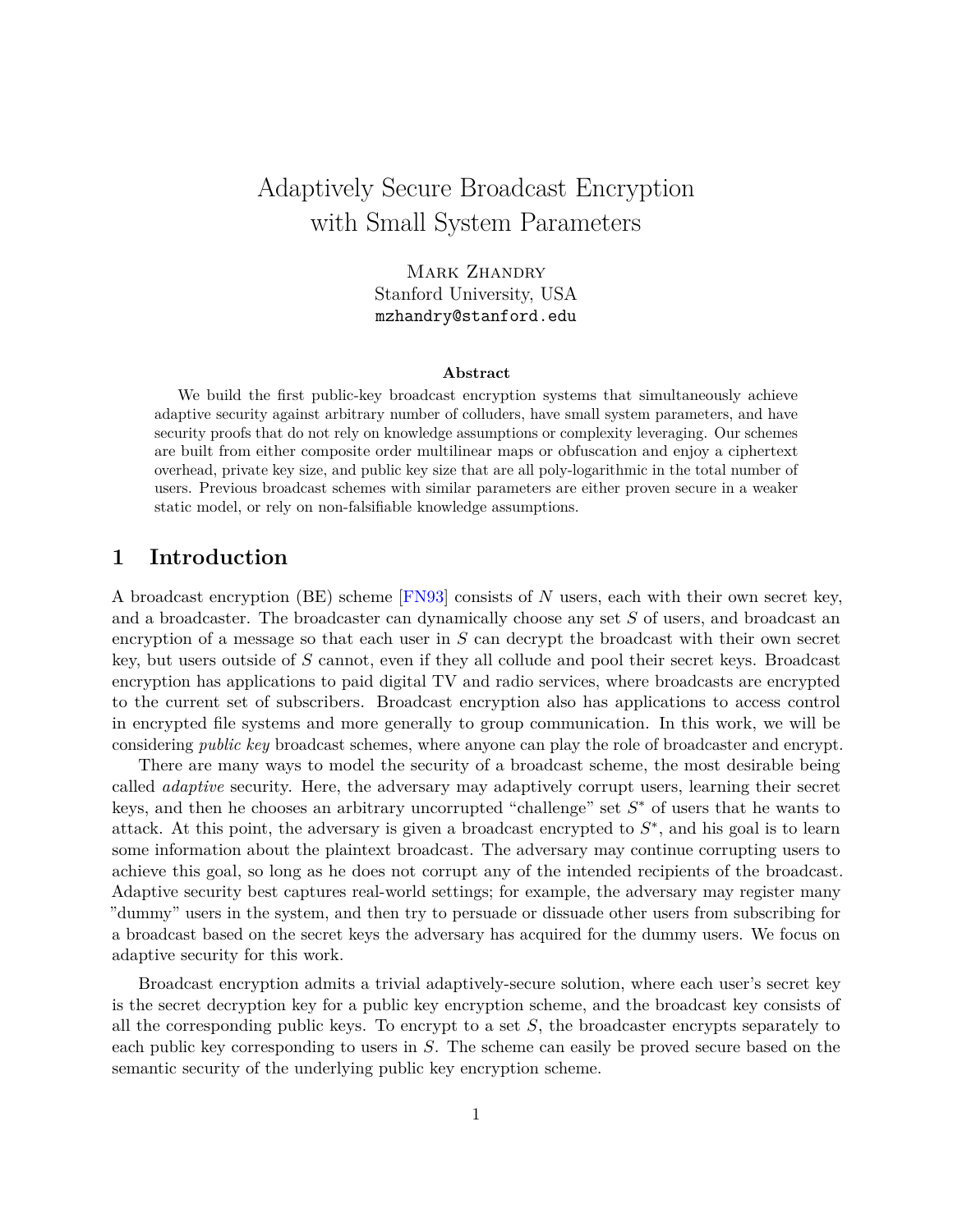Therefore, the main interest in broadcast encryption, besides security, is to minimize the parameter sizes. Minimizing ciphertext size is important for reducing the bandwidth required for broadcasting. Minimizing the size of the broadcast key and user secret keys is important for reducing the storage requirements for the broadcaster and receiver.

Since the ciphertext size must at a minimum encode the entire message  $m$  and recipient set  $S^1$  $S^1$ , the measure of interest for ciphertexts is the *overhead*, namely the amount of information that must be transmitted in addition to (the description of) *S* and the symmetric encryption of the actual plaintext. In the trivial system, public keys have size proportional to the number of users *N*, secret keys are constant size, and the ciphertext overhead can be made proportional to the size |*S*| of the recipient set. Using identity-based encryption (IBE), the public key size can even be reduced to constant size, and the resulting broadcast scheme is even identity-based<sup>[2](#page-1-1)</sup>.

In this work, we ask the following:

*Can we construct adaptively-secure broadcast encryption with "short" ciphertexts, secret keys, and broadcast keys.*

Boneh, Gentry, and Waters [\[BGW05\]](#page-36-0) give the first broadcast scheme with sub-linear sized ciphertexts from bilinear maps, called the BGW construction. This scheme has constant size ciphertexts and secret keys (in terms of the number of users  $N$ ), but a public key that is linear in *N*. One trade-off of their scheme is that it is only proved secure in a *static model*, where the adversary may still choose the challenge set *S* <sup>∗</sup> arbitrarily, but must choose it before corrupting any users and before even seeing the public parameters of the scheme. Some other schemes with constant-sized ciphertexts based on bilinear maps [\[DPP07,](#page-37-1) [GW09\]](#page-38-0) have been proven adaptively secure and/or are identity based, but the public broadcast key in all of these schemes is at least linear in the maximum number of recipients.

**Existing constructions based on multilinear maps.** The first constructions of broadcast encryption from multilinear maps [\[BS02,](#page-36-1) [GGH13a,](#page-37-2) [CLT13,](#page-37-3) [BW13\]](#page-36-2) were all *secret key* schemes, where the broadcast key has to be kept secret. Moreover, for *N* users, these schemes require *N*-linear maps, resulting in systems super-linear secret keys<sup>[3](#page-1-2)</sup>.

Boneh, Waters, and Zhandry [\[BWZ14a\]](#page-36-3) show how to build broadcast encryption for *N* users from *O*(log *N*)-linear maps by generalizing the BGW construction above. In their scheme, all parameters — ciphertext overhead, secret key size, and public key size — are poly-logarithmic in *N*. By increasing the number of users to  $2^{\lambda}$ , they are even able to obtain an identity-based scheme with constant-size parameters (namely, with no upper bound on the size of the recipient set). However, similar to the BGW scheme, their scheme is only proved statically secure. Boneh, Waters, and Zhandry additionally present a scheme derived from [\[GW09\]](#page-38-0). However, they are unable to prove security relative to static assumptions, and instead prove security in a generic model for multilinear maps, obtaining adaptive security in this model.

<span id="page-1-0"></span><sup>&</sup>lt;sup>1</sup>With the secret key  $sk_i$  for user *i*, it is possible to determine if  $i \in S$  by running the decryption procedure and seeing if it succeeds. With all secret keys, it is therefore possible to completely reconstruct *S*.

<span id="page-1-1"></span><sup>&</sup>lt;sup>2</sup>The broadcast key would be the master public key for the system, and the secret for an identity is the secret key for the underlying IBE. To encrypt to a set *S*, simply encrypt separately to each identity in *S*.

<span id="page-1-2"></span><sup>&</sup>lt;sup>3</sup>In all current constructions of *N*-linear maps [\[GGH13a,](#page-37-2) [CLT13,](#page-37-3) [LSS14,](#page-39-0) [GGH14\]](#page-38-1), the description of the map as well as group elements have size at least  $\omega(N)$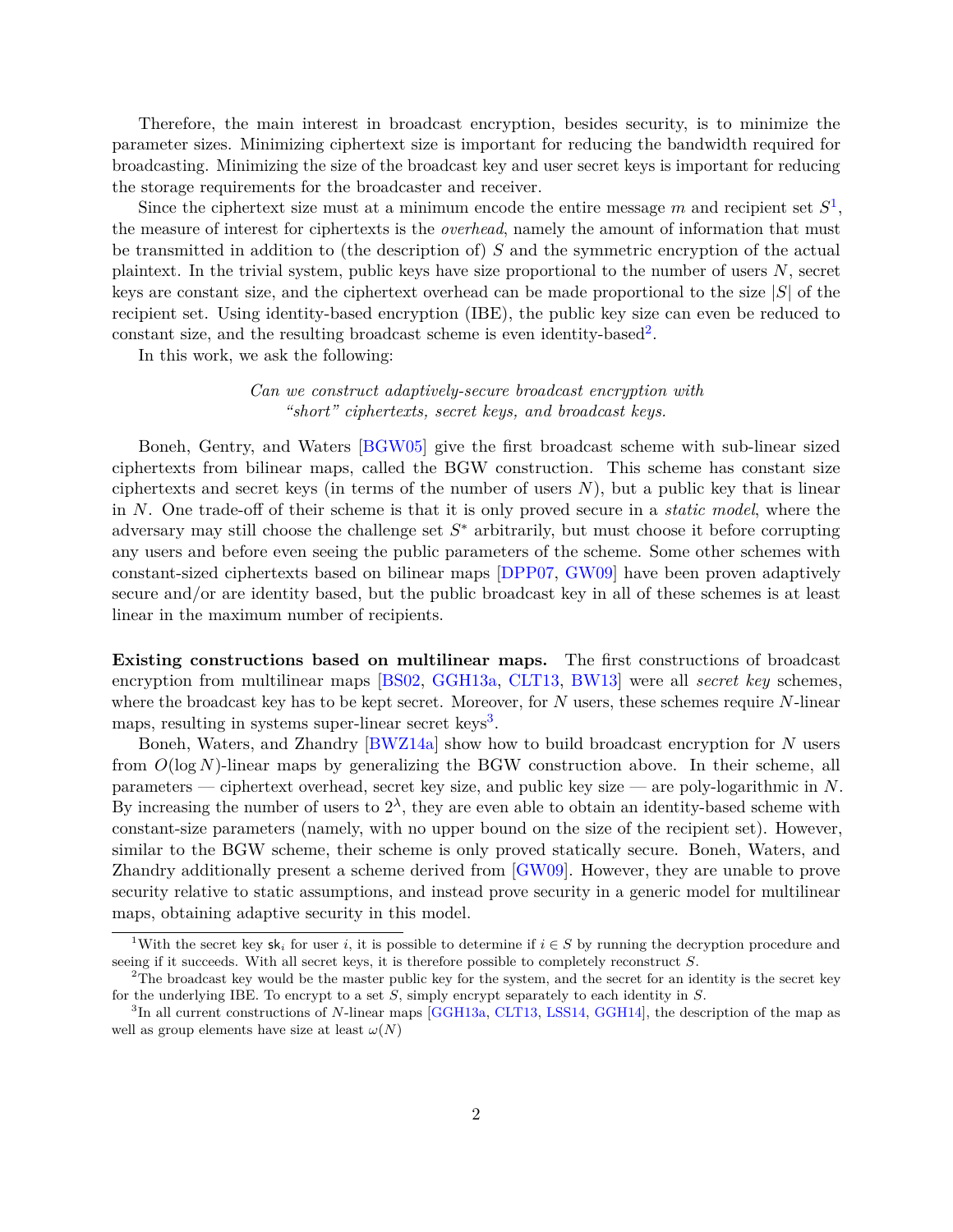**Existing Constructions based on obfuscation.** Boneh and Zhandry [\[BZ14\]](#page-37-4) show how to build broadcast encryption from indistinguishability obfuscation (iO)  $[BGI<sup>+</sup>01, GGH<sup>+</sup>13b]$  $[BGI<sup>+</sup>01, GGH<sup>+</sup>13b]$  $[BGI<sup>+</sup>01, GGH<sup>+</sup>13b]$  $[BGI<sup>+</sup>01, GGH<sup>+</sup>13b]$ , where the ciphertext size and secret key size are independent of the number of users. Their scheme also has the novel property of being distributed, where each user chooses their own secret key. However, the public keys in their scheme consist of obfuscated programs whose size is at least  $\Omega(N)$ , and actually much larger with current obfuscation implementations [\[GGH](#page-37-5)+13b, [AGIS14\]](#page-36-5).

Ananth et al. [\[ABG](#page-35-0)+13] show how to shrink the public key size in Boneh and Zhandry's scheme [\[BZ14\]](#page-37-4), but at the cost of losing the distributed property, and security only being proved in the static model. Their scheme relies on stronger knowledge version of obfuscation, called differing inputs obfuscation (diO)  $[{\rm B}G I^+01, {\rm B}C P14, {\rm AB}G^+13]$ . Zhandry [\[Zha14\]](#page-39-1) shows how to resurrect the distributed property and achieve adaptive security using a primitive called witness PRFs, which can be seen as a special case of obfuscation. However, Zhandry also requires a strong knowledge version of witness PRFs, called extractable witness PRFs. Both diO and extractable witness PRFs are non-falsifiable assumptions. Moreover, Garg et al. [\[GGHW14\]](#page-38-2) give evidence that the most general forms of these assumptions may not hold, and avoiding the attack in [\[GGHW14\]](#page-38-2) often requires the use of application-specific assumptions (that is, the assumptions make explicit reference to the scheme).

**Schemes with CCA security.** Boneh, Gentry, and Waters [\[BGW05\]](#page-36-0) show how to modify their scheme to be secure against a chosen ciphertext attack, where the adversary is additionally given access to a decryption oracle. The rough idea is to embed the verification key for a one-time signature into the ciphertext, and sign the resulting ciphertext using the corresponding signing key. Boneh, Waters, and Zhandry [\[BWZ14a\]](#page-36-3) show that the same modification can be carried out on their low-overhead scheme. Phan et al. [\[PPSS12\]](#page-39-2) give a different modification to [\[BGW05\]](#page-36-0) that replaces the signature scheme with a universal one-way hash function, which can be more efficient than signatures. However, their proof implicitly requires that the representation of group elements is unique, and is therefore inapplicable to schemes based on current "noisy" multilinear maps<sup>[4](#page-2-0)</sup>.

Boneh et al. [\[BCHK07\]](#page-36-7) show how to *generically* convert any identity-based (non-broadcast) encryption scheme into a chosen ciphertext attack (CCA)-secure public key encryption scheme using a similar high-level strategy. The idea is that the encrypter encrypts to the identity encoding the verification key (thus "embedding" the verification key into the ciphertext), and then signs the resulting ciphertext using the signing key as in [\[BGW05\]](#page-36-0).

In the case of identity-based *broadcast* encryption, one may hope that the same conversion can be used. The idea would be that the encrypter adds to the recipient set the identity corresponding to a verification key vk  $\in$  VK for a one-time signature, encrypts to the expanded set, and then signs the resulting ciphertext. Unfortunately, as observed in [\[PPSS12\]](#page-39-2) this conversion is insufficient for proving chosen ciphertext security. For example, for the trivial scheme based on identity-based encryption, it is not difficult to show that the converted scheme is CCA-*insecure*. The reason is that, in the case of broadcast encryption, a decryption query allows the adversary to specify which user should decrypt the ciphertext<sup>[5](#page-2-1)</sup>. The reduction *could* decrypt the ciphertext using the secret key corresponding to  $vk' \in \mathcal{VK}$ , but the adversary may require decryption by a different user for which

<span id="page-2-1"></span><span id="page-2-0"></span><sup>&</sup>lt;sup>4</sup>Indeed, their scheme is CCA-*insecure* using these multilinear maps

<sup>&</sup>lt;sup>5</sup>For correctly generated ciphertexts, the correctness of broadcast encryption implies that all users decrypt the same way. However, improperly generated ciphertexts may decrypt differently for different users. Thus, decryption is not well-defined, unless a particular user is specified.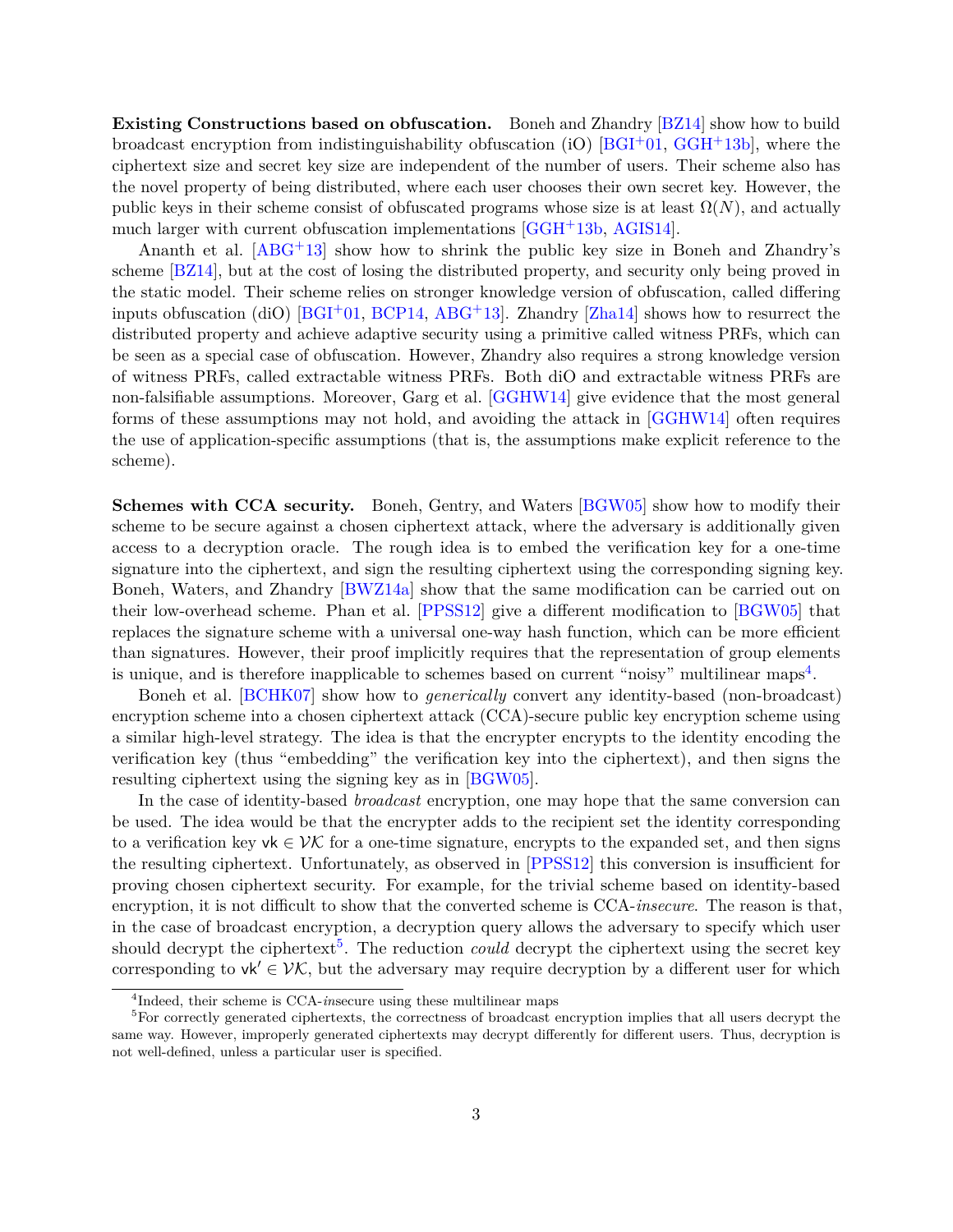the reduction may not have a secret key. While for correctly generated ciphertexts, two users will always produce the same decryption, it is not necessarily true of malformed ciphertexts. Therefore, the reduction might not be able to determine the correct response to decryption queries.

**On complexity leveraging.** For many cryptographic protocols, such as digital signatures, attribute-based encryption, and functional encryption, it is possible to achieve adaptive security from static security though complexity leveraging: the reduction guesses the adversary's challenge before seeing the public key, and will abort if the challenge does not match the guess. This approach requires assuming the sub-exponential hardness of the underlying cryptographic assumption.

In the case of broadcast encryption, adaptive security can be obtained from static security in this way by guessing the challenge set *S* before seeing the public parameters, with a  $2^{-N}$  chance of guessing correctly where *N* is the number of users. Therefore, the scheme must not be polynomialtime breakable in the static setting, except with probability significantly smaller than  $2^{-N}$ . However, such a security level necessarily involves setting the security parameter  $\lambda$  to be larger than *N*. Since parameters grow at least linearly with  $\lambda$ , this results in secret keys, ciphertexts, and public keys all being at least linear in the number of users, worse than the trivial system. Hence, the question of adaptive security for broadcast schemes is interesting even in the setting of sub-exponential hardness assumptions. Indeed, no existing work simultaneously achieved small parameters and adaptive security even relative to *sub-exponential* static hardness assumptions.

**Developments in functional encryption.** From a functionality perspective, broadcast encryption is a special case of *functional encryption*. In functional encryption, users can obtain secret keys corresponding to functions, and using a secret key for a function *f* on a ciphertext encrypting *m* yields  $f(m)$ . Intuitively, security says that given secret keys for functions  $f_1, ..., f_n$ , nothing can be learned about a plaintext except for  $f_1(m), ..., f_n(m)$ . Statically secure functional encryption was first built by Garg et al.  $[GGH^+13b]$  $[GGH^+13b]$ . Subsequently, Waters  $[Wat14]$  and Ananth et al.  $[ABSV14]$  show how to obtain adaptively secure functional encryption from obfuscation, and Garg et al. [\[GGHZ14b\]](#page-38-3) show how to obtain the same results from multilinear maps. However, the parameter sizes grow polynomially with the description size of *f*. This means that the resulting broadcast scheme, while adaptively secure, has parameters growing with polynomially with |*S*|. Thus, these results are not immediately useful in the setting of broadcast encryption.

## **1.1 Our Contributions**

In this work, we give adaptively secure broadcast schemes where all parameters — ciphertexts, secret keys, and public keys — are poly-logarithmic in the number of users. As the number of users is polynomial, such poly-logarithmic terms can be bounded by the security parameter. Thus the parameter sizes can be taken to be independent of the number of users, which is the best possible. We give three main contributions:

• Our obfuscation-based scheme builds on the statically-secure schemes of Boneh and Zhandry [\[BZ14\]](#page-37-4) and Ananth et al.  $[ABC^+13]$ . The main idea behind those schemes is that the user has an obfuscated program that can decrypt the ciphertext only if the user provides a "proof" that she is allowed to decrypt. In the Boneh and Zhandry scheme, the program required as input a description of the recipient set *S*. This description is potentially as large as *S*, which results in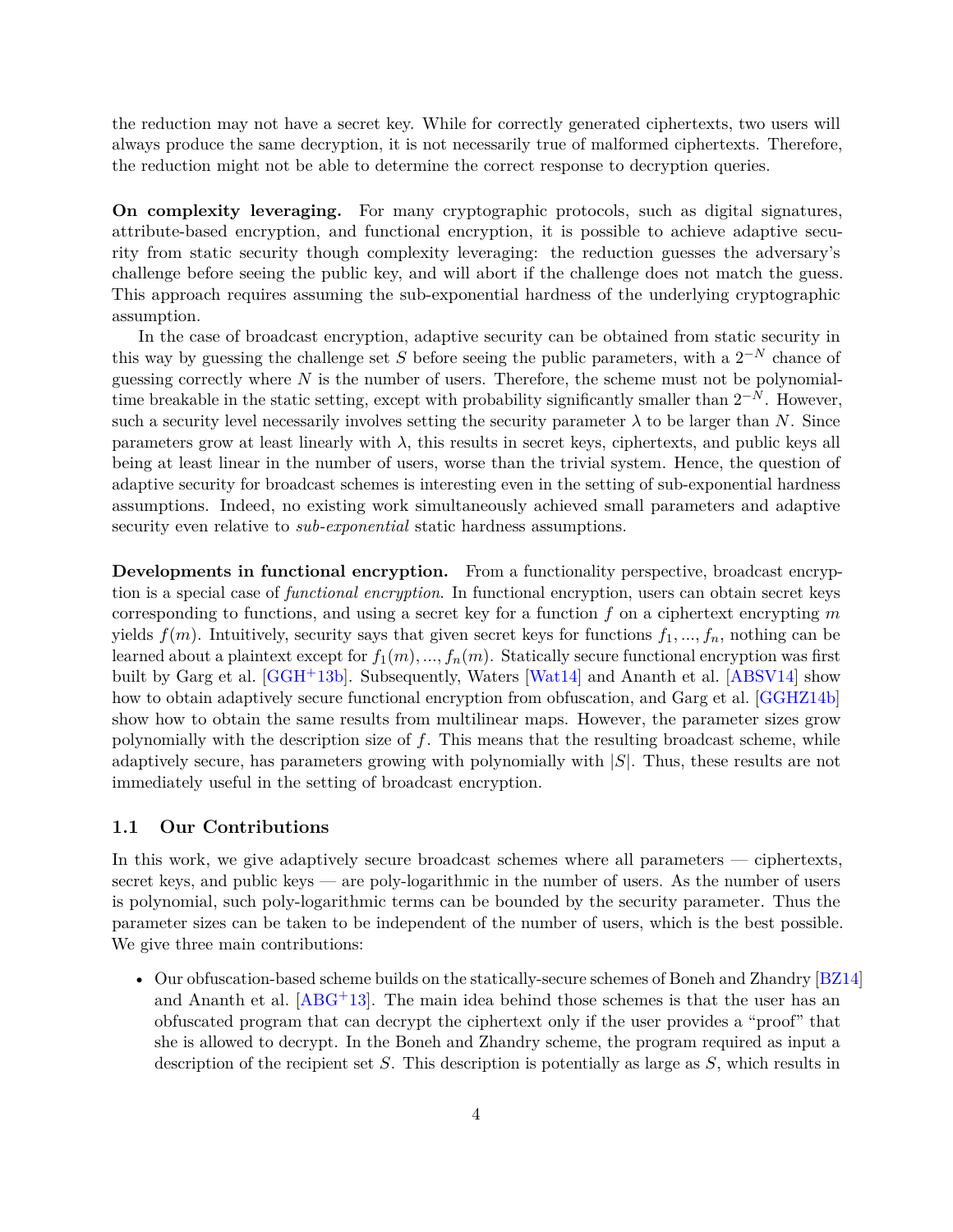a program size at least  $|S|$ . Ananth et al. show how to reduce the program size by hashing the description of *S* using a Merkle hash tree, but the resulting scheme can only be proved using the stronger notion of differing-inputs obfuscation (diO). Their scheme is still only statically secure.

To restore security from iO while keeping programs short, we apply the techniques of Hubáček and Wichs [\[HW14\]](#page-38-4). Essentially, by replacing the Merkle hash with a *somewhere statistically binding* (SSB), security can be obtained using only iO. [\[HW14\]](#page-38-4) constructs SSB hashes from fully homomorphic encryption. The resulting broadcast scheme is only statically secure, and we use additional techniques to obtain adaptive security.

Along the way, we show a conversion from secret key functional encryption to public key functional encryption using obfuscation which preserves adaptive security. While Ananth et al.  $[ABSV14]$  show a similar result<sup>[6](#page-4-0)</sup>, ours is conceptually simpler and has more compact ciphertexts, which will be needed for the application to broadcast encryption.

• Our multilinear-map scheme is proved secure using polynomial reductions to simple falsifiable assumptions on composite-order symmetric multilinear maps. The scheme is based on the generically secure scheme of Boneh, Waters, and Zhandry [\[BWZ14a\]](#page-36-3) (henceforth called the BWZ scheme), which in turn is based on the Gentry and Waters [\[GW09\]](#page-38-0) scheme (the GW scheme). Interestingly, while the GW scheme was proved secure, the proof does not carry over to the BWZ scheme because of additional correlations between public key components. Instead, as mentioned above, Boneh, Waters, and Zhandry prove the scheme secure in a generic model of multilinear maps.

We further modify the BWZ scheme, and prove full adaptive security while preserving the polylogarithmic sizes for ciphertexts, secret keys, and public keys of the BWZ scheme. Our proof follows the dual system framework [\[Wat09,](#page-39-4) [Wee14\]](#page-39-5), and security is based natural multilinear subgroup decision assumptions similar to those recently made by Garg et al. [\[GGHZ14a\]](#page-38-5), as well as a multilinear DDH-style assumption. Due to lack of space, we present our multilinear map construction in Appendix [3.](#page-11-0)

• We also observe that if the output of decryption is statistically independent of the secret key used, then the CPA-to-CCA conversion sketched above goes through. While this conversion requires an identity-based scheme, we show a different conversion that leverages the broadcast property of the system (as apposed to the identity-based property), and therefore works for even non-identity-based broadcast schemes. We demonstrate that our adaptively secure schemes have the required statistically independent decryption, and we thus achieve full adaptive chosen ciphertext security under static assumptions.

We give a comparison of our work to existing works in Table [1.](#page-5-0)

Similar to [\[BWZ14a\]](#page-36-3), we can set the number of users to be  $2^{\lambda}$  for a security parameter  $\lambda$ , and obtain identity-based schemes that are both adaptively secure, and allows for an unbounded number of recipients with constant ciphertext size.

<span id="page-4-0"></span><sup>&</sup>lt;sup>6</sup>Their conversion uses a staticaly-secure public key functional encryption scheme instead of obfuscation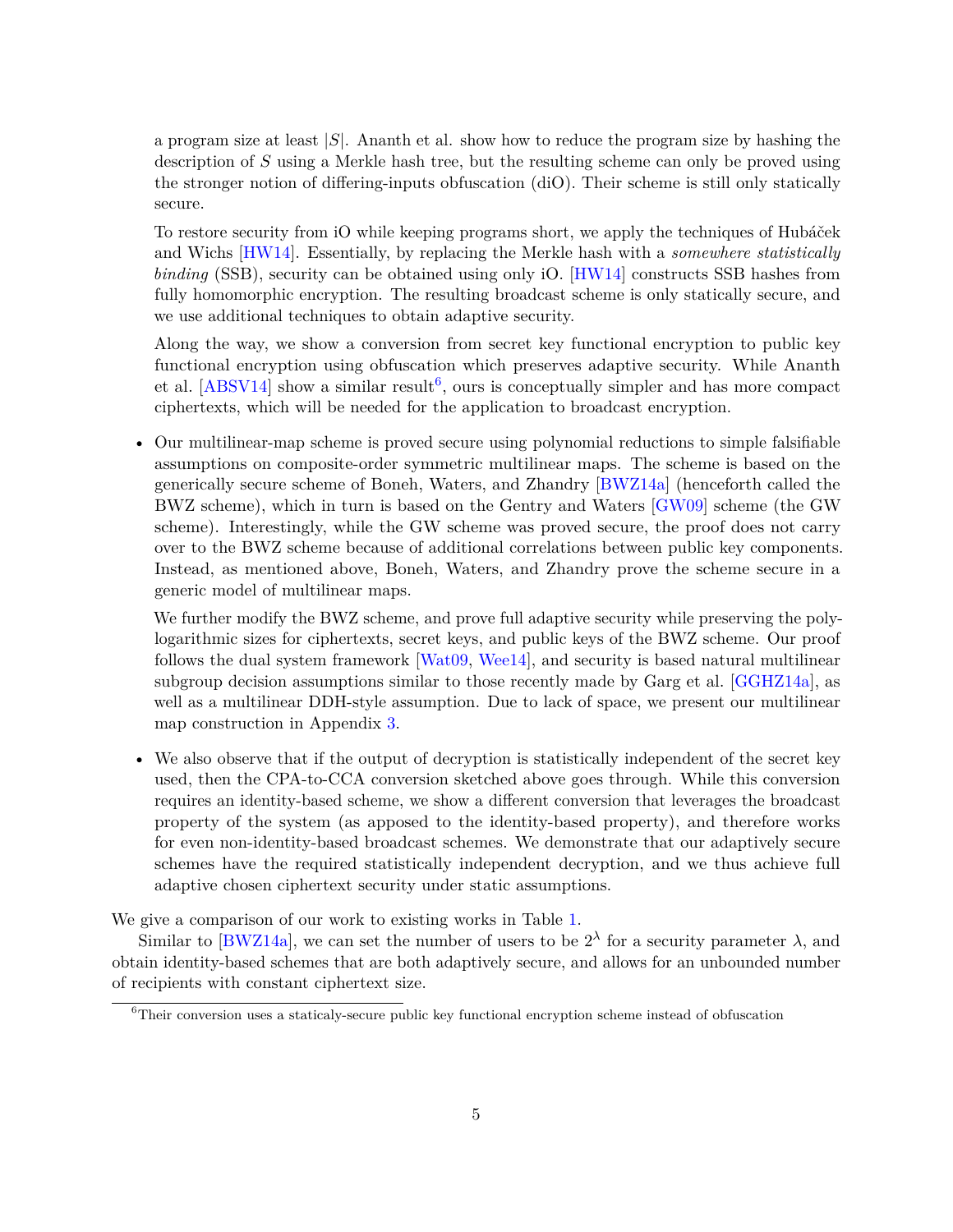<span id="page-5-0"></span>Table 1: Comparing parameters sizes and security of our scheme to some existing protocols. *N* is the maximum number of users,  $m$  is the maximum number of receivers (for schemes where  $m < N$  is determined at setup time). |*bk*|*,* |*ct*|*,* |*sk*| respectively denote the size of the broadcast key, ciphertext overhead, and each user's secret key. All sizes hide multiplicative constants dependent on the security parameter (but not *m* or *N*). The column labeled "type" indicates which schemes are secret broadcast key (sk), public broadcast key (pk), or identity-based with public broadcast key (id). Finally, the "assump." column indicates which schemes are based on public key encryption (PKE), identity-based encryption (IBE), bilinear maps (BM), multilinear maps (MLM), or obfuscationrelated primitives (Obf). "RO" denotes that the security proof is in the random oracle model, and "KNO" represents that the underlying assumptions are non-falsifiable knowledge assumptions

| Scheme                                        | bk               | ct             | sk           | security    | type        | assump.    |
|-----------------------------------------------|------------------|----------------|--------------|-------------|-------------|------------|
| Trivial                                       | N                | S              | $\mathbf 1$  | adaptive    | pk          | PKE        |
|                                               | $\mathbf{1}$     | S              | $\mathbf{1}$ |             | id          | <b>IBE</b> |
| [BGW05]                                       | N                | $\mathbf{1}$   | $\mathbf{1}$ | static      | pk          | <b>BM</b>  |
|                                               | $\sqrt{N}$       | $\sqrt{N}$     | $\mathbf{1}$ |             |             |            |
| [Del07]                                       | $\boldsymbol{m}$ | $\mathbf{1}$   | $\mathbf{1}$ | static      | id          | <b>BM</b>  |
| [GW09]                                        | $\boldsymbol{m}$ | 1              | $\mathbf 1$  | semi-static | pk          | BM         |
|                                               | $\,m$            | $\mathbf{1}$   | 1            | adaptive    | id          | BM (RO)    |
|                                               | $\sqrt{m}$       | $\sqrt{ S }$   | $\mathbf{1}$ | adaptive    |             | ${\rm BM}$ |
| $([BS02] \text{ or } [BW13])$<br>and [GGH13a] | $N^c$            | $\overline{0}$ | ${\cal N}^c$ | static      | $_{\rm sk}$ | <b>MLM</b> |
| [BWZ14a]                                      | $\log^c N$       | $\log^c N$     | $\log^c N$   | static      | $\rm pk$    | <b>MLM</b> |
|                                               | $\mathbf{1}$     | 1              | $\mathbf 1$  |             | id          |            |
| BZ14                                          | $N^c$            | $\mathbf{1}$   | $\mathbf{1}$ | static      | pk/id       | Obf        |
| $[ABC+13]$                                    | $\log^c N$       | $\mathbf{1}$   | $\mathbf{1}$ | static      | pk          | Obf (KNO)  |
| [Zha14]                                       | $\log^c N$       | $\log^c N$     | $\log^c N$   | adaptive    | $\rm pk$    | Obf (KNO)  |
| This work                                     | $\log^c N$       | $\log^c N$     | $\log^c N$   | adaptive    | $\rm pk$    | MLM or     |
|                                               | 1                | 1              | 1            |             | id          | Obf        |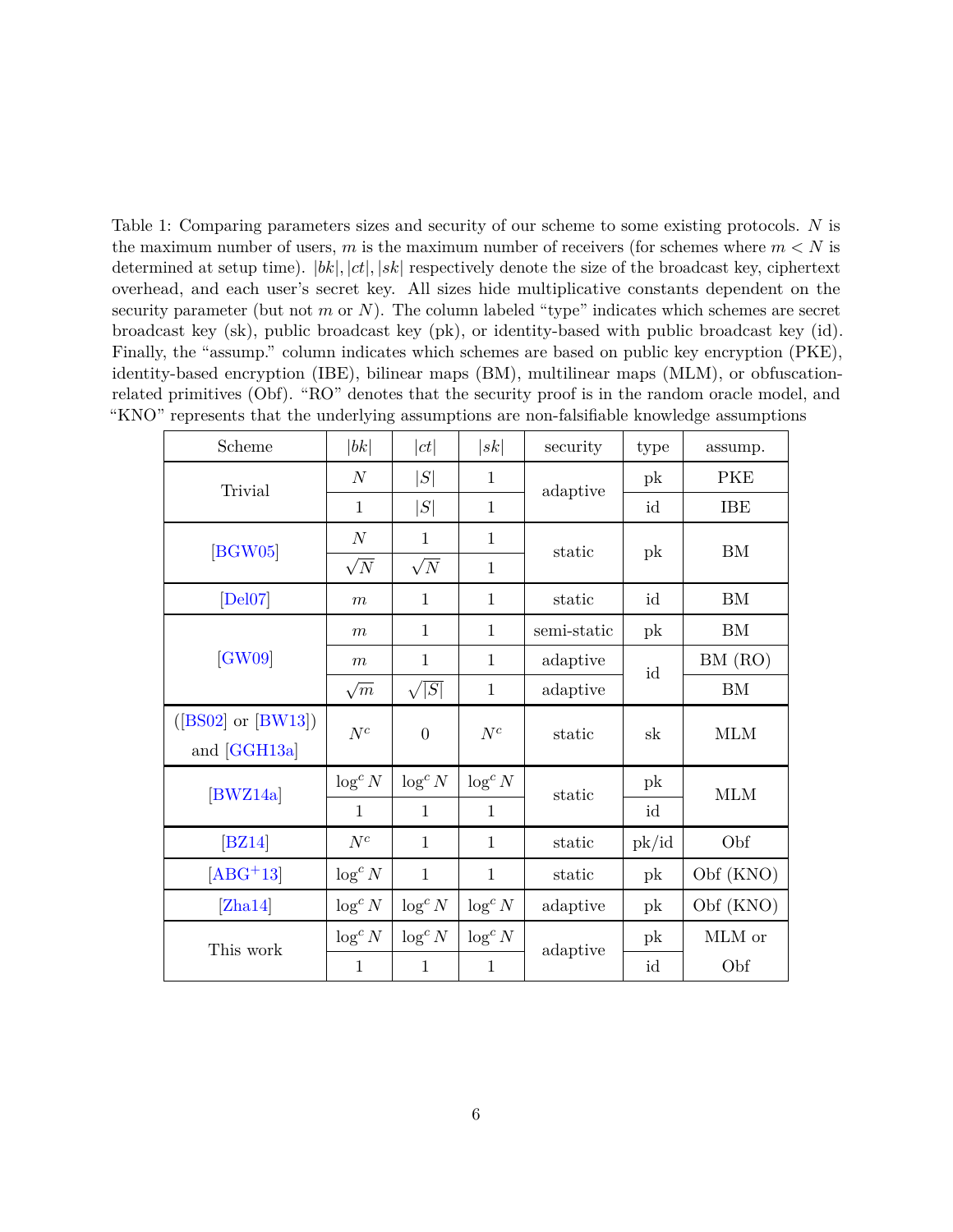**Instantiating our scheme.** Our obfuscation-based scheme can be based on any one-way function, a somewhere statistically binding hash (which in turn can be build from FHE using  $(HW14)$ ), and any indistinguishability obfuscator, such as the original candidate of Garg et al. [\[GGH](#page-37-5)+13b].

For our multilinear map scheme, we present the construction and security proof assuming "ideal" multilinear maps in order to simplify the exposition and highlight our ideas. However, certain complications arise when using current multilinear map candidates such as [\[GGH13a\]](#page-37-2). Namely, current candidates are "noisy" and have a slightly different functionality than ideal maps. We explain how to adapt our construction an proof to these non-ideal maps.

A more serious issue with current multilinear candidates is the security of our computational assumptions: our assumptions belong to a class of "source group" assumptions that have proven problematic on current multilinear map candidates. In particular, due to a recent line of attacks  $[CHL<sup>+</sup>14, GHMS14, BWZ14b, CLT14]$  $[CHL<sup>+</sup>14, GHMS14, BWZ14b, CLT14]$  $[CHL<sup>+</sup>14, GHMS14, BWZ14b, CLT14]$  $[CHL<sup>+</sup>14, GHMS14, BWZ14b, CLT14]$  $[CHL<sup>+</sup>14, GHMS14, BWZ14b, CLT14]$  $[CHL<sup>+</sup>14, GHMS14, BWZ14b, CLT14]$  $[CHL<sup>+</sup>14, GHMS14, BWZ14b, CLT14]$ , our confidence of these assumptions on current maps is considerably diminished. In particular, the state-of-the-art  $-$  both in terms of constructions and attacks — is continuously changing, and the only viable candidate currently supporting these assumptions is the very recent candidate of Coron, Lepoint, and Tibouchi [\[CLT15\]](#page-37-9). Much more research is needed to gain confidence in these assumptions.

Since we describe our construction and assumptions generically, not relying on any specific candidate, our construction and proof can be ported to *any* multilinear map for which the assumptions hold (whether or not those maps are based on current candidates).

We also stress that, while our assumptions may be broken on many current candidates, the security of our scheme itself is still plausible. In particular, the assumption that the scheme is secure is actually a "target group" assumption on multilinear maps, for which the current attacks do not apply. Therefore, it is possible to instantiate our scheme on, say, a composite-order variant of the Garg-Gentry-Halevi [\[GGH13a\]](#page-37-2) maps<sup>[7](#page-6-0)</sup>.

#### **1.2 Technical Difficulties**

**Obfuscation-based scheme.** As mentioned above, our obfuscation-based construction builds on the obfuscation-based protocols of Boneh and Zhandry [\[BZ14\]](#page-37-4) and Ananth et al. [\[ABG](#page-35-0)+13]. The rough idea in these schemes is that the ciphertext for a set *S* of users is obtained by XORing the message with the output of a pseudorandom function applied to *S*. To enable users in *S* to decrypt, the public parameters contain a public program that takes as input a set *S*, a user  $u \in S$ , and the secret key for user *u*, and outputs the pseudorandom function applied to *S*. There are several challenges in obtaining an adaptively secure scheme with small parameters from indistinguishability obfuscation (iO) using this strategy:

- During the security proof, Boneh and Zhandry hard-code *S* ∗ into the program, and the behavior of the program on this set is altered. Thus, *S* <sup>∗</sup> must be known at the setup time, which corresponds to the static security setting.
- Even specifying *S* ∗ requires space that grows linearly with the number of recipients, and so this altered program must be at least as large as *S* ∗ . To use iO (even iO for Turing machines), the altered program and the original program must be the same size. Thus, the public parameters must grow with the number of users. Ananth et al. get around this issue by instead having

<span id="page-6-0"></span><sup>7</sup> [\[GGH13a\]](#page-37-2) do not describe a composite-order version of their scheme, but it is straightforward to modify the scheme to support composite-order groups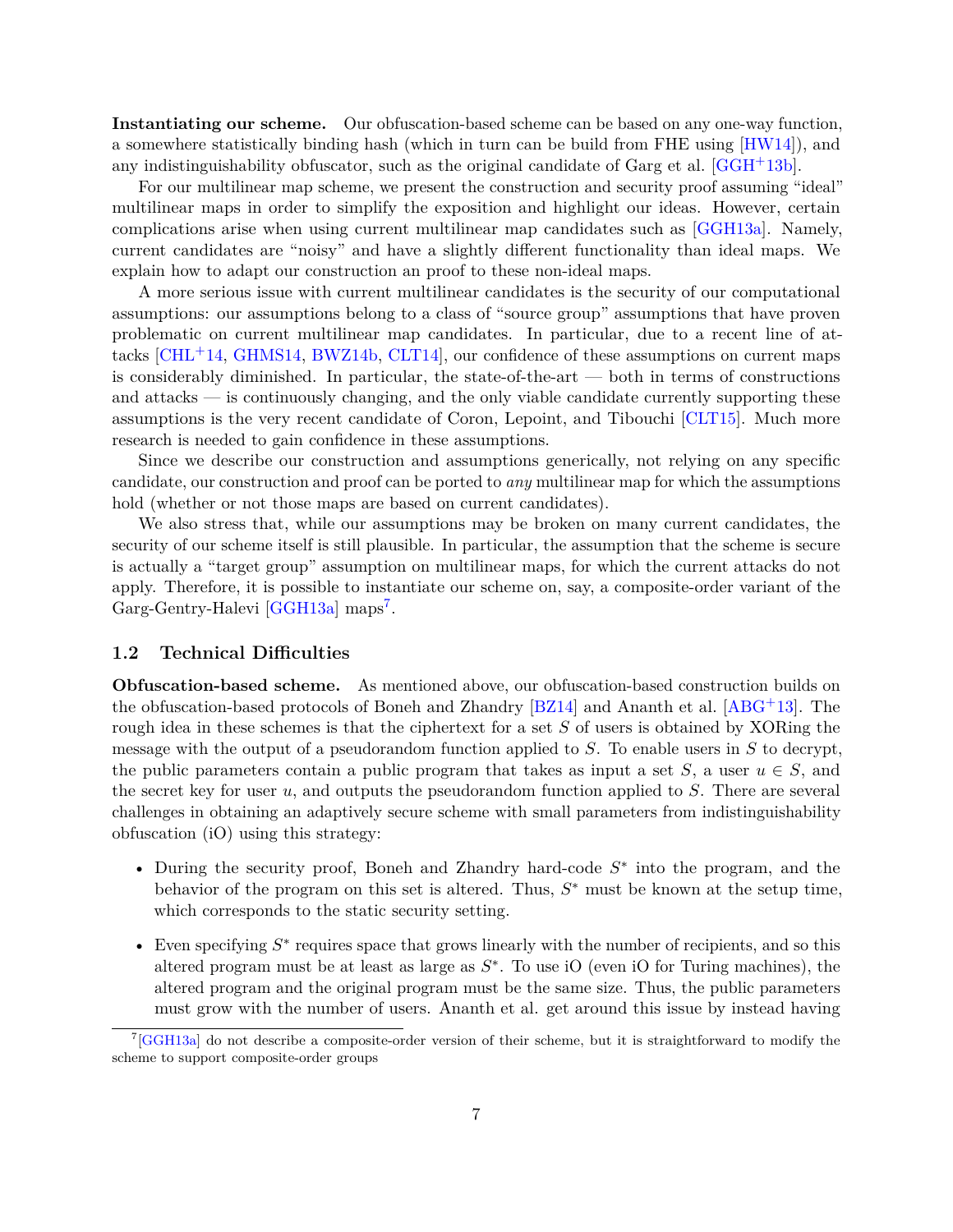the program take a hash *h* of *S* as input, and have the user supply a "proof"  $\pi$  that  $u \in S$ . Using Merkle hash trees,  $\pi$  can be made logarithmic in the number of users.

However, since the hash function must be compressing for *h* to be much smaller than *S*, false proofs exists, though they are hard to find. This necessitates using differing-inputs obfuscation (diO) to prove security. diO is a knowledge-type assumption, and in its simplest form seems implausible [\[GGHW14\]](#page-38-2). Avoiding the arguments in [\[GGHW14\]](#page-38-2) usually requires making application-specific assumptions.

• A crucial step in Boneh and Zhandry's proof is to alter public parameters so that the secret key for users  $u \in S^*$  do not exist. Again, this seems to require knowing  $S^*$  during setup time.

We circumvent the first issue above using a recent development by Hubáček and Wichs [\[HW14\]](#page-38-4). Namely, they describe a special type of hash function, called a *somewhere statistically binding* hash, which allows short proofs  $\pi$  as in Merkle hashing, but can also be used with iO.

To circumvent the second issue, we essentially place the obfuscated program *in the ciphertext*, instead of in the public parameters. This allows us to embed (a hash of) the set *S* ∗ into the program at the time of the challenge query, as needed to adaptive security.

However, we are still left with the third issue, namely that in order to use iO, we need to ensure that secret keys for users in  $S^*$  do not even exist (since such keys correspond to inputs that can decrypt the ciphertext. Even if such inputs are hard to find, using iO requires that they do not exist). The notion of "existence" of a secret key is relative to the public key, and therefore it seems that we need to know the set  $S^*$  when generating the public key at the beginning of the experiment, which again corresponds to static security. Note that this last issue is only present in the public key setting: in the secret key setting, no key is provided to the adversary at the beginning of the experiment. We therefore construct a *single-ciphertext* secret key broadcast system from obfuscation, where the "existence" property of a secret key is defined relative to the (single) ciphertext. When the challenge ciphertext is generated, the set  $S^*$  is known, so we can construct the ciphertext to guarantee that no secret keys for users in  $S^*$  exist.

Finally, we present a transformation from such a single-ciphertext secret key broadcast scheme into a public key (many-time) scheme using obfuscation. This transformation preserves adaptivity and roughly preserves parameter sizes, so that the obtained scheme obtains adaptive security with short system parameters. As mentioned above, this conversion can also be applied to functional encryption, obtaining adaptively secure public-key functional encryption from adaptively secure single-ciphertext secret key functional encryption. Thus, we offer an alternative to the work Ananth et al. [\[ABSV14\]](#page-35-1). Our conversion uses obfuscation and is conceptually very simpler, whereas theirs uses the weaker primitive of statically secure public key functional encryption but is conceptually a bit more complicated.

In the case of functional encryption, ciphertext size is not a concern, and single-ciphertext secret key functional encryption can be built from one-way functions. Piecing together, we obtain another adaptively-secure public key functional encryption scheme from obfuscation and one-way functions, offering a very simple alternative to the schemes of Waters [\[Wat14\]](#page-39-3) and Ananth et al. [\[ABSV14\]](#page-35-1).

**Multilinear map-based scheme.** Our multilinear map scheme is proven secure using multilinear analogs of the dual system framework [\[Wat09,](#page-39-4) [Wee14\]](#page-39-5). In the dual system framework, the challenge ciphertext and each secret key the adversary receives are gradually altered into a *semi-functional* form, where semi-functional secret keys cannot reveal any information about a semi-functional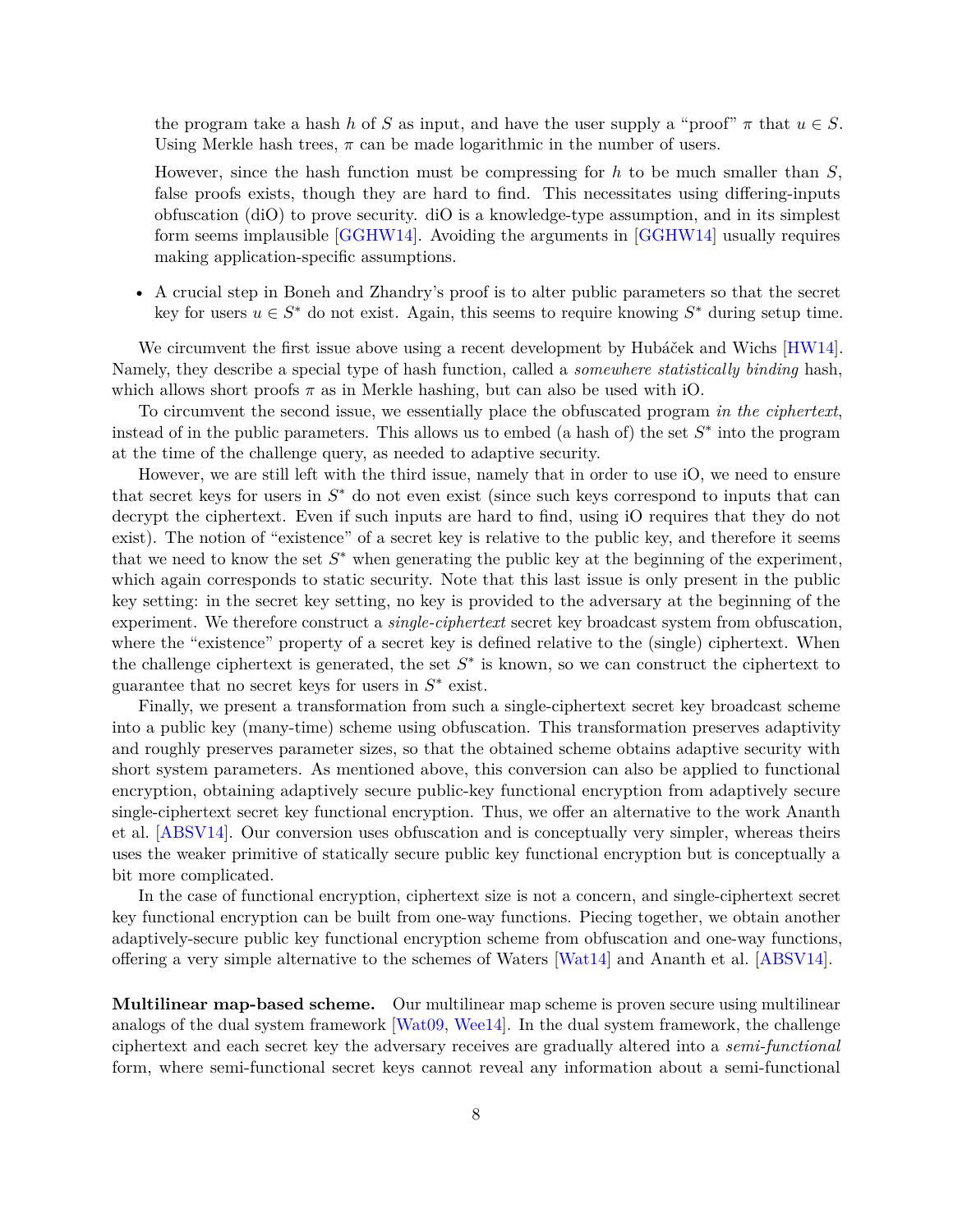ciphertext, but otherwise decryption always works as expected (in other words, a semi-functional key can decrypt a normal ciphertext, and a normal secret key can decrypt a semi-functional ciphertext). Once the ciphertext and secret keys are semi-functional, security becomes information theoretic.

A crucial step in much of the dual system literature [\[Wat09,](#page-39-4)  $LOG<sup>+</sup>10$ , [LW10,](#page-39-6) [Wee14\]](#page-39-5) is an information theoretic step for each secret key. In this step, a secret key is altered, and the change is information-theoretically undetectable exactly because the secret key is not allowed to decrypt the challenge ciphertext. In other words, if the adversary had a secret key that could decrypt the challenge, this step would be detectable. It is exactly because this step is information theoretic that the dual system schemes obtain adaptive security.

In the case of broadcast encryption, this step provably *cannot* be information theoretic while maintaining small ciphertexts. The reason is that the number of recipient sets is  $2^N$ , while the ciphertexts space has size  $2^{|ct|} = 2^{o(N)}$ . For large (but still polynomial) *N*, there will necessarily be multiple sets *S* giving the same ciphertext. Therefore, security of low-overhead broadcast schemes must involve some form of collision resistance, and this need for collision resistance breaks the information theoretic step.

In more detail, suppose an adversary randomly chooses a set *S*, asks for all the secret keys outside of *S*, and then challenges on *S*. He should not be able to decrypt the resulting challenge ciphertext *ct*. However, there is some other set  $S' \neq S$  such that *ct* is also an encryption to  $S'$ . With probability at least  $\frac{1}{2}$ , *S*' will not be a subset of *S*, and will therefore contain a user  $i \notin S$ for which the adversary has a secret key. Therefore, the adversary *is* allowed to decrypt *ct*, in the sense that he could decrypt if he could determine  $S'$ . If the information theoretic step were valid, it would mean that changing the secret key for user *i* would be undetectable to even computationally unbounded adversaries. But such an adversary could interpret  $ct$  as an encryption to  $S'$ , which he *can* decrypt (because he has the secret key for user  $i \in S'$ ), and therefore this change would be detectable. The only apparent way to resolve this contradiction is to rely on computational assumptions for this step.

Relying on computational assumptions for this "information-theoretic" step presents several challenges for our scheme. First, the assumption we need is a multilinear analog of the DDH assumption. However, the assumption needs to hold in mid-levels of the multilinear map (since all components of the scheme exist in intermediate levels), which is usually not the case in the symmetric setting. The analog in the bilinear setting is that the DDH problem — distinguishing  $(g, g^a, g^b, g^{ab})$  from  $(g, g^a, g^b, g^c)$  for random  $a, b, c$  — is easy in bilinear groups. This is because we can always "lift" the challenge  $g^c$  to  $e(g, g)^c$  by pairing with *g*, which we can then compare with  $e(g^a, g^b) = e(g, g)^{ab}$ 

The natural workaround is to use asymmetric multilinear maps, which severely restricts the operations the adversary can perform, and thus allows more decisional problems to be hard, analogous to how DDH can hold in asymmetric bilinear groups. However, the asymmetry also restricts the operations that can be performed by our *security reduction*. As a result, the proofs for the other computational steps become more challenging. In particular, we will need to embed the challenge elements in multiple levels. Because of the limited interaction between levels in the asymmetric setting, we actually need a separate challenge element in every level. Moreover, our scheme has elements in different levels that are highly correlated, and we would need to simulate these correlations using the challenge elements. Unfortunately, it does not appear that the reduction can create these correlations on its own, and instead the assumption itself must provide correlated challenge elements. This results in somewhat complicated assumptions, which we wish to avoid.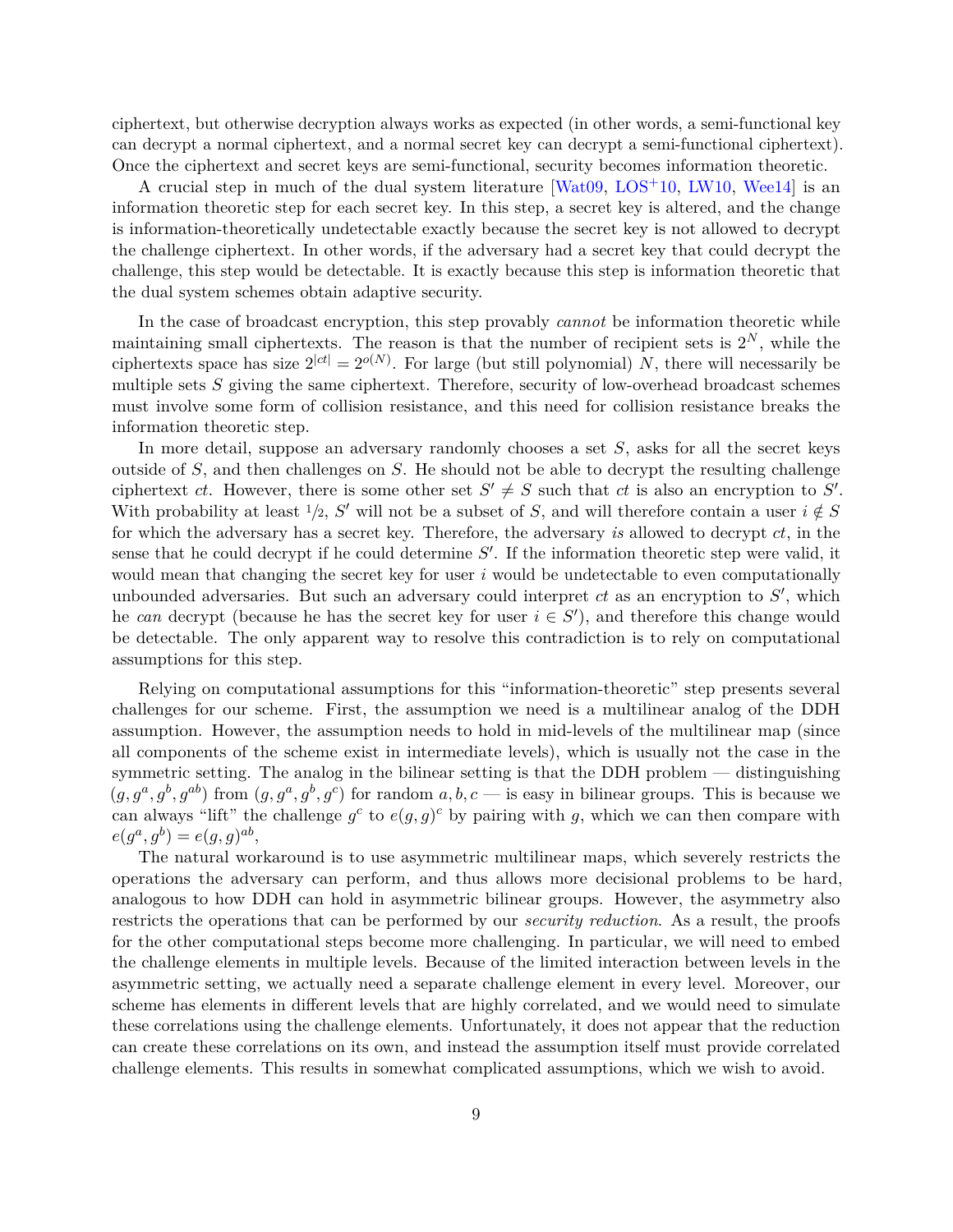Instead, we continue to use symmetric multilinear maps, but modify the scheme by introducing more correlations so that the new computational assumption needed *does* hold for mid-levels of symmetric multilinear maps. For example, in the bilinear setting, consider the distributions  $(g, g^a, g^b, g^c, g^{abc})$  and  $(g, g^a, g^b, g^c, g^d)$  for random  $a, b, c, d$ . Given  $(g, g^a, g^b, g^c)$ , it is not possible to even compute  $e(g, g)^{abc}$ , meaning even though we can "lift" our challenge  $g^d$  to the target group by pairing with *g*, it does not help us in distinguishing the two distributions. Basically, by having the number of variables multiplied in the exponent exceed the levels of multilinearity, we arrive at an assumption that presumably holds. This is the style of assumption we use.

This alone is not enough, however, because in the other computational steps, we can only produce the needed correlations by carrying out the multilinear pairing operation. Increasing the multilinearity naively to allow the reduction to simulate these correlations results in fewer of the DDH-style assumptions holding (for example,  $(g, g^a, g^b, g^c, g^{abc})$ ) *can* be distinguished from  $(g, g^a, g^b, g^c, g^d)$  on a tri-linear map). Therefore, we need to introduce even more correlations into our scheme so that the required DDH-style assumption holds, setting off a vicious cycle. Put another way, we have two competing interests: we need to restrict operations an adversary can perform while maximizing the operations our reduction can perform. We show how to achieve a balance between these two by carefully controlling exactly which levels of the map elements are given out at. The result is that the level of multilinearity we need is somewhat larger than in the BWZ scheme [\[BWZ14a\]](#page-36-3). However, the number of pairing operations required by our scheme is comparable to the BWZ scheme. In current multilinear maps, it is the number of multiplications that determines the parameter sizes, so the *effective* multilinearity required by our scheme is essentially the same as in the BGW scheme.

The second challenge is that maintaining adaptivity while transitioning to a static computational assumption is problematic. In the information theoretic setting, adaptivity is free. However, in the computational setting, the transformation step needs to be handled carefully. In particular, the step involves simulating the challenge ciphertext and a secret key, but the simulations occur at different points in the reduction, and we have to start simulating with incomplete information. For example, if the ciphertext query occurs before the secret key query, we will have to simulate the ciphertext before knowing which user the secret key will be for. Somehow we need to embed our *static* assumption into the ciphertext while reserving the ability to generate any subsequent secret key query the adversary may ask for (namely, for users outside the challenge set). Conversely, if the ciphertext query occurs after the secret key query, we will have to embed our assumption into the secret key, and ensure that we can simulate all possible ciphertexts the adversary may ask for.

This means the reduction will have to embed the challenge differently, depending on whether the challenge ciphertext or the particular secret key query we are modifying come first. Similar difficulties were faced (and overcome) by Attrapadung [\[Att14\]](#page-36-9) in constructing adaptively secure functional encryption for regular languages, and by Garg et al. [\[GGHZ14a\]](#page-38-5) in constructing adaptively secure attribute-based encryption for circuits. In spite of these difficulties, we show how to perform this computational step using a static assumption, thus preserving adaptivity.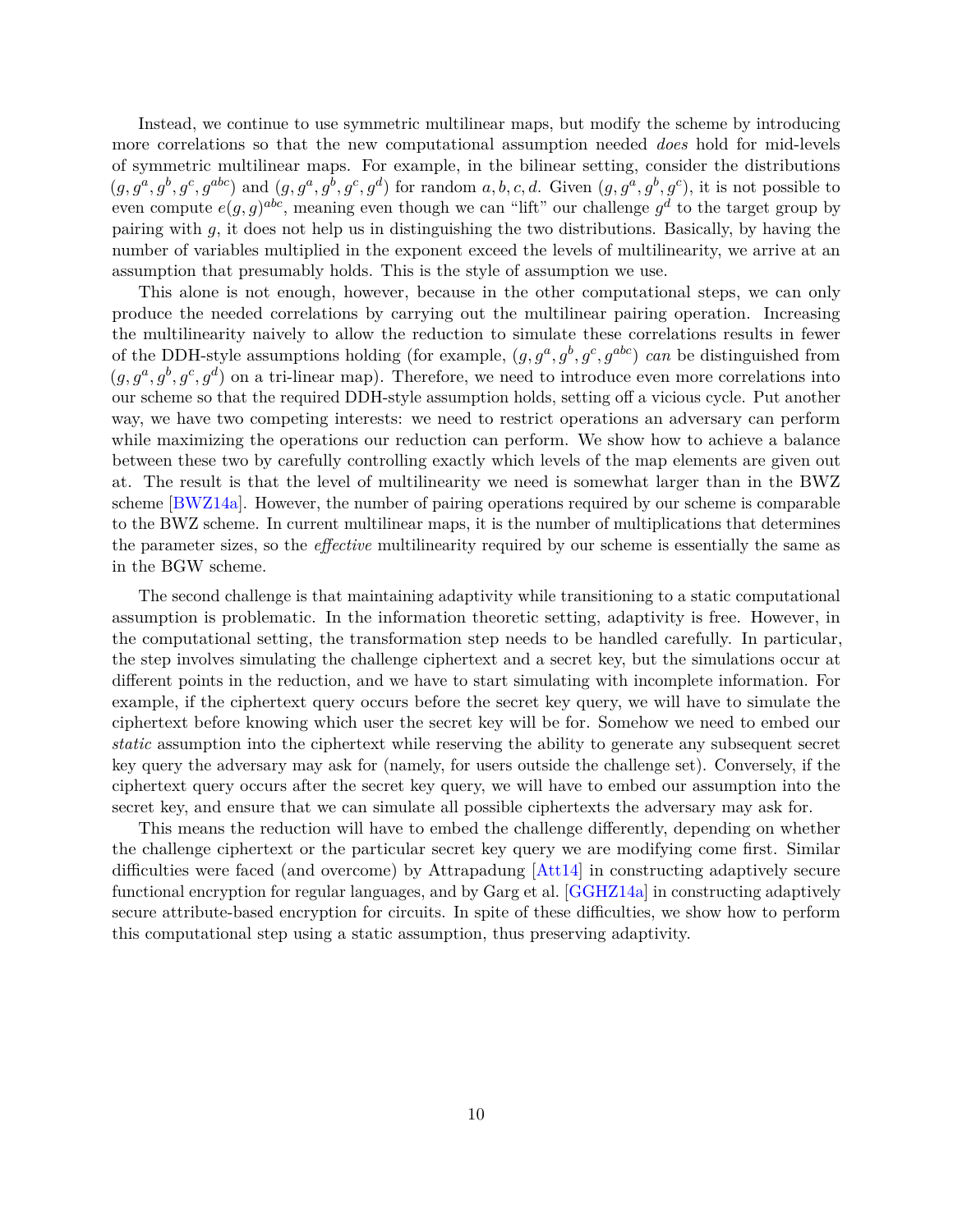# <span id="page-10-0"></span>**2 Preliminaries**

## **2.1 Broadcast Encryption**

We begin by defining broadcast encryption. A (public key) identity-based broadcast encryption scheme consists of four randomized algorithms:

- Setup( $ID$ ): Sets up a broadcast scheme for identity space  $ID$ . It outputs public parameters params as well as a master secret key msk
- KeyGen(msk, u): Takes the master secret key and a user  $u \in \mathcal{ID}$  and outputs a secret key sk<sub>u</sub> for user *u*.
- Enc(params*, S*): The encryption algorithm takes the public parameters and a polynomial sized set  $S \subseteq \mathcal{ID}$  of recipients, and produces a pair (Hdr, K). We refer to Hdr as the header, and K as the message encryption key.

The message is encrypted using a symmetric encryption scheme with the key *K* to obtain a ciphertext *c*. The overall ciphertext is (Hdr*, c*).

Dec(params*, u,*sk*u, S,* Hdr): The decryption algorithm takes the header Hdr and the secret key for user *u*, and if  $u \in S$ , outputs the message encryption key K. If  $u \notin S$ , the decryption algorithm outputs ⊥.

To actually decrypt the overall ciphertext (Hdr*, c*), user *u* runs Dec to obtain *K*, and then decryption *c* using *K* to obtain the message.

For correctness, we require that the decryption algorithm always succeeds when it is supposed to. That is, for every (params, msk) outputted by  $\mathsf{Setup}(\mathcal{ID})$ , every set  $S \subseteq \mathcal{ID}$ , every sk<sub>u</sub> outputted by KeyGen(msk, u), and (Hdr, K) outputted by Enc(params, S) where  $u \in S$ , that  $Dec(params, u, sk_u, S, Hdr) = K.$ 

If we set  $ID = [N]$  for a polynomial N, and redefine the setup procedure to also run KeyGen(msk, u) for all  $u \in [N]$ , then we can eliminate the need for a persistent master secret key. We then recover the notion of (non-identity-based) broadcast encryption [\[FN93\]](#page-37-0).

We now define adaptive security using the following experiment  $\text{EXP}(b)$  on adversary A:

- **Setup:** The challenger runs (params, msk)  $\leftarrow$  Setup(*ID*), and gives A the public key params.
- **Secret Key Queries:** A may adaptively make secret key queries for user *u*. In response, the challenger runs  $sk_u \leftarrow \text{KeyGen}(\text{msk}, u)$  and gives  $sk_u$  to A.
- **CCA Queries:** A may adaptive make chosen ciphertext queries on header Hdr, set *S* and user  $u \in S$ . The challenger responds by computing  $\mathsf{sk}_u \leftarrow \mathsf{KeyGen}(\mathsf{msk}, u)$ , and then returning  $K \leftarrow \mathsf{Dec}(\mathsf{params}, u, \mathsf{sk}_u, S, \mathsf{Hdr})$
- **Challenge:** A submits a set  $S^* \subset \mathcal{ID}$ , subject to the restriction that  $u \notin S^*$  for any user *u* requested in a secret key query. The challenger lets  $(Hdr^*, K_0^*) \leftarrow \text{Enc}(\text{params}, S^*)$ . If  $b = 0$ , the challenger gives ( $Hdr^*, K_0^*$ ) to the adversary. If  $b = 1$ , the challenger computes a random key  $K_1^*$  and gives  $(Hdr^*, K_1^*)$  to the adversary.
- More Secret Key Queries: A may continue making secret key queries for users  $u \notin S^*$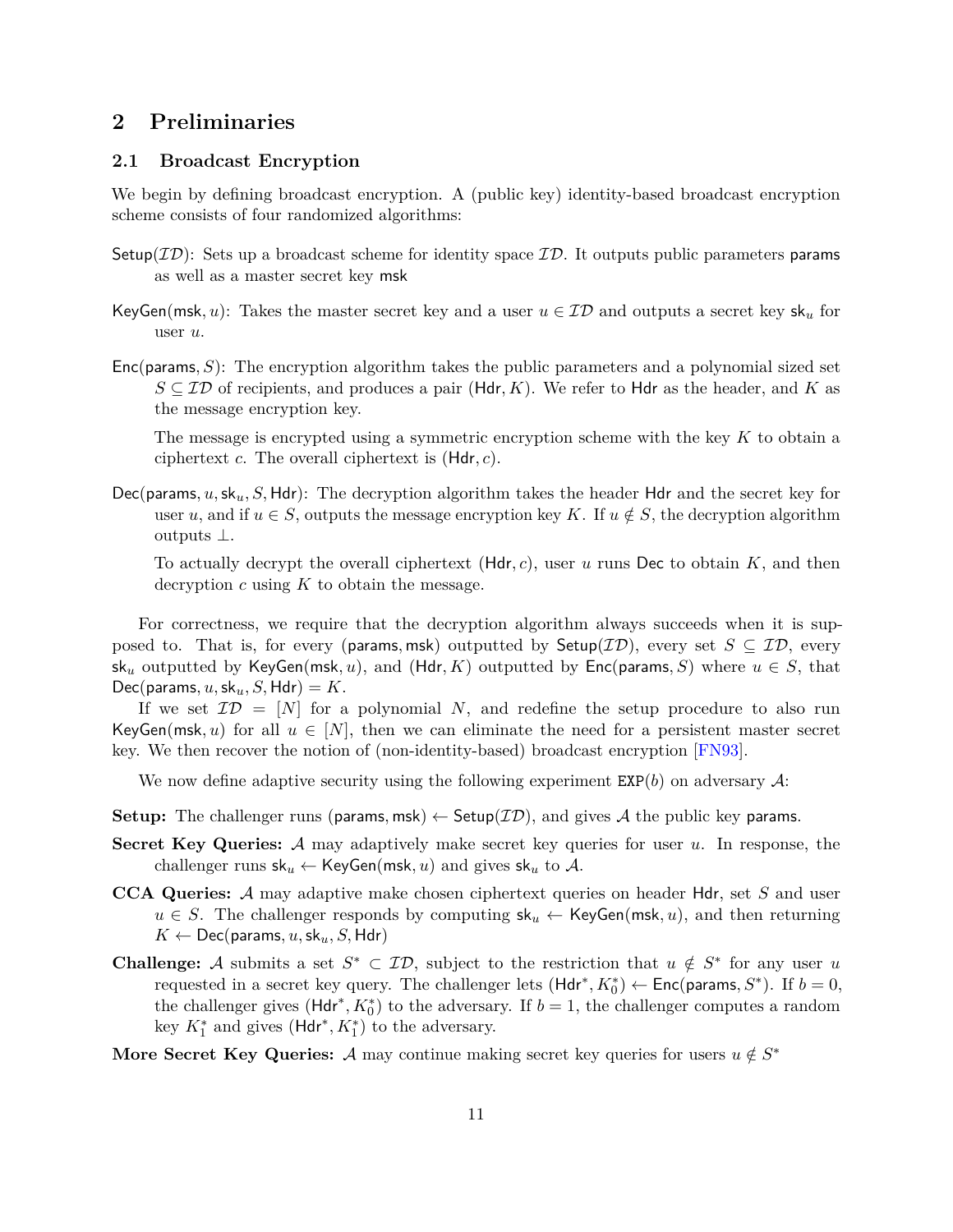**More CCA queries:** A may continue making CCA queries, conditioned on  $(Hdr, S) \neq (Hdr^*, S^*)$ . **Guess:**  $\mathcal A$  produces a guess  $b'$  for  $b$ .

Using a simple hybrid argument, we can assume the adversary makes only a single challenge query. Let  $W_b$  be the event that A outputs 1 in  $EXP(b)$ . We define the adaptive advantage of A, as  $\texttt{BE}^{\text{(adv)}}_{\mathcal{A}} = |\Pr[\mathtt{W_0}] - \Pr[\mathtt{W_1}]|$ 

**Definition 2.1.** A broadcast encryption scheme is adaptively CCA secure if, for all polynomial time adversaries  $A$ ,  $BE_{\mathcal{A}}^{(\text{adv})}$  is negligible.

We can also define several weaker variants. CPA security is obtained if we prevent the adversary from making CCA queries. Static (CCA or CPA) security is obtained by requiring the adversary to commit to *S* <sup>∗</sup> before seeing the public parameters params. The intermediate notion of semi-static (CCA or CPA) security is obtained by requiring the adversary to commit to a set  $\hat{S}$  before seeing the public parameters, and then restricting secret key queries to be on users  $u \notin \hat{S}$  and the challenge query to be on a set  $S^* \subseteq S$ . For this work, we will be mainly focusing on adaptive CPA and CCA security.

**Statistically independent decryption.** Beyond correctness and security, another property we are interested in this work is called *statistically independent decryption*. This means that the output of decryption does not depend on the user who decrypts. Of course, for correctly generated ciphertexts, the choice of user is irrelevant due to the correctness of the scheme. However, we wish this property to hold for even improperly generated ciphetexts. More precisely, we allow for a randomized decryption procedure, and require, with overwhelming probability over the choice of (params, msk)  $\leftarrow$  Setup(), that for all users  $u_0, u_1$ , all sets *S* with  $u_0, u_1 \in S$  and all headers Hdr (even invalid ones) the following distributions on *K* are statistically close:

> $K \leftarrow \mathsf{Dec}(\mathsf{params}, u_0, \mathsf{sk}_{u_0}, S, \mathsf{Hdr})$  where  $\mathsf{sk}_{u_0} \leftarrow \mathsf{KeyGen}(\mathsf{msk}, u_0)$  and  $K \leftarrow \mathsf{Dec}(\mathsf{params}, u_1, \mathsf{sk}_{u_1}, S, \mathsf{Hdr})$  where  $\mathsf{sk}_{u_1} \leftarrow \mathsf{KeyGen}(\mathsf{msk}, u_1)$

# <span id="page-11-0"></span>**3 Multilinear Map-Based Construction**

#### **3.1 Multilinear Maps**

Now, we describe multilinear maps, mostly following [\[GGH13a,](#page-37-2) [CLT13,](#page-37-3) [GLW14\]](#page-38-8). We will use graded encoding notation, rather than group notation. Our notation for composite order maps comes from [\[GGHZ14a\]](#page-38-5), except that we will use symmetric maps instead of asymmetric maps.

A symmetric multilinear map consists of two algorithms:

Setup(*t*,  $\Re$ , *k*): Sets up an *t*-linear symmetric map over the ring  $\Re$ , where  $\Re = \Re_1 \times \cdots \times \Re_k$  for some hidden rings  $\mathfrak{R}_i$  of roughly equal size. It outputs public parameters Params, and a secret key sk.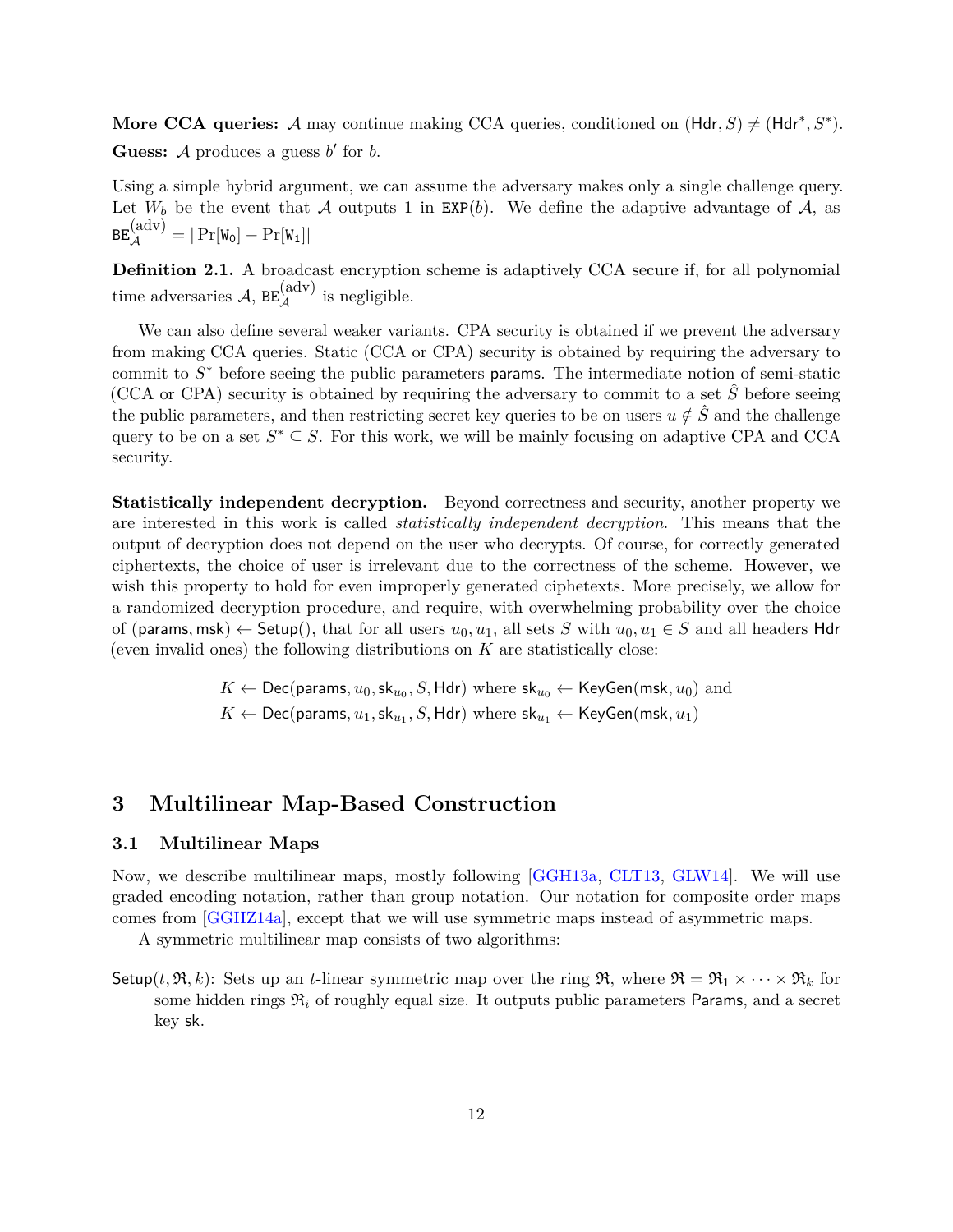- Encode(sk,  $\alpha \in \mathfrak{R}, i \leq t$ ): The secret encoding procedure<sup>[8](#page-12-0)</sup> outputs the "encoding" of  $\alpha$  at some level  $i \leq t$ . Levels above *t* are not permitted. We write the output as  $[\alpha]_i$ .
- +*,* −: There are two binary public procedures + and − written in infix notation. + takes as input two encodings at the same level, and outputs an encoding of the sum. That is,  $[\alpha]_i + [\beta]_i = [\alpha + \beta]_i$ . The level *i* must be the same on both summands. The operation − simply negates the second summand:  $[\alpha]_i - [\beta]_i = [\alpha]_i + [-\beta]_i$ . For any *i*, the encodings  $[\alpha]_i$  form a commutative group under +*,* −. We call the set of encodings at level 1 the *source group*, and each level-1 encoding is a *source group encoding* or *source group element*. We call the set of encodings at level *t* the *target group*, and each encoding a *target group encoding* or *target group element*.
	- $\times$ : We will also represent this by  $\cdot$   $\times$  takes as input two encodings  $[\alpha]_i$  and  $[\beta]_j$ . We require that  $i + j \leq t$ . It outputs the encoding  $[\alpha \beta]_{i+j}$ . We will also associate ring elements  $\alpha \in \mathfrak{R}$  with "level-0 encodings"  $\alpha \equiv [\alpha]_0$ . Thus we can compute  $\alpha \times [\beta]_i = [\alpha]_0 \times [\beta]_i = [\alpha \beta]_i$ . Therefore, even though it is not possible to publicly compute  $[\alpha]_i$  for a given  $\alpha \in \mathfrak{R}$ , once given an encoding  $[\beta]_i$ , it is possible to compute the encoding  $[\alpha \beta]_i$ .
- ext(Params*, e*): The public extraction procedure takes a level *t* encoding *e*, and extracts a *λ*-bit string *s* from *e*. We require that, for any  $i \in [k]$ , if  $\alpha$  is sampled such that the  $\mathfrak{R}_i$  component is uniform and independent of the other components, then  $ext(Params, [\alpha]_t)$  is statistically close to a uniform string, even given Params.

In our applications, a master party will know the rings  $\mathfrak{R}_i$ , and can therefore project any  $\alpha \in \mathfrak{R}$ down to a sub-product of the  $\mathfrak{R}_i$ . Let  $\mathfrak{R}_T = \prod_{i \in T} \mathfrak{R}_i$ . The master party will also coincide with the secret key holder. We will therefore define the combined secret project-and-encode procedure Encode(sk,  $\alpha$ , *i*, *T*) which first projects  $\alpha$  to  $\Re$ *T* obtaining  $\alpha$ *T*, and then encodes  $\alpha$ *T* at level *i*. For convenience, we will write such encodings as  $[\alpha]_i^T$ : for example, if  $T = \{1, 3\}$ , the we write  $[\alpha]_i^{1,3}$  $i^{1,3}$ . We note that encodings of elements in subrings obey the following properties, which can be derived from the definitions above:

$$
[\alpha]_i^T+[\beta]_i^{T'}=[\alpha+\beta]_i^{T\cap T'}+[\alpha]_i^{T\backslash T'}+[\beta]_i^{T'\backslash T} \hspace{1.5cm} [\alpha]_i^T\times[\beta]_{i'}^{T'}=[\alpha\beta]_{i+i'}^{T\cap T'}
$$

To instantiate multilinear maps, we can use the Boneh, Wu, and Zimmermans modification [\[BWZ14b\]](#page-36-8) to the Coron-Lepoint-Tibouchi (CLT) multilinear maps [\[CLT13\]](#page-37-3). This modification is designed to emulate multilinear groups of composite order, and to allow assumptions regarding subgroups of the multilinear groups<sup>[9](#page-12-1)</sup>. However, current candidate multilinear maps, including the Boneh-Wu-Zimmerman maps, do not quite fit the abstraction presented in Section [2,](#page-10-0) which complicate applications of the abstraction. However, these complications are easily overcome in our application.

• Encodings are not unique. That is, there are multiple valid encodings of each  $\alpha$  relative to each set *S*, and  $\mathsf{Encode}(\mathsf{Params}, \alpha, i)$  is a randomized procedure, which samples from the set

<span id="page-12-0"></span><sup>8</sup>Current multilinear map candidates [\[GGH13a,](#page-37-2) [CLT13\]](#page-37-3) allow either a secret or public encoding procedure. The public version of the procedure requires publishing slightly more information in Params, which may impact the security of the maps. Our scheme does not require a public encoding procedure, so we use the secret procedure to maximize security. However, our scheme is still correct, and our assumptions still presumably hold, even when using the public encoding procedure.

<span id="page-12-1"></span><sup>&</sup>lt;sup>9</sup>The Garg-Gentry-Halevi [\[GGH13a\]](#page-37-2) and basic Coron-Lepoint-Tibouchi [\[CLT13\]](#page-37-3) multilinear maps do not satisfy these subgroup assumptions.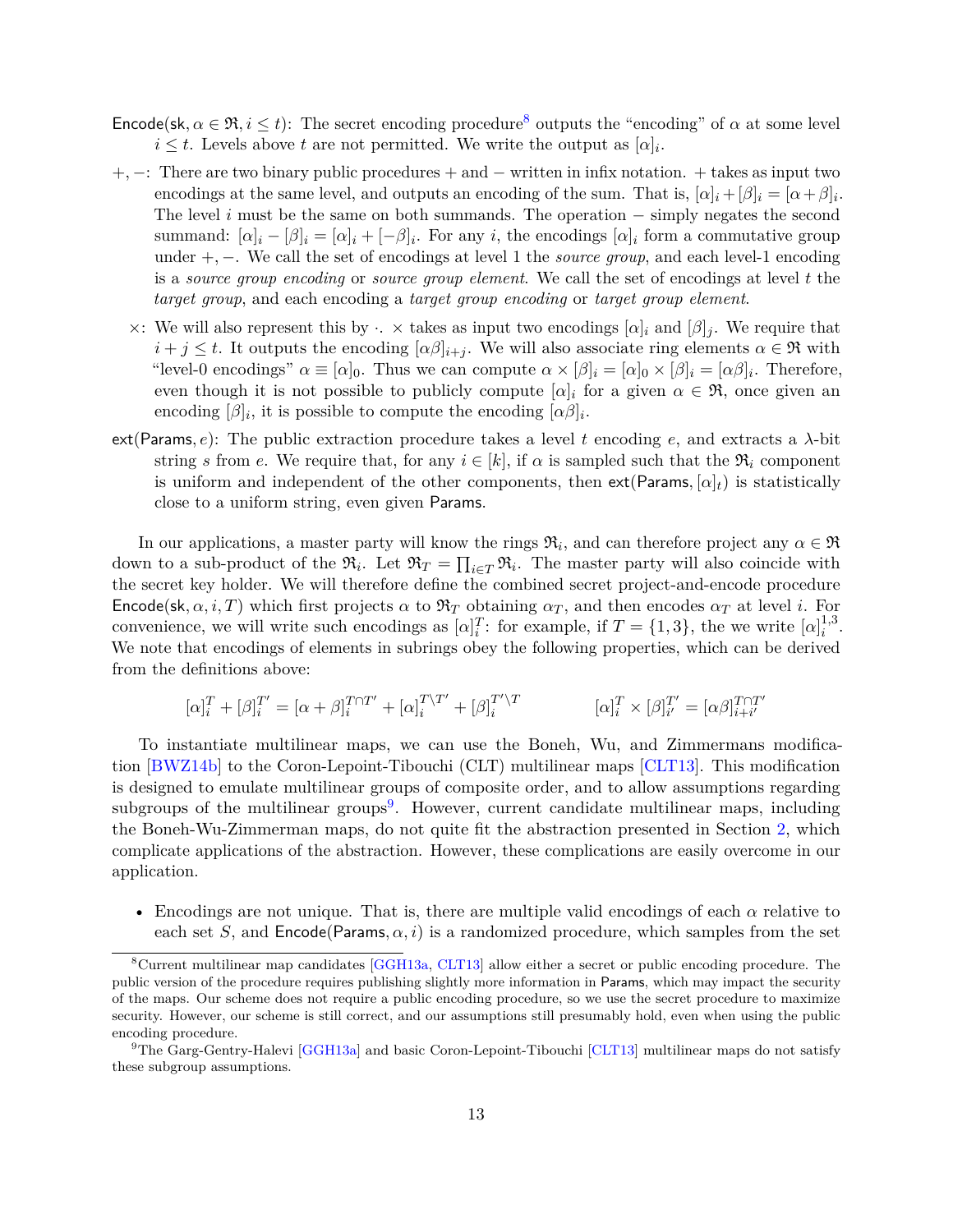of possible encodings of  $\alpha$  relative to *S*. In this case, the notation  $[\alpha + \beta]_i = [\alpha]_i + [\beta]_i$  no longer makes sense. Instead, we require that the sum of an encoding of *α* and an encoding of  $β$  is an encoding of  $α + β$  relative to the same set. A similar statement holds for multiplying encodings.

- The fact that encodings are not unique means that an encoding may reveal the sequence of operations that lead to that element. Therefore, we require a re-randomization procedure to re-randomize the encoding, and make it statistically independent of the procedures that lead to that element. Note that when performing operations, we do not need to re-randomize after every operation; instead, we will only need to re-randomize when we send the encoding to someone else. All current graded encoding candidates support this randomization procedure.
- For functionality, we will also need that  $ext(Params, e) = ext(Params, e')$  for any two encodings  $e, e'$  of the same ring element. This is true of current candidates.
- Encodings have noise. This means, after every operation, the noise grows, and if the noise grows too large, ext may fail to give the correct output. Re-randomization also increases the noise. Note that additions only cause mild noise growth, so the noise growth is dominated by the number of multiplications and the re-randomization procedure. In our applications, we will only re-randomize a constant number of times, and the number of multiplications is bounded by multilinearity of the map, so it is straightforward to set the parameters so that the noise never grows too large.
- The public interface does not give direct access to the ring  $\Re$  itself. The schemes do allow users to sample "level 0" encodings of random elements  $[\alpha]_0$ , which can be multiplied by higher-level encodings: for example,  $[\alpha]_0$  can be multiplied by  $[\beta]_i$  to obtain an encoding  $[\alpha\beta]_i$ . For our scheme, this functionality will be sufficient.
- Finally, in CLT encodings, and thus Boneh-Wu-Zimmerman encodings, we do not have complete control over the rings  $\mathfrak{R}_i$ . In particular,  $\mathfrak{R}_i = \mathbb{Z}_{N_i}$  for some composite integers  $N_i$ with large prime factors. However, for simplicity we describe our application in terms of  $\mathbb{Z}_{p_i}$ for prime  $p_i$ , making  $\mathfrak{R}_i$  a field. Note that in  $\mathbb{Z}_{N_i}$ , the set of zero divisors is sparse, and the prime factors are unknown, meaning a randomly chosen element will be invertible. Therefore, the rings  $\mathbb{Z}_{N_i}$  are in some sense "as good as" a field, and will suffice for our purposes.

We mostly describe our scheme in the ideal multilinear map setting, rather than relying on a particular candidate. We do this for two reasons:

- To cleanly present our ideas without the complications involved in non-ideal multilinear maps. However, to give a more complete picture using current candidates, we describe at a high level how to cope with the difficulties above as they arise.
- To make our results more general. If new candidate multilinear maps are found that side-step the issues above or have new issues of their own, then having our scheme described generically facilitates porting our scheme over to the new map.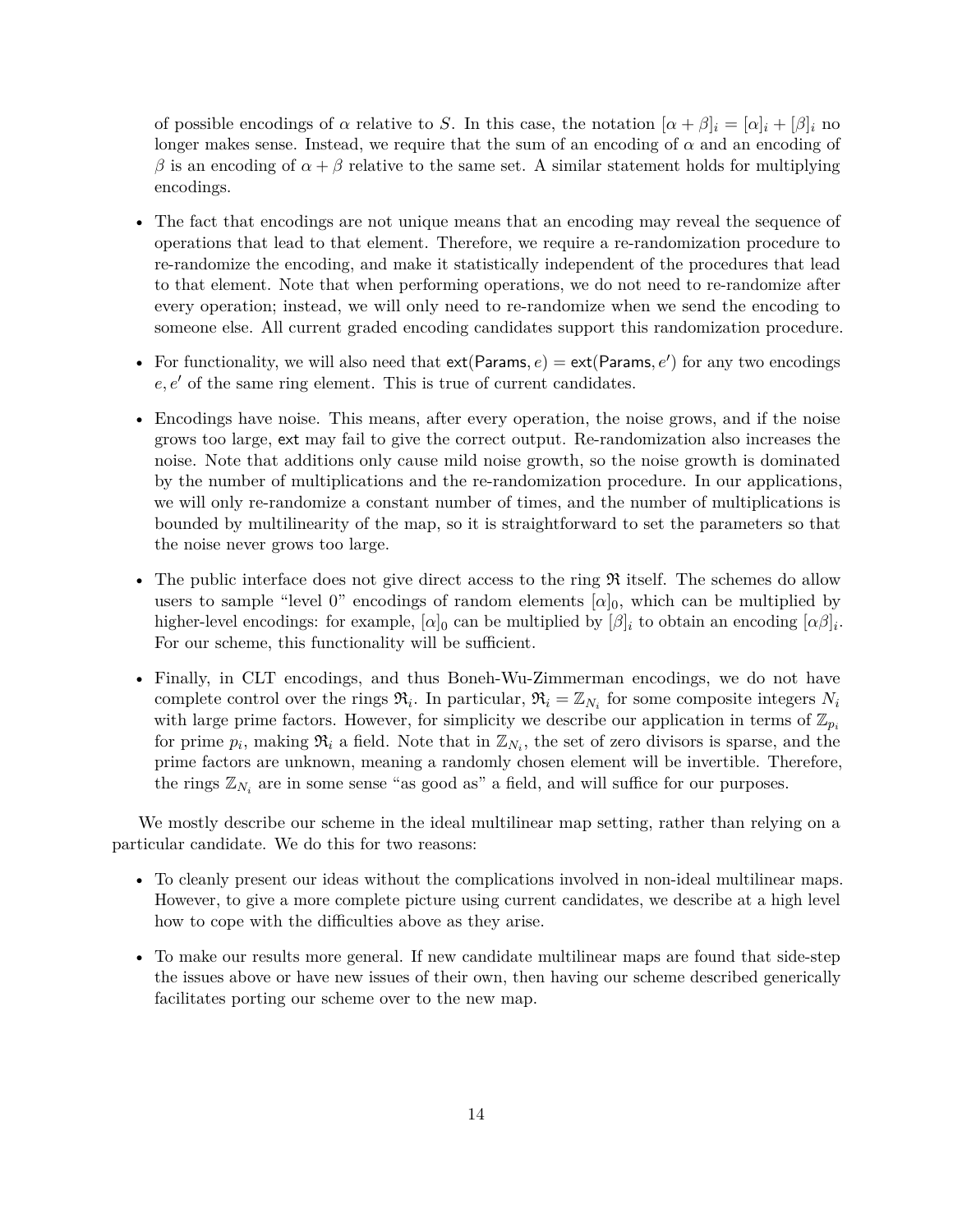#### **3.2 The Construction**

We now give our construction from composite-order symmetric multilinear maps. The construction is based on the third and final construction of Boneh, Waters, and Zhandry [\[BWZ14a\]](#page-36-3) (the BWZ scheme), which in turn is based on the broadcast scheme of Gentry and Waters [\[GW09\]](#page-38-0) (the GW scheme). While the GW scheme could be proven secure in a *semi-static* model, it contained a large public key. Boneh, Waters, and Zhandry showed how to shrink the public key using multilinear maps, but where unable to prove security of the resulting BWZ scheme relative to non-interactive assumptions. They proved that their scheme had no trivial attacks by proving it adaptively secure, but in a generic model for multilinear maps.

**Construction 3.1.** Setup( $\ell$ ): takes as input the length  $\ell$  of identities. That is,  $\mathcal{ID} = \{0, 1\}^{\ell}$ . Choose three large primes  $p_1, p_2, p_3$ , let  $\mathfrak{R}_i = \mathbb{Z}_{p_i}$ , and let  $\mathfrak{R} = \mathfrak{R}_1 \times \mathfrak{R}_2 \times \mathfrak{R}_3$ . Run the setup algorithm for an multilinear map,  $\mathsf{Setup}'(\ell(\ell+2), \mathfrak{R}, 3)$ , to construct an  $t = \ell(\ell+2)$ -linear map with three subgroups and parameters Params<sup>[10](#page-14-0)</sup>. Draw a random  $\alpha, \gamma, \delta, \sigma \in \mathfrak{R}$  and for  $i \in [\ell]$  and  $b \in \{0, 1\}$ , draw random  $\beta_{i,b} \in \mathfrak{R}$ . The public key is

$$
\mathsf{pk} = \left(\mathsf{Params}, \left\{A_{i,b} = [\beta_{i,b}]_{\ell+1}^1\right\}_{i \in [\ell], b \in \{0,1\}}, B = [\gamma]_{\ell}^1, L = [\delta]_{\ell(\ell+1)}^1, I = [\alpha \gamma]_{\ell(\ell+2)}^1, M = [\sigma]_{\ell}^3\right)
$$

The master secret key for the system is  $\text{msk} = (\alpha, \gamma, \delta, \{p_i\}_{i \in [3]}, \{\beta_{i,b}\}_{i \in [n], b \in \{0,1\}})$ 

Enc(pk, S): Choose a random  $t \in \mathfrak{R}$  and compute

$$
J = t \cdot I = [\alpha \gamma t]_{\ell(\ell+2)}^1, \quad C = t \cdot B = [t \gamma]_{\ell}^1,
$$
  

$$
D = t \cdot \left( L + \sum_{\mathbf{v} \in S} \prod_{i \in [\ell]} A_{i,v_i} \right) = \left[ t \left( \delta + \sum_{\mathbf{v} \in S} \prod_{i \in [\ell]} \beta_{i,v_i} \right) \right]_{\ell(\ell+1)}^1
$$

The message encryption key is  $K = ext(Params, J)$  and the ciphertext header is  $Hdr = (C, D)$ 

KeyGen(msk, **u**): Pick a random  $r^{\mathbf{u}} \in \mathfrak{R}$  and random  $s_i^{\mathbf{u}} \in \mathfrak{R}$  for  $i \in [\ell]$ . Also pick random  $\eta_{i,b}, \zeta_i, \xi, \mu \in \mathfrak{R}$ . Output the secret key components

$$
\mathbf{sk}^{\mathbf{u}} = \left( \left\{ E_{i,b}^{\mathbf{u}} = [s_i^{\mathbf{u}} \beta_{i,b}]_{\ell+1}^1 + [\eta_{i,b}]_{\ell+1}^3 \right\}_{i \in [\ell], b \in \{0,1\}}, \right.
$$
\n
$$
\left\{ F_i^{\mathbf{u}} = [r^{\mathbf{u}} s_i^{\mathbf{u}} \beta_{i,1-u_i}]_{\ell+1}^1 + [\zeta_i]_{\ell+1}^3 \right\}_{i \in [\ell]}, G^{\mathbf{u}} = \left[ \gamma r^{\mathbf{u}} \prod_{i \in [\ell]} s_i^{\mathbf{u}} \right]_{\ell}^1 + [\xi]_{\ell}^3
$$
\n
$$
H^{\mathbf{u}} = [\alpha]_{\ell(\ell+1)}^{1,2} + \left[ r^{\mathbf{u}} \prod_{i \in [\ell]} s_i^{\mathbf{u}} \left( \delta + \prod_{i \in [\ell]} \beta_{i,u_i} \right) \right]_{\ell(\ell+1)}^{1} + [\mu]_{\ell(\ell+1)}^3 \right)
$$

*,*

<span id="page-14-0"></span><sup>&</sup>lt;sup>10</sup>In CLT encodings, the  $p_i$  must be composite integers with large prime factors. However, as described in Section [2,](#page-10-0) such  $p_i$  are sufficient for our application.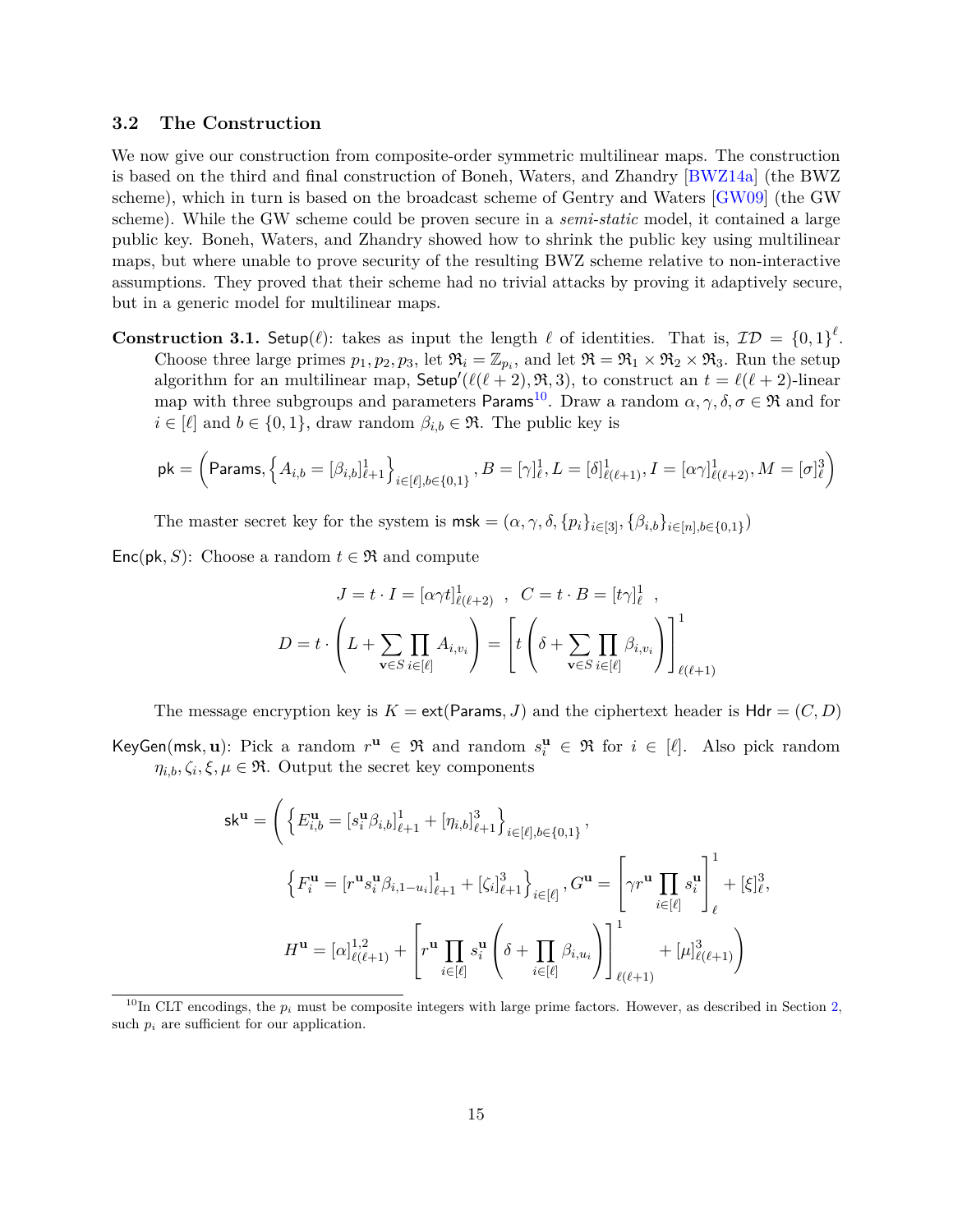Notice that all the  $\mathfrak{R}_3$  components are just uniformly random, and, with the exception of  $\alpha$  in  $H^{\mathbf{u}}$ , all the  $\mathfrak{R}_2$  components are empty. Note that from  $\mathsf{sk}^{\mathbf{u}}$ , it is possible to compute

$$
Z_{\mathbf{v}}^{\mathbf{u}} = \left[ r^{\mathbf{u}} \prod_{i \in [\ell]} s_i^{\mathbf{u}} \prod_{i \in [\ell]} \beta_{i, v_i} \right]_{\ell(\ell+1)}^1 + [\phi_{\mathbf{v}}^{\mathbf{u}}]_{\ell(\ell+1)}^3
$$

for any  $\mathbf{v} \neq \mathbf{u}$  where  $\phi_{\mathbf{v}}^{\mathbf{u}}$  is some ring element as follows. Choose some *i*<sup>\*</sup> such that  $v_{i^*} \neq u_{i^*}$ . Since  $\mathfrak{R}_2$  is empty, and  $\mathfrak{R}_3$  is arbitrary, we can just focus on  $\mathfrak{R}_1$ .  $F_{i^*}^{\mathbf{u}}$  encodes  $r^{\mathbf{u}} s_{i^*}^{\mathbf{u}} \beta_{i^*,1-u_{i^*}} =$  $r^{\mathbf{u}} s_{i^*}^{\mathbf{u}} \beta_{i^*, v_{i^*}}$ . Therefore, compute

$$
F_{i^*}^{\mathbf{u}} \cdot \prod_{i \in [\ell] \setminus \{i^*\}} E_{i, v_i}^{\mathbf{u}} = \left[ r^{\mathbf{u}} s_{i^*}^{\mathbf{u}} \beta_{i^*, v_{i^*}} \prod_{i \neq i^*} (s_i^{\mathbf{u}} \beta_{i, v_i}) \right]_{\ell(\ell+1)} = \left[ r^{\mathbf{u}} \prod_{i \in [\ell]} s_i^{\mathbf{u}} \prod_{i \in [\ell]} \beta_{i, v_i} \right]_{\ell(\ell+1)} \quad (\text{in } \Re_1)
$$

 $Dec(\mathsf{sk}^u, S, (C, D))$ : Our decryption procedure is randomized. Choose a random  $\rho, \xi', \mu' \in \mathfrak{R}$ , and compute

$$
G' = G^{\mathbf{u}} + \rho B + \xi'M = \left[\gamma(\rho + r^{\mathbf{u}} \prod_{i \in [\ell]} s_i^{\mathbf{u}})\right]_{\ell}^1 + [\xi'\sigma + \xi]_{\ell}^3
$$
  

$$
H' = H^{\mathbf{u}} + \sum_{\mathbf{v} \in S \setminus \{\mathbf{u}\}} Z_{\mathbf{v}}^{\mathbf{u}} + \rho \left(L + \sum_{\mathbf{v} \in S} \prod_{i \in [\ell]} A_{i,v_i}\right) + \mu'M^{\ell+1}
$$
  

$$
= [\alpha]_{\ell(\ell+1)}^{1,2} + \left[\left(\rho + r^{\mathbf{u}} \prod_{i \in [\ell]} s_i^{\mathbf{u}}\right) \left(\delta + \sum_{\mathbf{v} \in S} \prod_{i \in [\ell]} \beta_{i,v_i}\right)\right]_{\ell(\ell+1)}^1 + \left[\mu'\sigma^{\ell} + \mu\right]_{\ell(\ell+1)}^3
$$

Then compute

$$
J'=H'\cdot C-D\cdot G'
$$

**Correctness.** It suffices to show that (1)  $J' = J$  in decryption and (2)  $G', H'$  are statistically independent of the user **u** performing decryption. The statistical independence of decryption on **u** follows from  $G'$ ,  $H'$  being statistically independent of **u**.

First, define  $\rho' = \rho + r^{\mathbf{u}} \prod_{i \in [\ell]} s_i^{\mathbf{u}}$ . Since  $\rho$  is uniformly random in  $\mathfrak{R}_1$ , so is  $\rho'$ . Moreover,  $\xi' \sigma + \xi$ and  $\mu' \sigma^{\ell} + \mu$  are uniformly random in  $\mathfrak{R}_3$ . Therefore, the  $\mathfrak{R}_1$  and  $\mathfrak{R}_3$  distributions of  $G', H'$  are independent of **u**. Moreover, the  $\mathfrak{R}_2$  components are fixed (as 0 and  $\alpha$ , respectively). Therefore, the distributions of  $G'$ ,  $H'$  are independent of **u**.

Notice that since *C* and *D* have no  $\mathfrak{R}_2$  or  $\mathfrak{R}_3$  component, the result *J'* will only have a  $\mathfrak{R}_1$ component. Therefore, we have

$$
J' = \left[ \left( \alpha + \rho' \left( \delta + \sum_{\mathbf{v} \in S} \prod_{i \in [\ell]} \beta_{i, v_i} \right) \right) (\gamma t) - (\rho' \gamma) \left( t \left( \delta + \sum_{\mathbf{v} \in S} \prod_{i \in [\ell]} \beta_{i, v_i} \right) \right) \right]_{\ell(\ell+2)}^1
$$
  
= 
$$
[\alpha \gamma t]_{\ell(\ell+2)}^1 = J
$$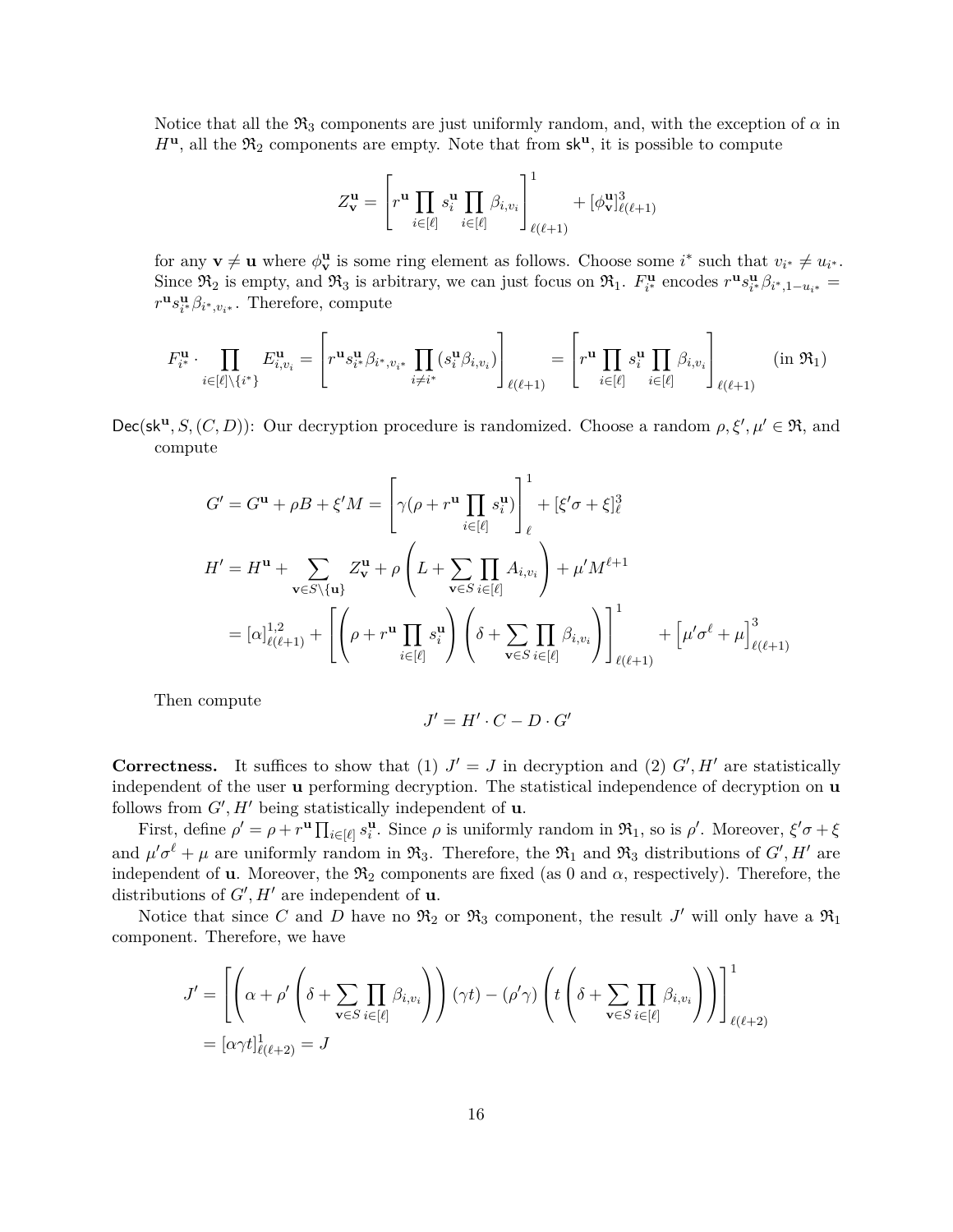**Implementation Details.** Since we instantiate our multilinear maps using the non-ideal noisy maps of [\[CLT13\]](#page-37-3), we need to ensure that all components that might be given to the adversary are re-randomized. In order to ensure that  $G'$ ,  $H'$  are statistically independent of  $\mathbf{u}$ , we will need to rerandomized  $G', H'$  before computing  $J'$ . This means we need to publish re-randomization parameters for the levels  $\ell, \ell(\ell+1)$ . We will also need to keep in the master secret key randomization parameters for level  $\ell + 1$  for computing secret key encodings. Notice that the total number of sets that require re-randomization parameters is just 3, meaning the total size of all parameters (ciphertext, master secret, public, and user secret keys) are polynomial in  $\ell$ , or equivalently logarithmic in the number of users.

We will also need to ensure our scheme can handle the noise growth associated with the encryption and decryption operations (plus the operations in the security reduction). The total number of additions and multiplications that lead to the term *J* (from which the message encryption key is derived) is proportional to |*S*| additions and  $\ell$  multiplications. Since additions do not increase the noise by much, it is straight-forward but tedious to set the parameters of the scheme so that these additions can be handled. The size of the parameters will be  $\text{poly}(\log |S|, \ell) = \text{polylog}(|\mathcal{ID}|).$ 

Next, we will prove the security of our scheme.

#### **3.3 Security Proof for Multilinear Map-Based Construction**

#### **3.4 Assumptions**

We now introduce the assumptions we will be using to prove the security of our scheme. We believe our assumptions are new to this work; however they are very similar to existing assumptions on multilinear maps. The first two assumptions are basically symmetric variants of those made by Garg et al. [\[GGHZ14a\]](#page-38-5), and can be seen as generalizing the assumptions made in dual system works [\[Wat09,](#page-39-4) [Wee14\]](#page-39-5) to the multilinear setting. Our third assumption is closely related to the multilinear DDH assumption.

First, we state our assumptions in their simplest form. Later, we will define minor variants of these assumptions that we actually use to prove security of our scheme. We can prove security relative to either set of assumptions.

**Definition 3.2** (Assumption 1)**.** For any *t*, for a *t*-linear map, no efficient adversary can distinguish the following two distributions, where  $m, n, o, q$  are sampled uniformly from  $\mathfrak{R}$ :

$$
M = [m]_1^1, N = [n]_1^{1,2}, O = [o]_1^3, Q = [q]_1^1
$$
 and  

$$
M = [m]_1^1, N = [n]_1^{1,2}, O = [o]_1^3, Q = [q]_1^{1,2}
$$

The problem of distinguishing these two cases appears hard because there is no way to isolate the  $\mathfrak{R}_2$  component of *Q* by multiplying with *M*, *N*, *O*.

**Definition 3.3** (Assumption 2). For any  $\ell$ , t, for a t-linear map, no efficient adversary can distinguish the following two distributions, where  $m, n, o, q, p$  are sampled uniformly from  $\Re$ :

$$
M = [m]_1^1, N = [n]_{\ell}^{1,2}, O = [o]_1^3, P = [p]_{t-\ell}^{2,3}, Q = [q]_1^{1,3} \text{ and}
$$

$$
M = [m]_1^1, N = [n]_{\ell}^{1,2}, O = [o]_1^3, P = [p]_{t-\ell}^{2,3}, Q = [q]_1^{1,2,3}
$$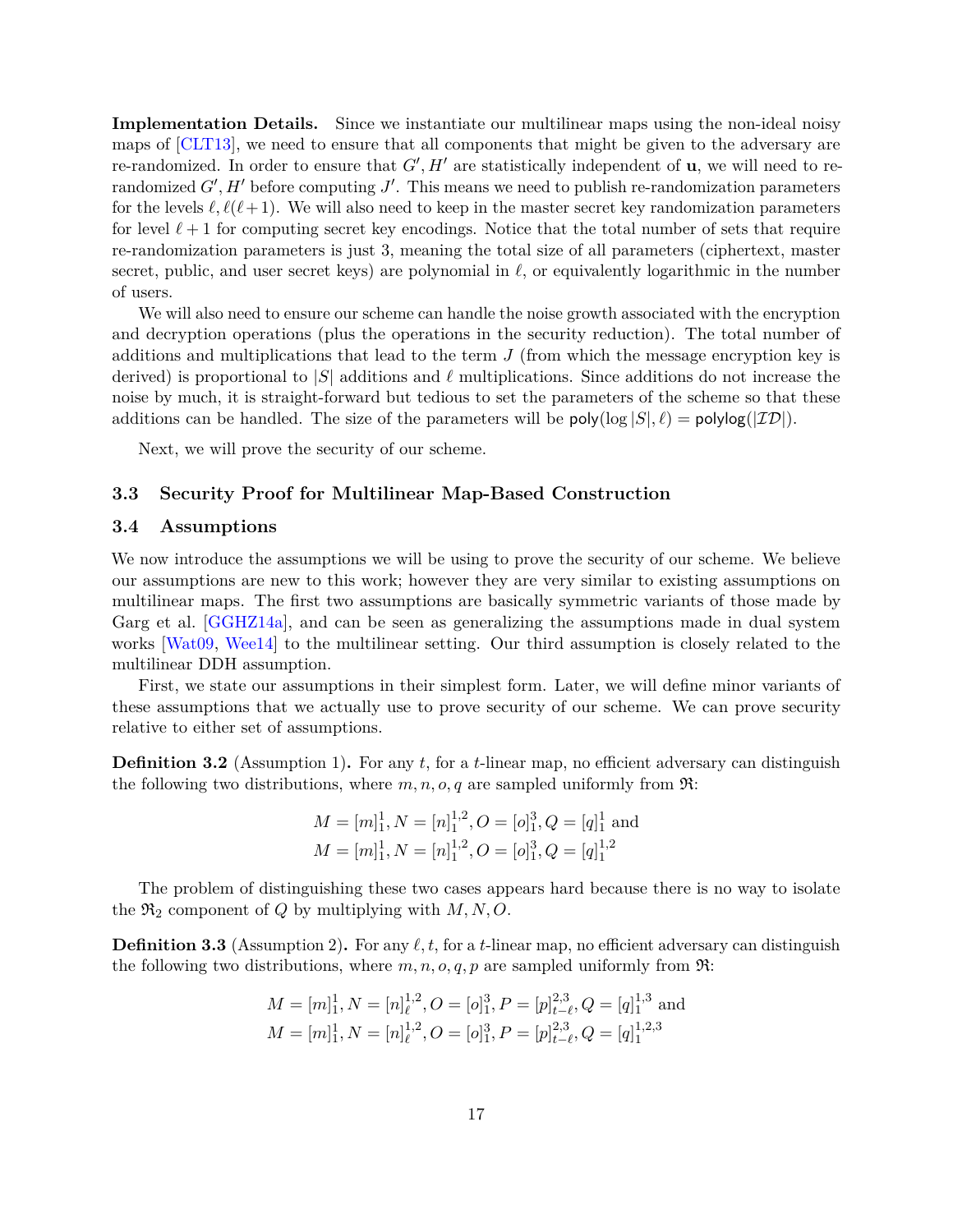These two appear indistinguishable as well. In order to distinguish, both the  $\mathfrak{R}_1$  and  $\mathfrak{R}_3$ component of  $Q$  must be eliminated, while preserving  $\mathfrak{R}_2$ .  $\mathfrak{R}_1$  can be eliminated by multiplying with *O* or *P*, but multiplying by *O* eliminates  $\mathfrak{R}_2$  as well. Multiplying by *P* does leave  $\mathfrak{R}_2$ , but the result is encoded at level  $t - \ell + 1$ . The only way to eliminate  $\mathfrak{R}_3$  while preserving  $\mathfrak{R}_2$  is to multiply by *N*, but as *N* is encoded at level  $\ell$ , and we only have  $\ell - 1$  levels remaining, it is not possible to carry out this step. Therefore, there appears no way to distinguish the two cases.

**Definition 3.4** (Assumption 3)**.** For any *t*, for a *t*-linear map, no efficient adversary can distinguish the following two distributions:

$$
M = [1]_1^1, N = [1]_1^2, O = [1]_1^3, \{P_i = [p_i]_1^2\}_{i \in [t+1]}, Q = [q]_1^2 \text{ and}
$$
  

$$
M = [1]_1^1, N = [1]_1^2, O = [1]_1^3, \{P_i = [p_i]_1^2\}_{i \in [t+1]}, Q = \left[\prod_{i \in [t+1]} p_i\right]_1^2
$$

Since  $Q$  encodes the product of  $t + 1$  variables, namely more than the level of multilinearity, the adversary cannot compute the product of the *P<sup>i</sup>* at *any* level, so this assumption seems hard.

**Derived assumptions.** Here we describe three alternate assumptions which are implied by the assumptions above. These assumptions are the ones we will actually use in our proof. We present these assumptions for two reasons:

- They are closer to what we will actually use in our proof, and therefore make the proof simpler.
- Our scheme *nominally* requires a  $\ell(\ell+2)$ -linear map. However, in current candidates [\[GGH13a,](#page-37-2) [CLT13\]](#page-37-3), what matters for setting the parameter sizes is not the multilinearity, but the number of multiplications the scheme needs to support. Therefore, the *effective* multilinearity might actually be lower. In our scheme, the number of multiplications is  $O(\ell)$ . However, to maintain security, we also need to incorporate the multiplications performed by our reductions. Using Assumptions 1, 2, and 3, the number of multiplications would be  $\ell(\ell + 2)$ , meaning the effective multilinearity is still  $O(\ell^2)$ . However, using Assumptions 1', 2', and 3' below, the total number of multiplications would remain  $O(\ell)$ . Thus, by basing security on Assumptions 1', 2', and 3', we can set the effective multilinearity to  $O(\ell)$ . This results in a more efficient scheme.

**Definition 3.5** (Assumption 1'). For any  $\ell, t$ , for a *t*-linear map, no efficient adversary can distinguish the following two distributions, where  $m, n, o, o', q$  are sampled uniformly from  $\Re$ :

$$
M = [m]_1^1, N = [n]_\ell^{1,2}, O = [o]_\ell^3, O' = [o']_{\ell+1}^3, Q = [q]_1^1
$$
 and  

$$
M = [m]_1^1, N = [n]_\ell^{1,2}, O = [o]_\ell^3, O' = [o']_{\ell+1}^3, Q = [q]_1^{1,2}
$$

The only differences between Assumption 1 and 1' are the levels *N* and *O* are encoded at, plus the addition of  $O'$ .

#### **Lemma 3.6.** *Assumption 1 implies Assumption 1'*

**Proof**. Suppose an adversary distinguishes the two cases in Assumption 1'. Given a challenge  $(M, N, O, Q)$  for Assumption 1, draw random  $n_1, o_1, o_2 \in \mathfrak{R}$ , and give the adversary the challenge  $(M, n_1N^{\ell}, o_1O^{\ell}, o_2O^{\ell+1}, Q)$ . It is straightforward to see that the challenge the adversary sees consists of encodings of random elements at the right levels and in the correct sub-rings, consistent with Assumption 1'. Therefore, if the adversary breaks Assumption 1', it will also break Assumption 1.  $\Box$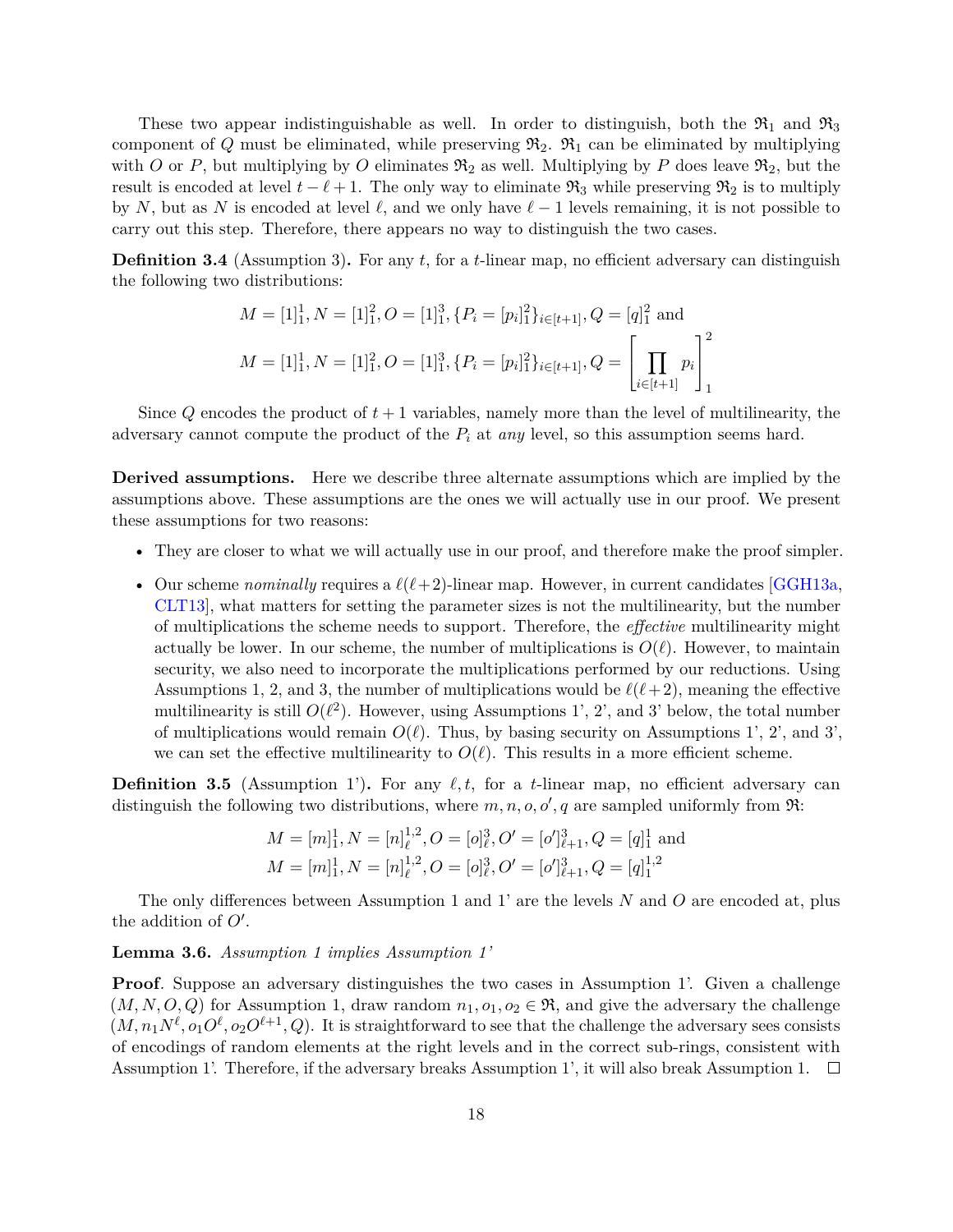**Definition 3.7** (Assumption 2'). For any  $\ell, t$ , for a *t*-linear map, no efficient adversary can distinguish the following two distributions, where  $m, n, o, o', q, p$  are sampled uniformly from  $\Re$ :

$$
M = [m]_1^1, N = [n]_\ell^{1,2}, O = [o]_\ell^3, O' = [o']_{\ell+1}^3, P = [p]_{t-\ell}^{2,3}, Q = [q]_1^{1,3} \text{ and}
$$

$$
M = [m]_1^1, N = [n]_\ell^{1,2}, O = [o]_\ell^3, O' = [o']_{\ell+1}^3, P = [p]_{t-\ell}^{2,3}, Q = [q]_1^{1,2,3}
$$

The only difference between Assumption 2 and 2' is the level for  $O$  and the addition of  $O'$ .

**Lemma 3.8.** *Assumption 2 implies Assumption 2'*

**Proof**. Suppose an adversary distinguishes the two cases in Assumption 2'. Given a challenge  $(M, N, O, P, Q)$  for Assumption 1, draw random  $o_1, o_2 \in \mathfrak{R}$ , and give the adversary the challenge  $(M, N, o_1O^\ell, o_2O^{\ell+1}, P, Q)$ . It is straightforward to see that the challenge the adversary sees consists of encodings of random elements at the right levels and in the correct sub-rings, consistent with Assumption 2'. Therefore, if the adversary breaks Assumption 2', it will also break Assumption 2.  $\Box$ 

**Definition 3.9** (Assumption 3'). For any  $\ell, t$ , for a *t*-linear map, no efficient adversary can distinguish the following two distributions, where  $j = \frac{(t+1)}{(\ell+1)}$ :

$$
M = [1]_{\ell}^1, M' = [1]_{\ell+1}^1, N = [1]_{\ell}^2, N' = [1]_{\ell+1}^2, O = [1]_{\ell}^3, O' = [1]_{\ell+1}^3,
$$
  

$$
\{P_i = [p_i]_{\ell+1}^2\}_{i \in [j]}, Q = [q]_{(\ell+1)(j-1)}^2 \text{ and }
$$

$$
M = [1]_{\ell}^{1}, M' = [1]_{\ell+1}^{1}, N = [1]_{\ell}^{2}, N' = [1]_{\ell+1}^{2}, O = [1]_{\ell}^{3}, O' = [1]_{\ell+1}^{3},
$$

$$
\{P_{i} = [p_{i}]_{\ell+1}^{2}\}_{i \in [j]}, Q = \left[\prod_{i \in [j]} p_{i}\right]_{(\ell+1)(j-1)}^{2}
$$

**Lemma 3.10.** *Assumption 3 implies Assumption 3'*

**Proof**. Suppose an adversary distinguishes the two cases in Assumption 3'. Suppose we are given a challenge  $(M, N, O, \{P_i\}_{i \in [t+1]}, Q)$  for Assumption 3, where  $P_i = [p_i]_1^2$  and  $Q = [\prod_{i \in [t+1]} p_i]_1^2$  or  $Q$  is a random encoding in  $\Re_2$ . Let  $k = j(\ell + 1)$ . Notice that since  $j = \lceil (t + 1)/(\ell + 1) \rceil, k \geq t + 1$ . For  $i \in [t+2, k]$ , choose random  $p_i \in \mathfrak{R}$ , and set  $P_i = p_i N = [p_i]_1^2$ . Output the tuple

$$
\left(M^{\ell}, M^{\ell+1}, N^{\ell}, N^{\ell+1}, O^{\ell}, O^{\ell+1}, \left\{\prod_{i' \in [\ell+1]} P_{(i-1)(\ell+1)+i'}\right\}_{i \in [j]}, \left(\prod_{i \in [t+2,k]} p_i\right) Q N^{k-\ell-2}\right)
$$

The first 6 elements are encodings of 1 in  $\mathfrak{R}_1, \mathfrak{R}_2, \mathfrak{R}_3$  at levels  $\ell, \ell + 1$ , as desired. The  $\prod_{i' \in [\ell+1]} P_{(i-1)(\ell+1)+i'}$  are level  $\ell+1$  encodings of random independent elements  $p'_i$ . Moreover, if  $Q = [\prod_{i \in [t+1]} p_i]_1^2$ , then the final element is a level  $k - \ell - 1 = (j-1)(\ell+1)$  encoding of  $\prod_{i \in [j+1]} p'_i$ , and if  $q$  is random, the final element is a random encoding. Thus, we've simulated the challenge for Assumption 3, as desired.  $\Box$ 

Because Assumptions 1', 2', and 3' follow from Assumptions 1, 2, and 3, respectively, we can base the security of our scheme on either set of assumptions. However, the reductions from the unprimed to primed assumptions involve  $O(\ell)$  multiplications, which will give a total of  $O(\ell^2)$  multiplications for the total reduction from our scheme to Assumptions 1, 2, and 3. We note that if we wish to set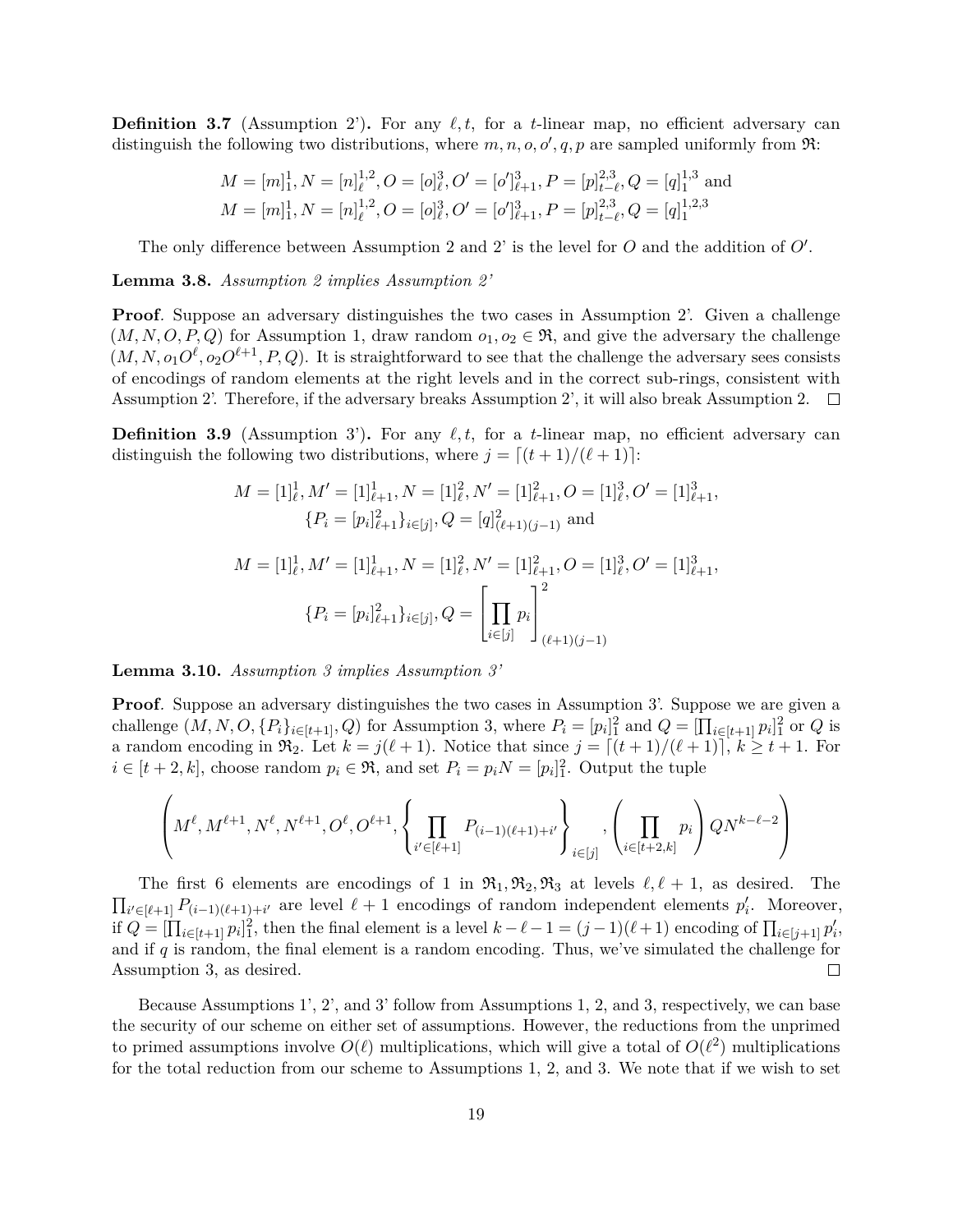the effective multilinearity to  $O(\ell)$ , we would not be able to handle both the multiplications in the reductions above and those in our broadcast scheme, and therefore Assumptions 1', 2', and 3' no longer follow from Assumptions 1, 2, and 3. Therefore, we have a trade-off: a less efficient scheme from very simple assumptions, or a more efficient scheme from more complicated assumptions.

**Details for non-ideal encodings.** We use a multilinear map with  $t = \ell(\ell+2)$ . Since we will actually be using non-ideal noisy encodings, we need to publish all of the necessary parameters the simulator may need. It suffices to provide randomization parameters in the levels  $1, \ell, \ell+1, \ell(\ell+1) =$  $t - \ell$ . As the total number of randomization parameters is only 4, the size of our challenges is polynomial in  $\ell$ , or equivalently logarithmic in the number of users. We also need to make sure the parameters are set so that the noise introduced by the reduction does not cause any errors. However, our reductions perform very few operations in addition to the operations performed by our scheme, so it is easy to handle the minor extra noise growth.

#### **3.5 Security Theorem and Proof**

<span id="page-19-0"></span>Here we prove the adaptive CPA security of our scheme.

#### **Theorem 3.11.** *If Assumptions 1', 2', and 3' hold, then our scheme is adaptively CPA secure.*

We prove security through a sequence of hybrid games, ultimately arriving at a game where information-theoretic security holds. Our hybrids will roughly follow the dual system framework of Waters [\[Wat09,](#page-39-4) [Wee14\]](#page-39-5), gradually changing the challenge ciphertext and secret keys to a *semifunctional* form. We note one important difference: in [\[Wat09,](#page-39-4) [Wee14\]](#page-39-5), there is a crucial information theoretic step that no longer holds in our setting. Instead, we need to replace the informationtheoretic step with a computational one. However, this adds some complication, as this step will depend on whether the challenge ciphertext comes before or after the particular secret key we are transforming.

**Hybrid** Real. This is the normal game where, on challenge set  $S^*$ , the adversary receives the header  $H$ dr =  $(C^*, D^*)$ , and either the correct message encryption key  $K^*$ , or a randomly chosen key. Let  $\epsilon$  be advantage the adversary has in guessing which key he is given.

**Hybrid 0.** This is identical to **Hybrid** *Real*, except that the challenge ciphertext  $(C^*, D^*)$  and message encryption key *K*<sup>∗</sup> are *semi-functional*. This means that the challenge ciphertext is now generated in the subring  $\mathfrak{R}_1 \times \mathfrak{R}_2$ , as opposed to  $\mathfrak{R}_1$  as in **Hybrid** *Real*. The challenge ciphertext is:

$$
J^* = [\alpha \gamma t]_{\ell(\ell+2)}^{1,2} , C^* = [\gamma t]_{\ell}^{1,2} , D^* = \left[ t \left( \delta + \sum_{\mathbf{v} \in S^*} \prod_{i \in [\ell]} \beta_{i,v_i} \right) \right]_{\ell(\ell+1)}^{1,2}
$$

and  $K^* = \text{ext}($ Params,  $J^*$ ). The following is proved in Section [3.5.1:](#page-21-0)

<span id="page-19-1"></span>**Lemma 3.12.** *Given Assumption 1',* **Hybrid** *Real and* **Hybrid 0** *are indistinguishable.*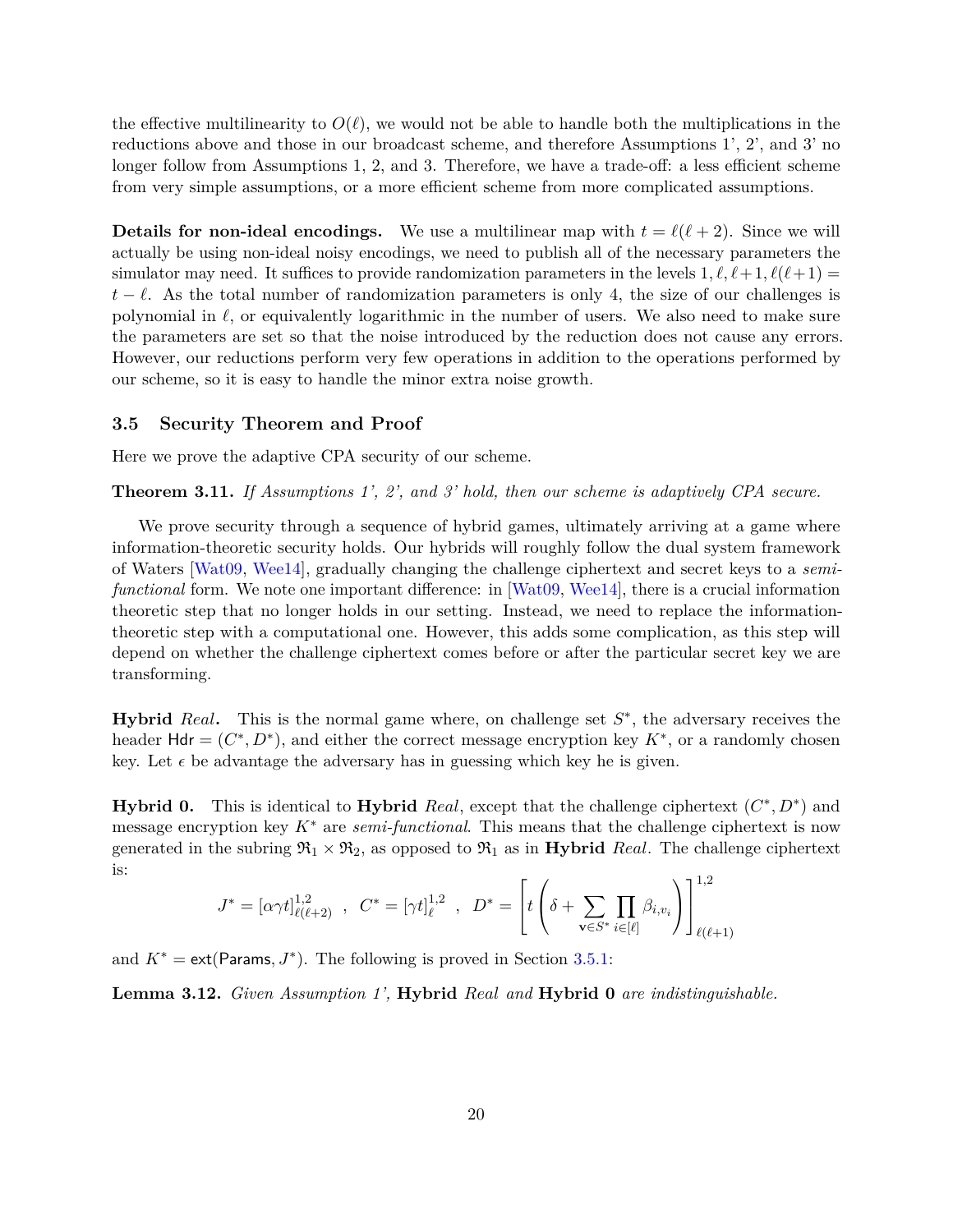**Hybrid** *k***.** Hybrid *k* is identical to **Hybrid 0** with the challenge ciphertext being semi-functional, but the first *k* secret keys are also *semi-functional*, while the remaining secret keys are generated normally. In a semi-funcitonal secret key, the  $\mathfrak{R}_2$  component of  $H^{\mathbf{u}}$  is a random ring element, as opposed to encoding  $\alpha$  as in a functional secret key. More precisely, a semi-functional key is generated as  $sk^{\mathbf{u}} = (\{E_{i,b}^{\mathbf{u}}\}_{i \in [\ell], b \in \{0,1\}}, \{F_i^{\mathbf{u}}\}_{i \in [\ell]}, G^{\mathbf{u}}, H^{\mathbf{u}})$  where:

$$
E_{i,b}^{\mathbf{u}} = [s_i^{\mathbf{u}} \beta_{i,b}]_{\ell+1}^1 + [\eta_{i,b}]_{\ell+1}^3 \qquad F_i^{\mathbf{u}} = [r^{\mathbf{u}} s_i^{\mathbf{u}} \beta_{i,1-u_i}]_{\ell+1}^1 + [\zeta_i]_{\ell+1}^3
$$
  

$$
G^{\mathbf{u}} = \left[ \gamma r^{\mathbf{u}} \prod_{i \in [\ell]} s_i^{\mathbf{u}} \right]_{\ell}^1 + [\xi]_{\ell}^3 \qquad H^{\mathbf{u}} = \left[ \alpha + r^{\mathbf{u}} \prod_{i \in [\ell]} s_i^{\mathbf{u}} \prod_{i \in [\ell]} \beta_{i,u_i} \right]_{\ell(\ell+1)}^1 + [\mu]_{\ell(\ell+1)}^{2,3}
$$

The only difference between a normal secret key and a semi-functional secret key is the  $\mathfrak{R}_2$  component of  $H^{\mathbf{u}}$ , which is random for semi-functional secret keys but encodes  $\alpha$  in normal secret keys. Also note that *k* = 0 corresponds to **Hybrid 0**, and that the only difference between **Hybrid** *k* − 1 and **Hybrid** *k* is that secret key *k* goes from normal to semi-functional.

<span id="page-20-0"></span>**Lemma 3.13.** *Given Assumptions 2' and 3'*, **Hybrid**  $k-1$  *and* **Hybrid**  $k$  *are indistinguishable.* 

Proving [3.13](#page-20-0) is non-trivial, and involves introducing additional intermediate hybrids:

**Hybrid**  $k.1$ . This is identical to **Hybrid**  $k-1$ , except that the  $k$ th secret key (which was normal in **Hybrid** *k* − 1) is now *correlated semi-functional*. In a correlated semi-functional secret key, all secret key components are generated in  $\mathfrak{R}_1 \times \mathfrak{R}_2$ . This means that it is generated as

$$
E_{i,b}^{\mathbf{u}} = [s_i^{\mathbf{u}} \beta_{i,b}]_{\ell+1}^{1,2} + [\eta_{i,b}]_{\ell+1}^3
$$
  
\n
$$
F_i^{\mathbf{u}} = [r^{\mathbf{u}} s_i^{\mathbf{u}} \beta_{i,1-u_i}]_{\ell+1}^{1,2} + [\zeta_i]_{\ell+1}^3
$$
  
\n
$$
G^{\mathbf{u}} = \left[\gamma r^{\mathbf{u}} \prod_{i \in [\ell]} s_i^{\mathbf{u}} \right]_{\ell}^{1,2} + [\xi]_{\ell}^3
$$
  
\n
$$
H^{\mathbf{u}} = \left[\alpha + r^{\mathbf{u}} \prod_{i \in [\ell]} s_i^{\mathbf{u}} \prod_{i \in [\ell]} \beta_{i,u_i} \right]_{\ell(\ell+1)}^{1,2} + [\mu]_{\ell(\ell+1)}^3
$$

The only different from **Hybrid**  $k-1$  is that all the secret key components are now encoded in  $\mathfrak{R}_2$ . The following lemma is proved in Section [3.5.2:](#page-22-0)

<span id="page-20-1"></span>**Lemma 3.14.** *Given Assumption 2',* **Hybrid** *k* − 1 *and* **Hybrid** *k.*1 *are indistinguishable.*

**Hybrid** *k.*2. This is identical to **Hybrid** *k.*1, except that the *l*th secret key is now *uncorrelated semi-functional*, which means that it is generated as

$$
E_{i,b}^{\mathbf{u}} = [s_i^{\mathbf{u}} \beta_{i,b}]_{\ell+1}^{1,2} + [\eta_{i,b}]_{\ell+1}^3
$$

$$
F_i^{\mathbf{u}} = [r^{\mathbf{u}} s_i^{\mathbf{u}} \beta_{i,1-u_i}]_{\ell+1}^{1,2} + [\zeta_i]_{\ell+1}^3
$$

$$
G^{\mathbf{u}} = \left[\gamma r^{\mathbf{u}} \prod_{i \in [\ell]} s_i^{\mathbf{u}} \right]_{\ell}^{1,2} + [\xi]_{\ell}^3
$$

$$
H^{\mathbf{u}} = \left[\alpha + r^{\mathbf{u}} \prod_{i \in [\ell]} s_i^{\mathbf{u}} \left(\delta + \prod_{i \in [\ell]} \beta_{i,u_i}\right)\right]_{\ell(\ell+1)}^{1} + [\mu]_{[n]}^{2,3}
$$

The only difference from **Hybrid**  $k.1$  is that the  $\mathfrak{R}_2$  component of  $H^{\mathbf{u}}$  is random and uncorrelated with the other  $\mathfrak{R}_2$  components.

<span id="page-20-2"></span>**Lemma 3.15.** *Given Assumption 3',* **Hybrid** *k.*1 *and* **Hybrid** *k.*2 *are indistinguishable.*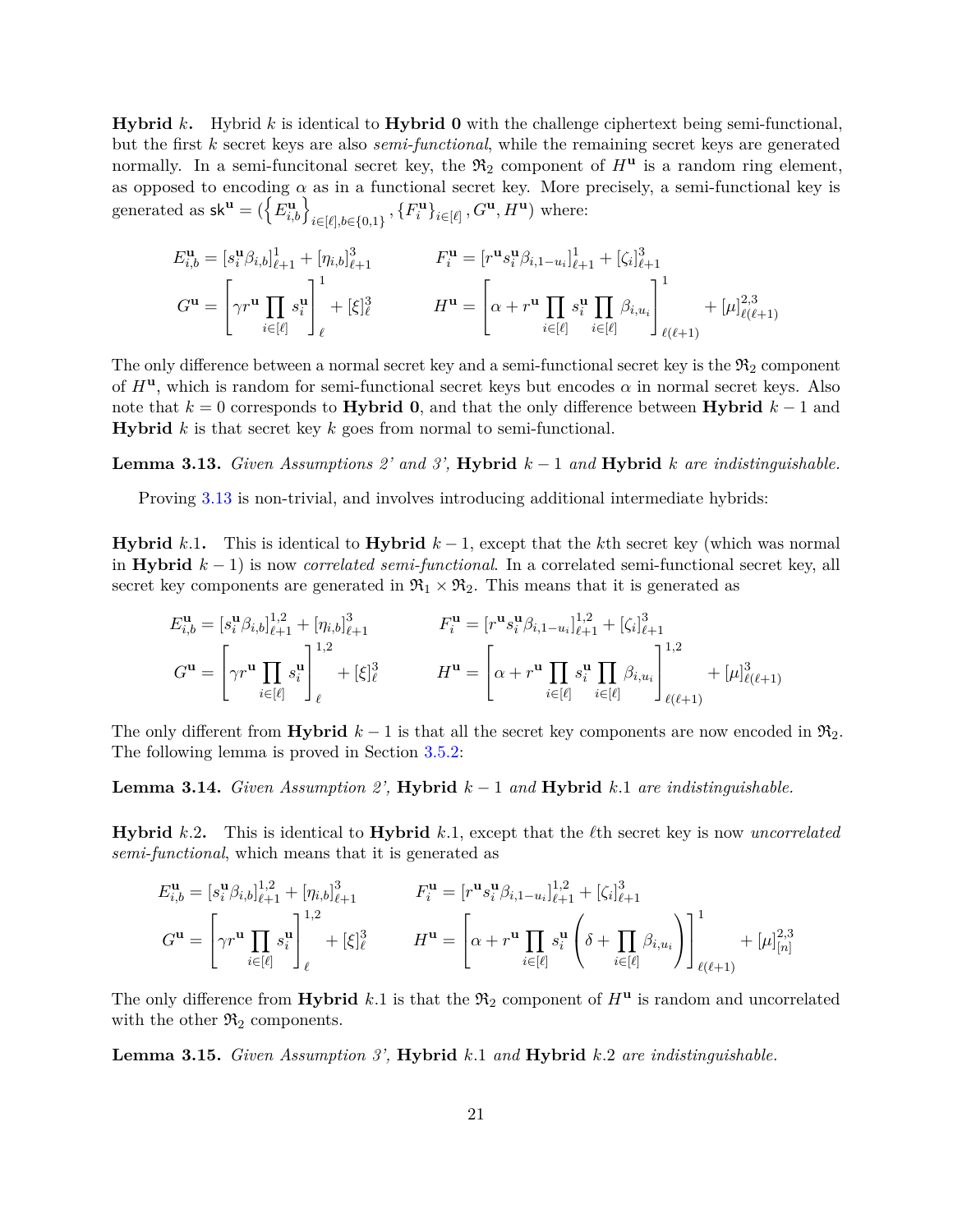In [\[Wat09,](#page-39-4) [Wee14\]](#page-39-5), this step is an information theoretic step based on the fact that user **u** is not a part of the recipient set *S* ∗ . However, in our case, the hybrids are information-theoretically distinguishable, and instead we must rely on computational arguments. However, this is problematic in the adaptive setting, because we will not necessarily know how to embed the Assumption 3' challenge until we know both the challenge set *S* <sup>∗</sup> and the *k*th identity **u**. This means the reduction will depend on whether the *k*th secret key comes before or after the ciphertext. In Section [3.5.3,](#page-22-1) we show how to handle both cases, each with a single invocation of Assumption 3'.

To finish the proof of Lemma [3.13,](#page-20-0) we need to prove the following, proved in Section [3.5.2:](#page-22-0)

#### <span id="page-21-2"></span>**Lemma 3.16.** *Given Assumption 2',* **Hybrid** *`.*2 *and* **Hybrid** *` are indistinguishable.*

Notice that the only difference between **Hybrid**  $\ell$ . 2 and **Hybrid**  $\ell$  is that the  $\ell$ th secret key is not semi-functional. This means that the  $\mathfrak{R}_2$  components of all terms except  $H^{\mathbf{u}}$  are empty.

At this point, we have shown that **Hybrid** *Real* is computationally indistinguishable from **Hybrid** *q*, where all secret keys are semi-functional. It remains to show that the adversary has negligible advantage in **Hybrid** *q*:

#### **Lemma 3.17.** *Any (potentially unbounded) adversary has negligible advantage in* **Hybrid** *q.*

**Proof**. In **Hybrid**  $q$ , the  $\mathfrak{R}_2$  component of  $\alpha$  only appears in  $J^*$ , and is thus only visible to the adversary through  $K^* = \text{ext}($ Params,  $J^*$ ). Therefore, the second component of  $J^*$  is random and independent of the rest of the view of the adversary, and by the extraction property of the multilinear map,  $K^*$  is statistically close to a uniform bit string in  $\{0,1\}^{\lambda}$ .  $\Box$ 

This completes the proof of Theorem [3.11.](#page-19-0) Now we fill in the proofs of the hybrids.

#### <span id="page-21-0"></span>**3.5.1 Proof of Lemma [3.12](#page-19-1)**

**Proof**. Obtain the challenge for Assumption 1':  $M = [m]_1^1, N = [n]_\ell^{1,2}$  $\mathcal{L}^{1,2}_{\ell}, O = [o]^3_{\ell}, O' = [o']^3_{\ell+1}, Q$ where  $Q = [q]_1^1$  or  $Q = [q]_1^{1,2}$ <sup>1,2</sup>. Also choose random  $\beta'_{i,b}, \alpha', \gamma', \delta', \in \mathfrak{R}$ . Let  $A_{i,b} = \beta'_{i,b} \cdot M \cdot N$ . This formally sets  $\beta_{i,b} = mn\beta'_{i,b}$ . Set  $B = \gamma'M^{\ell}, I = \alpha'\gamma'M^{\ell} \cdot N^{\ell+1}$ , and  $L = \delta'M^{\ell}N^{\ell}$ . This formally sets  $\alpha = n^{\ell+1} \alpha'$ ,  $\gamma = m^{\ell} \gamma'$ , and  $\delta = n^{\ell} m^{\ell} \delta'$ . Note that all the formal variables are statistically close to random<sup>[11](#page-21-1)</sup>.

Next, for a secret key for user **u**, choose random  $s_i^{\mathbf{u}} \in \mathfrak{R}, r^{\mathbf{u}}$ , as well as  $\eta'_{i,b}, \zeta'_i, \xi', \mu' \in \mathfrak{R}$ , and set

$$
E_{i,b}^{\mathbf{u}} = s_i^{\mathbf{u}} \cdot A_{i,b} + \eta'_{i,b} O' \qquad F_i^{\mathbf{u}} = r^{\mathbf{u}} s_i^{\mathbf{u}} A_{i,1-u_i} + \zeta'_i O'
$$
  

$$
G^{\mathbf{u}} = r^{\mathbf{u}} \left( \prod_{i \in [\ell]} s_i^{\mathbf{u}} \right) \cdot B + \xi' O \qquad H^{\mathbf{u}} = \alpha' N^{\ell+1} + r^{\mathbf{u}} \left( \prod_{i \in [\ell]} s_i^{\mathbf{u}} \right) \left( L + \prod_{i \in [\ell]} A_{i,u_i} \right) + \mu' O'^{\ell}
$$

This is consistent with the setting of variables for the public parameters, and the  $\mathfrak{R}_3$  components of each term are fresh random elements. Finally, choose a random  $t' \in \mathfrak{R}$  and set the challenge ciphertext elements as:

$$
J^* = t'\alpha'\gamma' \cdot N^{\ell+1} \cdot Q^\ell \ , \ C^* = t'\gamma'Q^\ell \ , \ D^* = t'\left(\delta' + \sum_{\mathbf{v}\in S^*}\prod_{i\in[\ell]}\beta'_{i,v_i}\right)\cdot Q^\ell N^\ell
$$

<span id="page-21-1"></span><sup>&</sup>lt;sup>11</sup>The variables are statistically close to random provided the set zero divisors is sparse. This holds whether  $\mathfrak{R}_i$  are prime order or composite with large prime factors.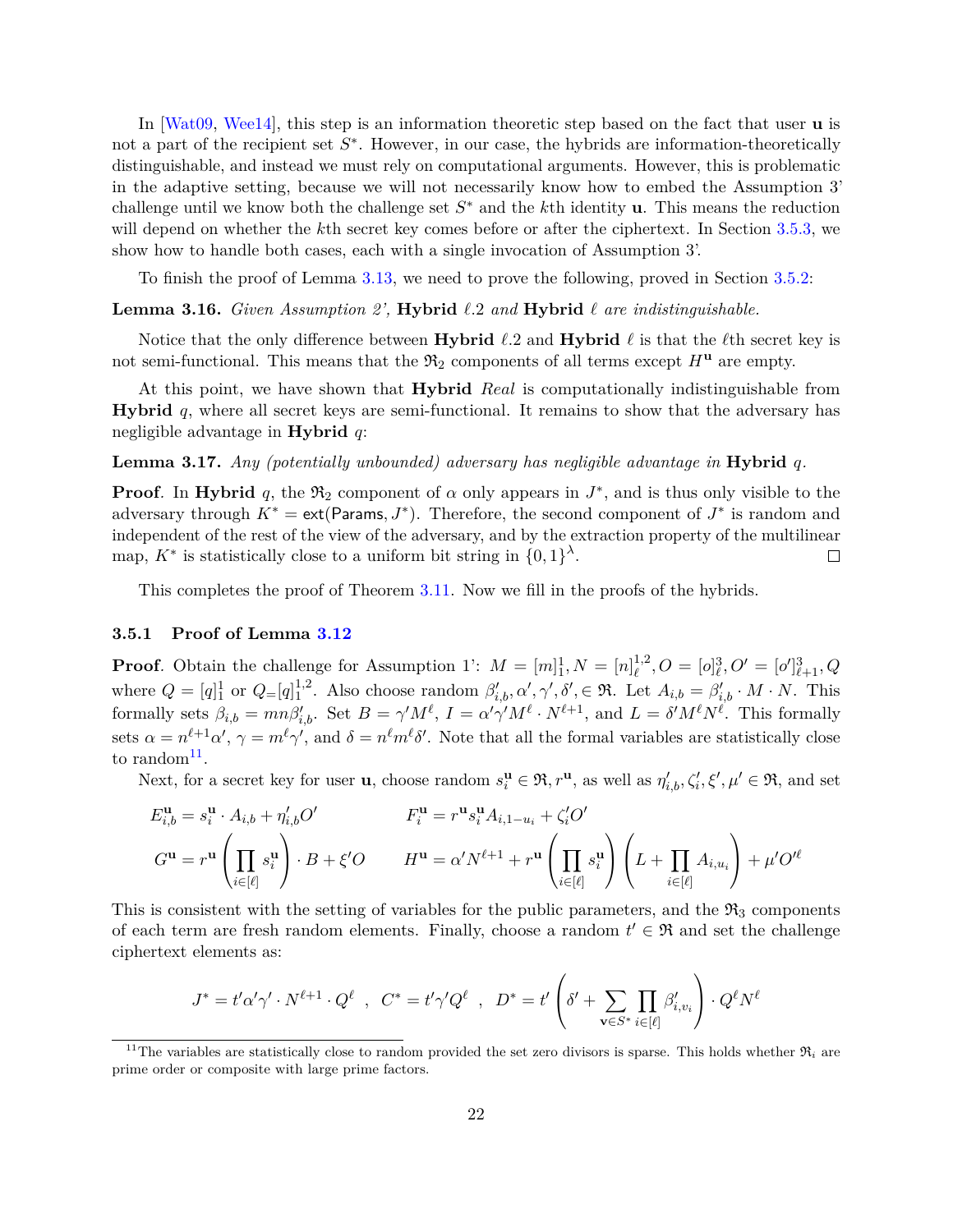In the case where  $Q$  is encoded in  $\mathfrak{R}_1$ , this correctly simulates the challenge ciphertext in **Hybrid** *Real*, formally setting  $t = t'q^{\ell}/m^{\ell}$ . In the case where *Q* is encoded in  $\mathfrak{R}_2$ , this correctly simulates the challenge ciphertext in **Hybrid 0**, also formally setting  $t = t'q^{\ell}/m^{\ell}$ . Thus, if an adversary can distinguish **Hybrid** *Real* from **Hybrid 0**, our reduction will distinguish the two cases of Assumption 1', a contradiction.  $\Box$ 

#### <span id="page-22-0"></span>**3.5.2 Proof of Lemma [3.14](#page-20-1) and Lemma [3.16](#page-21-2)**

**Proof of Lemma [3.14.](#page-20-1)** Obtain the challenge for Assumption 2.

$$
M = [m]_1^1, N = [n]_\ell^{1,2}, O = [o]_\ell^3, O' = [o']_{\ell+1}^3, P = [p]_{\ell(\ell+1)}^{2,3}, Q
$$

where  $Q = [q]_1^{1,3}$  $_1^{1,3}$  or  $Q = [q]_1^{1,2,3}$  $1,2,3$ . We simulate the public parameters and challenge ciphertext exactly as we did in the proof of Lemma [3.12,](#page-19-1) except that we use *N* instead of *Q* to simulate the challenge ciphertext. This formally sets  $\beta_{i,b} = mn\beta'_{i,b}$ ,  $\gamma = m^{\ell}\gamma'$ ,  $\alpha = n^{\ell+1}\alpha'$ ,  $\delta = n^{\ell}m^{\ell}\delta'$ . To simulate jth secret key query, there are three cases:  $j < k$ ,  $j = k$ , and  $j > k$ . Secret keys for  $j > k$  are also simulated exactly as in the proof of Lemma [3.12.](#page-19-1) Secret keys for  $j < k$  are simulated as:

$$
E_{i,b}^{\mathbf{u}} = s_i^{\mathbf{u}} \cdot A_{i,b} + \eta'_{i,b} O'
$$
  
\n
$$
F_i^{\mathbf{u}} = r^{\mathbf{u}} s_i^{\mathbf{u}} A_{i,1-u_i} + \zeta'_i O'
$$
  
\n
$$
G^{\mathbf{u}} = r^{\mathbf{u}} \left( \prod_{i \in [\ell]} s_i^{\mathbf{u}} \right) \cdot B + \xi' O
$$
  
\n
$$
H^{\mathbf{u}} = \alpha' N^{\ell+1} + r^{\mathbf{u}} \left( \prod_{i \in [\ell]} s_i^{\mathbf{u}} \right) \left( L + \prod_{i \in [\ell]} A_{i,u_i} \right) + \mu' P
$$

It is straightforward to see that this is the correct simulation. Secret key  $j = k$  is simulated using the challenge element *Q* as

$$
E_{i,b}^{\mathbf{u}} = \beta'_{i,b}s'_i \cdot N \cdot Q + \eta'_{i,b}O' \qquad F_i^{\mathbf{u}} = r^{\mathbf{u}}\beta'_{i,1-u_i}s'_iN \cdot Q + \zeta'_iO'
$$
  

$$
G^{\mathbf{u}} = r^{\mathbf{u}}\gamma' \prod_{i \in [\ell]} s'_iQ^{\ell} + \xi'O \qquad H^{\mathbf{u}} = \alpha'N^{\ell+1} + r^{\mathbf{u}} \prod_{i \in [\ell]} s'_i \left(\delta' + \prod_{i \in [\ell]} \beta'_{i,u_i}\right) \cdot Q^{\ell}N^{\ell} + \mu'O'^{\ell}
$$

Notice that the  $O, O'$  components ensure that the  $\mathfrak{R}_3$  component is completely random. In the case where *Q* is encoded relative to  $\mathfrak{R}_1 \times \mathfrak{R}_3$ , this correctly simulates **Hybrid**  $k-1$ , formally setting  $s_i^{\mathbf{u}} = s_i' q/m$ . In the case where *Q* is encoded relative to  $\Re = \Re_1 \times \Re_2 \times \Re_3$ , this correctly simulates **Hybrid** *k*.1 with  $s_i^{\mathbf{u}} = s_i' q/m$ . Thus if an adversary can distinguish the two hybrids, it will break Assumption 2, a contradiction.  $\Box$ 

**Proof of Lemma [3.16.](#page-21-2)** The proof is almost identical to the proof of Lemma [3.14,](#page-20-1) except that we randomize the  $\mathfrak{R}_2$  component of the  $H^{\mathbf{u}}$  for the *k*th secret key by using *P* instead of  $O^{\prime \ell}$ .  $\Box$ 

#### <span id="page-22-1"></span>**3.5.3 Proof of Lemma [3.15](#page-20-2)**

We first handle the simpler case where the *k*th secret key query comes before the challenge ciphertext. Let  $q_{before}$  be the number of secret key queries made before the challenge ciphertext.

<span id="page-22-2"></span>**Lemma 3.18.** *Given Assumption 3'*, **Hybrids**  $k.1$  *and*  $k.2$  *are indistinguishable for*  $k \leq q_{before}$ .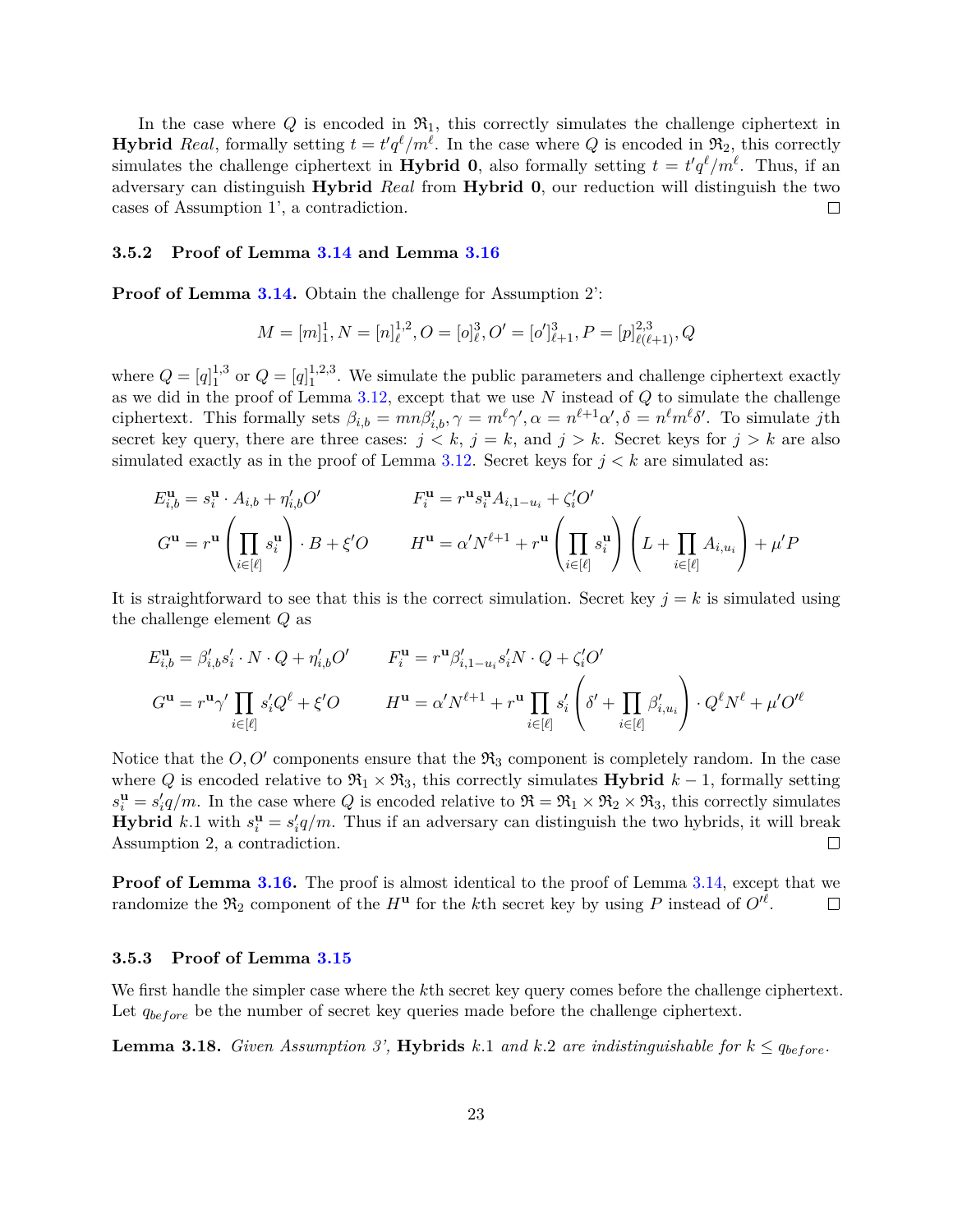**Proof**. The only difference between **Hybrid** *k.*1 and **Hybrid** *k.*2 is in the  $\mathfrak{R}_2$  component, and Assumption 3' gives us generators for all components. Therefore, we can focus on simulating  $\mathfrak{R}_2$ . Obtain the  $\mathfrak{R}_2$  components of Assumption 3':  $N = [1]_l, N' = [1]_{l+1}, \{P_i = [p_i]_{l+1}\}_{i \in [l+1]}, Q =$  $[q]_{\ell(\ell+1)}$  where  $q = \prod_{i \in [\ell+1]} p_i$  or  $q$  is random.

The public key has no  $\mathfrak{R}_2$  components. The first  $k-1$  secret keys have no  $\mathfrak{R}_2$  components either, except  $H^{\mathbf{u}}$  has a random  $\mathfrak{R}_2$ . Therefore, we can generate a random  $\mu^{\mathbf{u}}$ , and set  $H^{\mathbf{u}} = \mu^{\mathbf{u}} N'^{\ell}$ .

Now consider secret key *k* for identity **u**. We will drop the **u** superscript in the secret key components for notational convenience. Remember that this key comes before the challenge ciphertext. We choose random  $\alpha, \gamma', \delta, r', s_i$ . Also choose random  $\beta_{i,1-u_i}$ , and set:

$$
E_{i,1-u_i} = \beta_{i,1-u_i} s_i N' \qquad E_{i,u_i} = s_i P_i \qquad F_i = r' \beta_{i,1-u_i} s_i P_{\ell+1} \qquad G = \gamma' r' \prod_{i \in [\ell]} s_i N
$$

$$
H = \alpha N'^{\ell} + r' \prod_{i \in [\ell]} s_i \left( \delta P_{\ell+1} N'^{\ell-1} + Q \right)
$$

In the case where  $q = \prod_{i \in [\ell+1]} p_i$ , this formally sets  $\beta_{i,u_i} = p_i$ ,  $r = r'p_{\ell+1}, \gamma = \gamma'/p_{\ell+1}$  in **Hybrid**  $k.1$ . In the case where  $q$  is random, this gives the same settings for the formal variables, but makes *H* random in  $\mathfrak{R}_2$ , as in **Hybrid** *k.*2. It remains to simulate the rest of the secret keys and the challenge ciphertext to be consistent with these formal variables. For secret keys after *k*, the  $\mathfrak{R}_2$  component is empty except for  $H^{\mathbf{u}}$ , which contains  $\alpha$ , so we can easily simulate these. For the challenge ciphertext, we will choose a random  $t'$ , and our goal will be to set the formal variable *t* to be  $t' p_{\ell+1}$ . Thus, we need to compute

$$
J^* = [\alpha \gamma' t']_{\ell(\ell+2)} \qquad C^* = [\gamma' t']_{\ell} \qquad D^* = \left[ t' p_{\ell+1} \left( \delta + \sum_{\mathbf{v} \in S^*} \left( \prod_{i:v_i = u_i} p_i \right) \left( \prod_{i:v_i \neq u_i} \beta_{i,v_i} \right) \right) \right]_{\ell(\ell+1)}
$$

Since we know  $\alpha, \gamma', t', \delta$ , we can generate most of the terms above ourselves. We only need to show how to generate the terms

$$
C_{\mathbf{v}} = \left[ p_{\ell+1} \left( \prod_{i:v_i = u_i} p_i \right) \left( \prod_{i:v_i \neq u_i} \beta_{i,v_i} \right) \right]_{\ell(\ell+1)}
$$

for  $\mathbf{v} \in S^*$ . We will show how to compute these terms for any  $\mathbf{v} \neq \mathbf{u}$ , which is sufficient since  $\mathbf{u} \notin S^*$ . Since  $\mathbf{v} \neq \mathbf{u}$ , there is at least one *j* such that  $v_j \neq u_j$ . Therefore, we can compute

$$
\left[p_{\ell+1} \prod_{i:v_i=u_i} p_i\right]_{(x+1)(\ell+1)}
$$

from the  $P_i$ , where  $x \leq \ell - 1$  is the number of bits **v** and **u** have in common. Then, if necessary, we can lift this to level  $\ell(\ell+1)$  and multiply by  $\prod_{i:v_i\neq u_i}\beta_{i,v_i}$  (which we know) to compute  $C_{\mathbf{v}}$ . This completes the simulation.

If an adversary can distinguish between **Hybrid** *k.*1 and **Hybrid** *k.*2, our reduction will therefore distinguish the two cases in Assumption 3', a contradiction.  $\Box$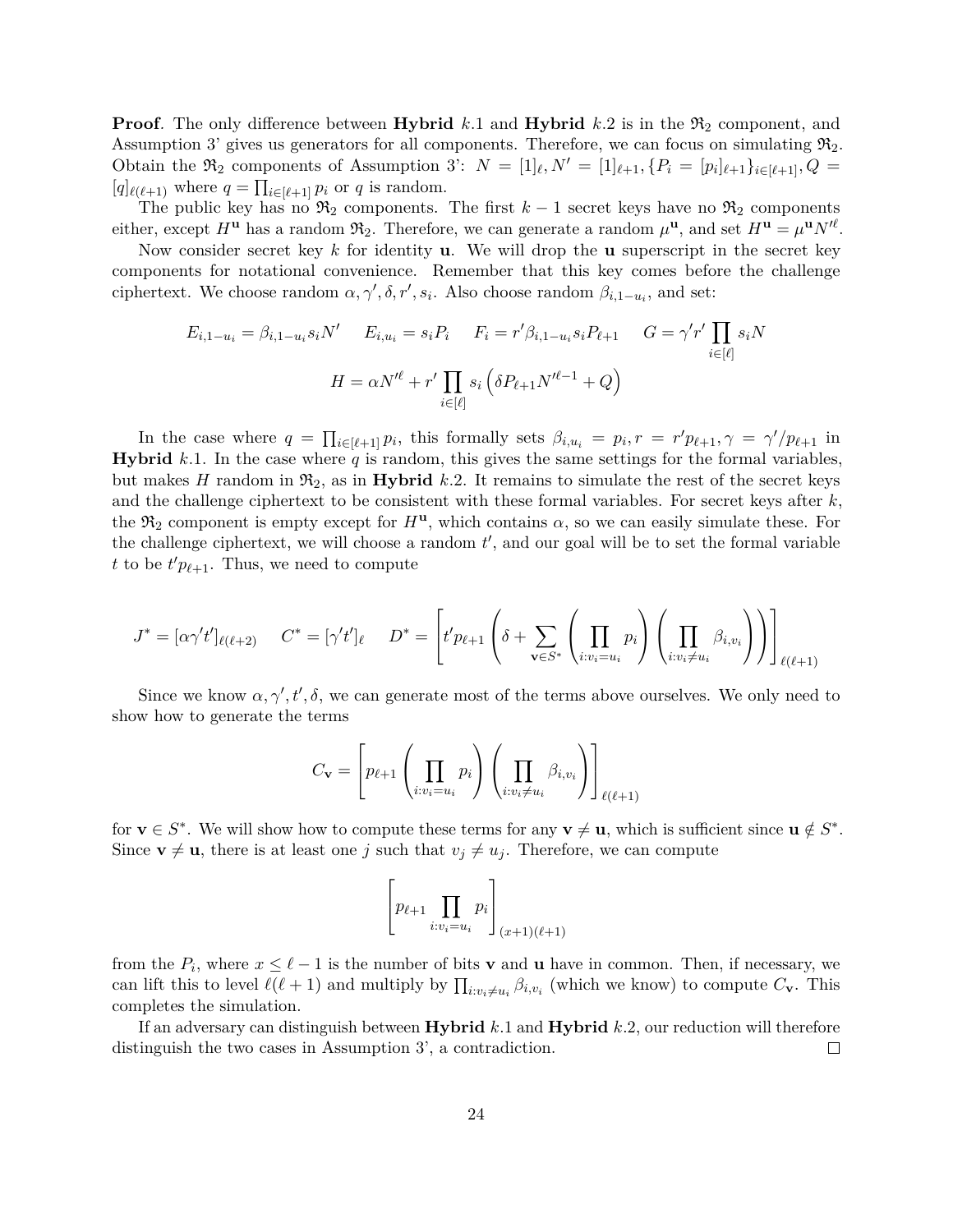For  $k > q_{before}$ , the proof of Lemma [3.18](#page-22-2) no longer applies, since we will not know the  $k$ <sup>th</sup> identity **u** until *after* the challenge query is made, meaning we do not know how to embed the Assumption 3' challenge into the challenge ciphertext. One possibility is to *guess* the identity **u**, and abort if the guess was incorrect. While this works when the total number of users is polynomial, when we move to the identity-based setting, this results in an exponential loss in the security reduction. We therefore need an alternate approach to proving Lemma [3.15](#page-20-2) for  $k > q_{before}$ .

#### **Lemma 3.19.** *Given Assumption 3'*, **Hybrids**  $k.1$  *and*  $k.2$  *are indistinguishable for*  $k > q_{before}$ .

**Proof**. Like the proof of Lemma [3.18,](#page-22-2) we can focus on simulating  $\mathfrak{R}_2$ . Obtain the  $\mathfrak{R}_2$  components of Assumption 3':  $N = [1]_{\ell}, N' = [1]_{\ell+1}, \{P_i = [p_i]_{\ell+1}\}_{i \in [\ell+1]}, Q = [q]_{\ell(\ell+1)}$  where  $q = \prod_{i \in [\ell+1]} p_i$  or *q* is random.

The public key has no  $\mathfrak{R}_2$  components. The first  $q_{before}$  secret keys have no  $\mathfrak{R}_2$  components either, except  $H^{\mathbf{u}}$  has a random  $\mathfrak{R}_2$ . Therefore, we can generate a random  $\mu^{\mathbf{u}}$ , and set  $H^{\mathbf{u}} = \mu^{\mathbf{u}} N^{\prime \ell}$ .

Now consider generating the challenge ciphertext. We do not want to commit to the  $\beta_{i,b}$  at this time, because we will then be unable to embed our challenge in the *k*th secret key query. Instead, we will generate the ciphertext in such a way that we will not commit to the values at this point. Choose random  $\alpha, \gamma', \delta', t'$ , and set the challenge ciphertext as

$$
J^* = [\alpha \gamma' t']_{\ell(\ell+2)} \quad C^* = [\gamma' t']_{\ell} \quad D^* = [t' \delta']_{\ell(\ell+1)}
$$

Our goal will be to formally set  $\gamma = \gamma'/p_{\ell+1}, t = t'p_{\ell+1}$  and  $\delta = (\delta' + \sum_{\mathbf{v} \in S^*} \prod_{i \in [\ell]} \beta_{i,b})/p_{\ell+1},$ which will all be uniform random variables. The point is that, even though this is the formal setting of variables we are targeting, we do not need to know the  $\beta_{i,b}$  at this point. We simply need to make sure that when we generate components later, they are consistent with this setting of variables.

We generate secret key queries  $q_{before} + 1$  through  $k - 1$  as we did for queries before the challenge ciphertext. Secret key queries after the *k*th query have an empty  $\mathfrak{R}_2$  component, except that  $H^{\mathbf{u}}$ is an encoding of  $\alpha$ , which we now know, so we can simulate these. It remains to simulate the *k*th secret key query on identity **u**. We will drop the **u** superscript in the secret key components for notational convenience. Remember that this key comes after the challenge ciphertext, so we know  $S^*$ . We choose random  $r'$ ,  $s_i$ . Also choose random  $\beta_{i,1-u_i}$ . We wish to formally set  $\beta_{i,u_i} = p_i$ and  $r = r' p_{\ell+1}$  in **Hybrid** *k.*1. This amounts to generating the secret key as

$$
E_{i,1-u_i} = [s_i \beta_{i,1-u_i}]_{\ell+1} \qquad E_{i,u_i} = [s_i p_i]_{\ell+1} \qquad F_i = [r' p_{\ell+1} s_i \beta_{i,1-u_i}]_{\ell+1} \qquad G = [\gamma' r' \prod_{i \in [\ell]} s_i]_{\ell}
$$

$$
H = \left[\alpha + r' \prod_{i \in [\ell]} s_i \left( p_{\ell+1} \left( \delta' - \sum_{\mathbf{v} \in S^*} \left( \prod_{i:v_i = u_i} p_i \right) \left( \prod_{i:v_i \neq u_i} \beta_{i,v_i} \right) \right) + \prod_{i \in [\ell+1]} p_i \right) \right]_{\ell(\ell+1)}
$$

We know  $\alpha, \gamma', r', s_i, \delta'$ , so we can easily simulate  $E_{i,b}, F_i, G$ . To simulate *H*, we generate the term involving  $\alpha$  for ourselves, the  $r' \prod_{i \in [\ell]} s_i p_{\ell+1} \delta'$  term from  $P_{\ell+1}$ , and the term involving  $\prod_{i \in [\ell+1]} p_i$ from *Q*. Now we need to simulate the terms

$$
C_{\mathbf{v}} = \left[ p_{\ell+1} \left( \prod_{i:v_i = u_i} p_i \right) \left( \prod_{i:v_i \neq u_i} \beta_{i,v_i} \right) \right]_{\ell(\ell+1)}
$$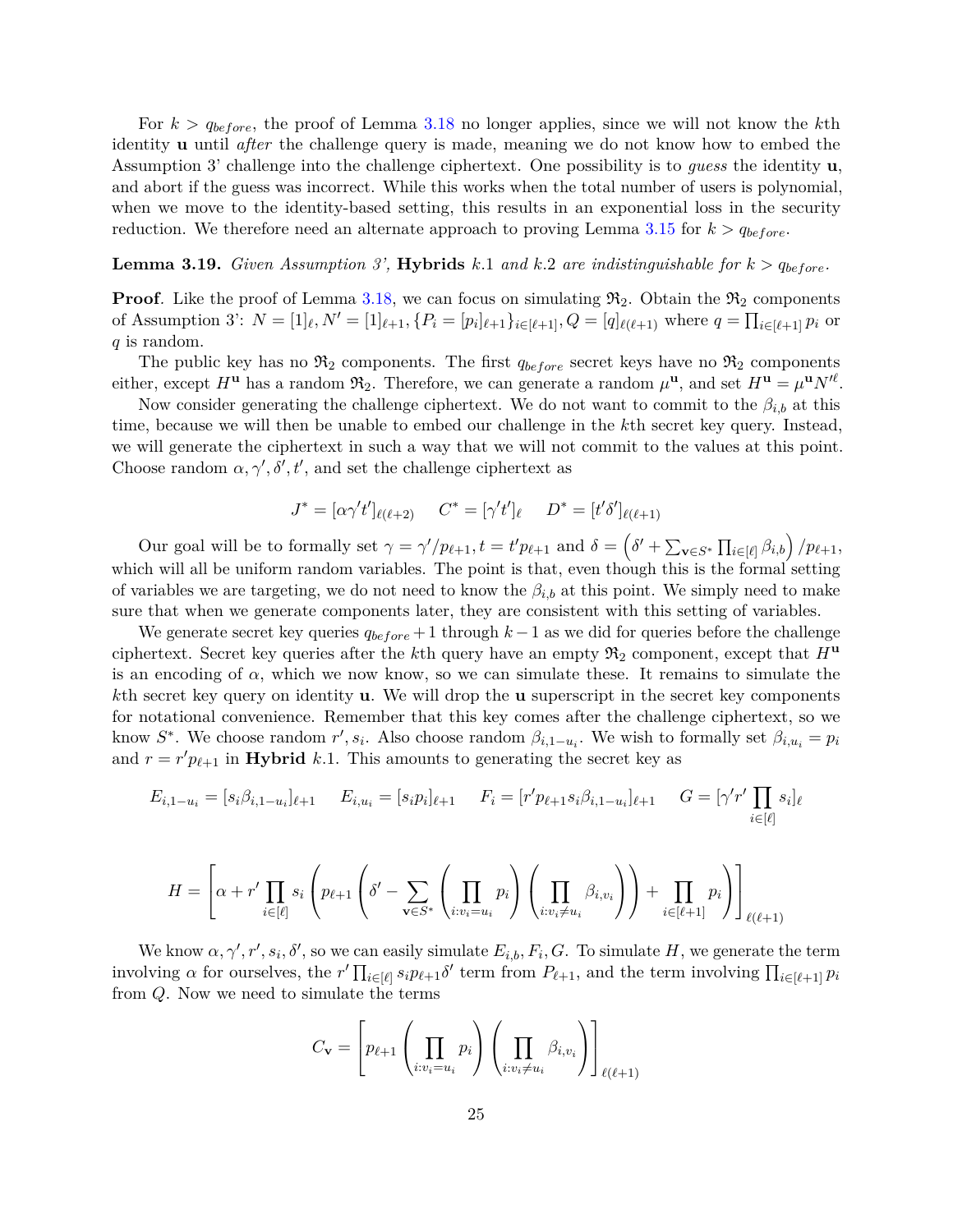We can compute  $C_{\mathbf{v}}$  from the  $P_i$  exactly as in Lemma [3.18.](#page-22-2) If  $q = \prod_{i \in [\ell+1]} p_i$ , we simulate **Hybrid** *k.*1. If *q* is random, then the only difference is the  $\mathfrak{R}_2$  component of  $H^{\mathbf{u}}$  for the *k*th identity is random. Thus we simulate **Hybrid** *k.*2. Therefore, if an adversary can distinguish between **Hybrid** *k.*1 and **Hybrid** *k.*2, our reduction will distinguish the two cases in Assumption 3'.  $\Box$ 

## **4 Obfuscation-Based Construction**

#### **4.1 Primitives Needed**

**Indistinguishability Obfuscation.** An *indistinguiability obfuscator* iO for a circuit class  $\{\mathcal{C}_\lambda\}$ is a PPT uniform algorithm satisfying the following conditions:

- iO( $\lambda$ , C) preserves the functionality of C. That is, for any  $C \in \mathcal{C}_{\lambda}$ , if we compute  $C' = iO(\lambda, C)$ , then  $C'(x) = C(x)$  for all inputs *x*.
- For any  $\lambda$  and any two circuits  $C_0, C_1 \in C_\lambda$  with the same functionality, the circuits  $\mathsf{IO}(\lambda, C)$  and  $iO(\lambda, C')$  are indistinguishable. More precisely, for all pairs of PPT adversaries (Samp, D) there exists a negligible function  $\alpha$  such that, if  $Pr[\forall x, C_0(x) = C_1(x) : (C_0, C_1, \sigma) \leftarrow \text{Samp}(\lambda)] >$ 1 –  $\alpha(\lambda)$ , then  $|\Pr[D(\sigma, iO(\lambda, C_0))] = 1] - \Pr[D(\sigma, iO(\lambda, C_1))] = 1] < \alpha(\lambda)$

The circuit classes we are interested in are polynomial-size circuits — that is, when  $\mathcal{C}_{\lambda}$  is the collection of all circuits of size at most *λ*. We call an obfuscator for this class an *indistinguishability obfuscator for P/poly*. The first candidate construction of such obfuscators is due to Garg et al. [\[GGH](#page-37-5)+13b].

When clear from context, we will often drop  $\lambda$  as an input to iO.

**Puncturable PRFs.** A puncturable PRF is a PRF that can be "punctured" at an input, allowing the computation of the PRF at all points except the punctured input. More formally, for sets  $\mathcal{X}, \mathcal{Y},$ a punctured PRF is a pair of algorithms (Gen*,* Punc) where:

- Gen outputs an efficiently computable function  $F: \mathcal{X} \to \mathcal{Y}$
- Punc(F, x) takes as input a function F outputted by Gen and an input  $x \in \mathcal{X}$ , and outputs a "punctured" function  $F^x$  such that

$$
\mathsf{F}^x(x') = \begin{cases} \mathsf{F}(x') & \text{if } x' \neq x \\ \bot & \text{if } x' = x \end{cases}
$$

For security, we require that, for any input  $x \in \mathcal{X}$ ,  $y = F(x)$  is indistinguishable from a random element in  $\mathcal{Y}$ , even given the punctured function  $F^x = \text{Punc}(F, x)$ . The original GGM construction [\[GGM86\]](#page-38-9) is an example of a puncturable PRF.

**Somewhere statistically binding hash.** We will also be relying on the work of Hubáček and Wichs [\[HW14\]](#page-38-4), namely their new tool called somewhere statistically binding hash functions (SSB) Hash). SSH Hashes where used in [\[HW14\]](#page-38-4) as a special type of collision resistant hash function that can be used with indistinguishability obfuscation. Let  $\Sigma$ , Z be sets. Recall from [\[HW14\]](#page-38-4) that a SSB Hash is a triple of algorithms (Gen*,* Open*,* Ver) where: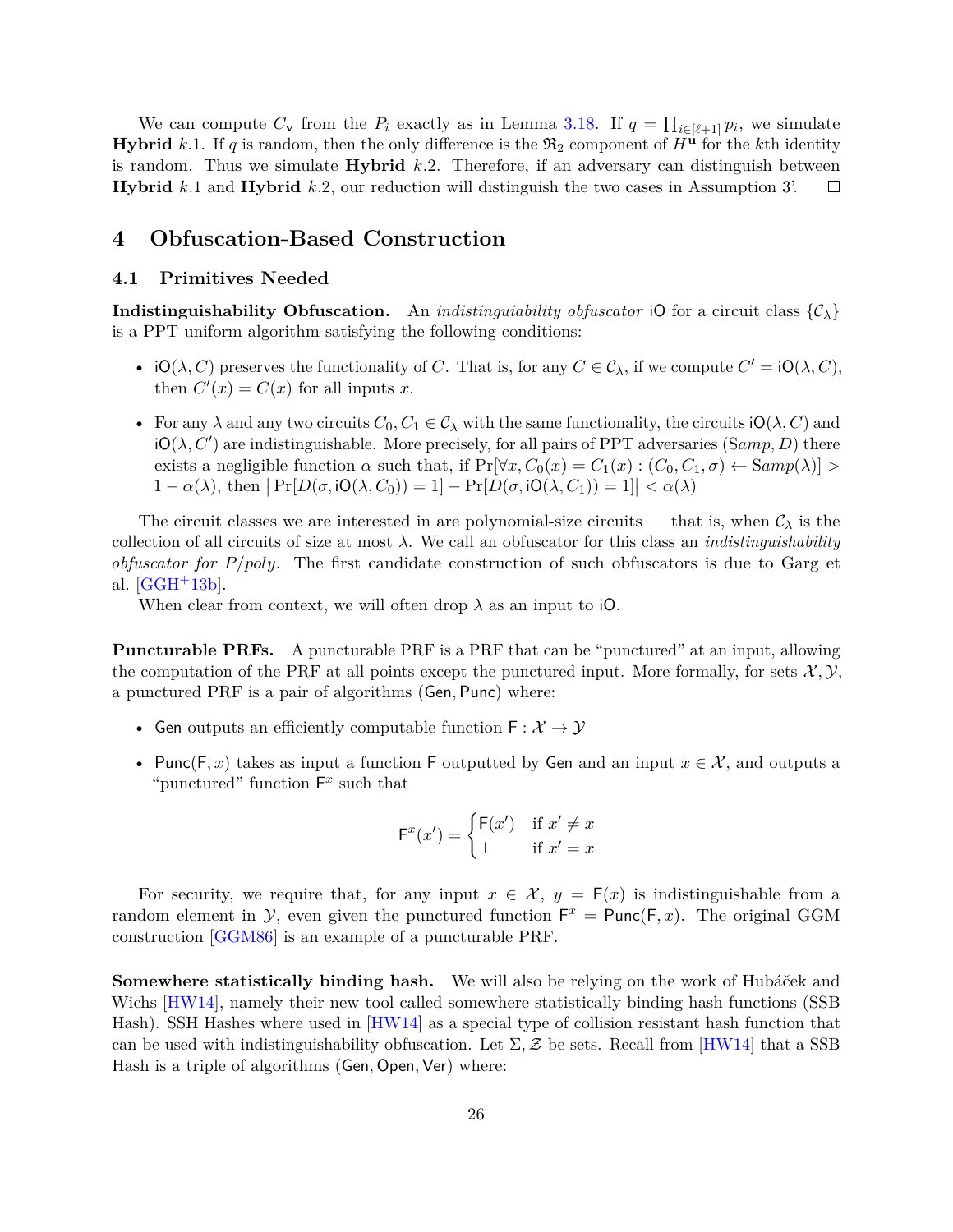- Gen( $s, i$ ) takes as input two integers  $s$  and  $i$ , where  $s$  denotes the number of blocks that will be hashed, and  $i \in [s]$  indexes a particular block. The output is a function  $H : \Sigma^s \to \mathcal{Z}$ . The size of the descrption of  $H$  is independent of  $s$  and  $i$  (though it will depend on the security parameter).
- Open $(H, x = \{x_\ell\}_{\ell \in [s]}, j)$  for  $x_\ell \in \Sigma$  and  $j \in [s]$  produces an "opening"  $\pi$  that "proves" that the *j*th element in *x* is  $x_j$ .
- Ver( $H, h \in \mathcal{Z}, j \in [s], u \in \Sigma, \pi$ ) either accepts or rejects. The idea is that Ver should only accept when  $h = H(x)$  where  $x_j = u$ .
- Correctness:  $\text{Ver}(H, H(x), j, x_j, \text{Open}(H, x, j))$  accepts.
- Index hiding:  $Gen(s, i_0)$  is computationally indistinguishable from  $Gen(s, i_1)$  for any  $i_0, i_1$ .
- Somewhere Statistically Binding: If  $H \leftarrow$  Gen $(s, i)$ , then if  $\text{Ver}(H, h, i, u, \pi)$  and  $\text{Ver}(H, h, i, u', \pi')$ accept, it must be that  $u = u'$ .

## **4.2 Secret Key to Public Key Conversion**

First, we show a conversion from secret key broadcast encryption to public key broadcast encryption using obfuscation.

Let (Setup', Enc', KeyGen', Dec') be a *secret key scheme* (that is, the master secret key msk' is required to encrypt, and there is no public parameters). The security notion that is of interest to us is called 1-ciphertext security, which corresponds to the security notion in Section [2](#page-10-0) with only a single challenge. While in the public key setting, such a notion implies security when there are multiple challenges, this is not the case in the symmetric setting since users cannot encrypt messages for themselves. Nonetheless, the single challenge security is sufficient for our purposes.

<span id="page-26-0"></span>**Construction 4.1.** Let G be a PRG that maps  $\mathcal{X}$  into  $\mathcal{Y}$  with  $|\mathcal{Y}| \gg |\mathcal{X}|$ . Let F be a puncturable PRF from  $\mathcal Y$  into  $\mathcal R$ , where  $\mathcal R$  is the space of random coins used by Setup'.

- Setup(*ID*) Choose a random F as the master secret key. The public key is  $pk = \widehat{P_{Enc}} = iO(P_{Enc}^F)$ where  $P_{\text{Enc}}^{\text{F}}$  is the program given in Figure [1.](#page-27-0)
- $Enc(\mathsf{pk}, S)$  Choose a random  $s \leftarrow \mathcal{X}$  and let  $r = G(s)$ . Run  $\mathsf{msk}'_r = \widehat{P_{Enc}}(s)$ . Then compute  $(K, \text{Hdr'}) = \text{Enc'}(\text{msk}'_r, S)$ . The header is  $\text{Hdr} = (r, \text{Hdr}')$  and the message encryption key is *K*.

KeyGen(msk, *u*) Compute and output  $sk_u = \widehat{P_{sk}} = iO(P_{sk}^{F_{main},u})$  where  $P_{sk}^{F_{main},u}$  is the program in Figure [2.](#page-27-1)

 $Dec(\textsf{sk}_u, S, \textsf{Hdr})$  Run  $\textsf{sk}'_u = \widehat{P_{\textsf{sk}}}(r)$  and then  $Dec'(\textsf{sk}'_u, S, \textsf{Hdr}')$ 

**Correctness.** Correctness follows easily from the correctness of the underlying symmetric scheme.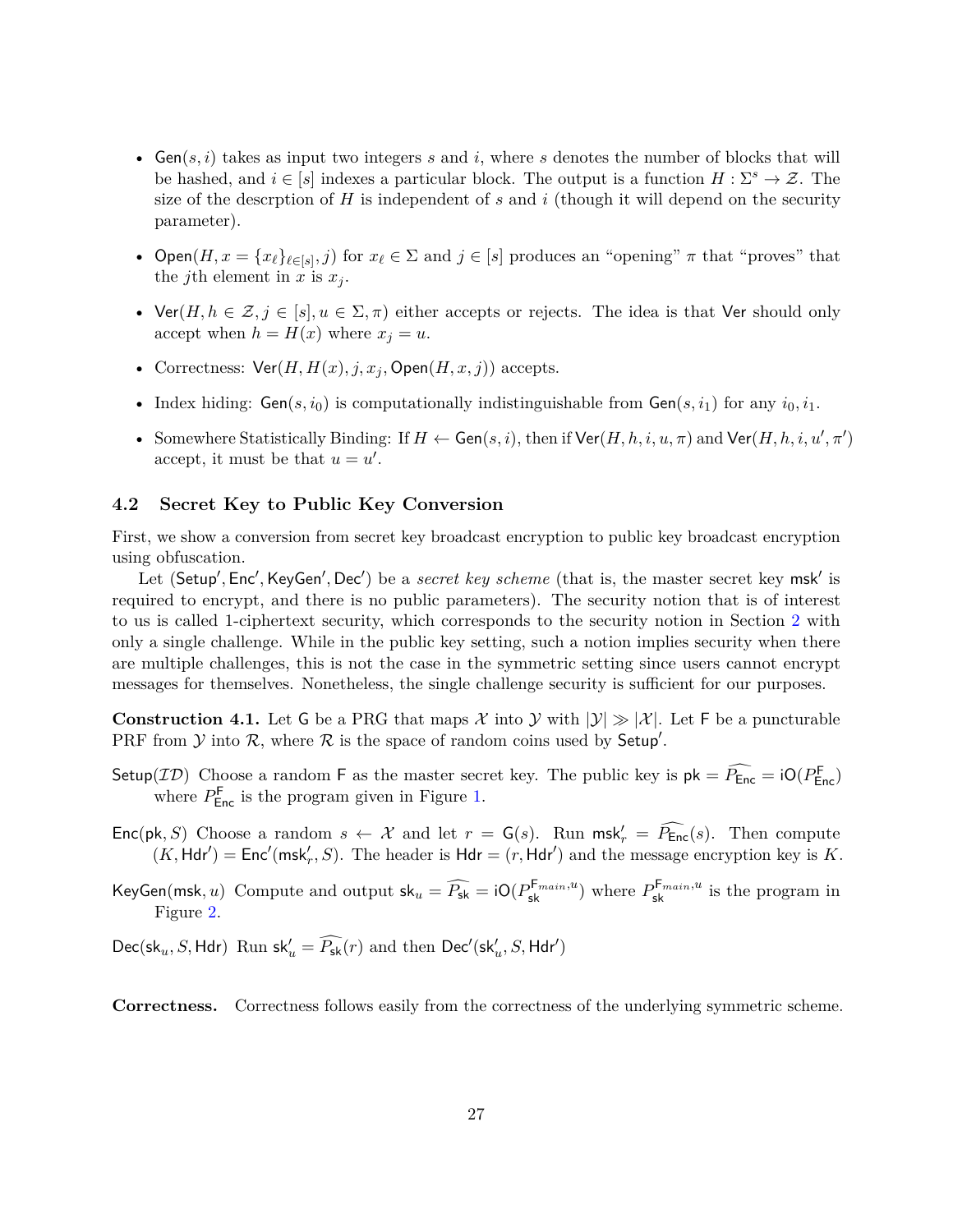## <span id="page-27-0"></span>**Inputs:** *s* **Constants:** F

- 1. Let  $r = G(s)$
- 2. Output  $\textsf{msk}'_r = \textsf{Setup}'(\mathsf{F}(r))$

# **Figure 1:** The program  $P_{Enc}^{\mathsf{F}}$ .

## <span id="page-27-1"></span>**Inputs:** *r* **Constants:** F*, u*

- 1.  $\textsf{msk}'_r = \textsf{Setup}'(\textsf{F}(r))$
- 2. Output KeyGen'(msk'<sub>r</sub>, u)

**Figure 2:** The program  $P_{sk}^{\mathsf{F},u}$ .

**Parameter sizes.** Let  $|msk'|$ ,  $|sk'|$ ,  $|Hdr'|$  be the sizes of the master secret key, user secret keys, and headers, respectively, in the secret key scheme, and  $|msk|, |pk|, |sk|, |Hdr|$  be the parameter sizes of the resulting public key scheme. Let  $t$ (KeyGen<sup>'</sup>) and  $t$ (Setup<sup>'</sup>) be the running times of KeyGen<sup>'</sup> and Setup', respectively. Then, ignoring the security parameter,

$$
|\mathsf{msk}| = O(1) \qquad |\mathsf{pk}| = t(\mathsf{Setup}')^{O(1)}
$$

$$
|\mathsf{sk}| = (t(\mathsf{KeyGen}') + t(\mathsf{Setup}'))^{O(1)} \qquad |\mathsf{Hdr}| = |\mathsf{Hdr}| + O(1)
$$

Thus if (Setup', Enc', KeyGen', Dec') is low-overhead and has efficient setup and key generation, then so does (Setup*,* Enc*,*KeyGen*,* Dec).

**Application to functional encryption.** The above conversion can be trivially extended to boost adaptively secure 1-ciphertext many-key secret key functional encryption into adaptively secure public key functional encryption. As observed by Ananth et al. [\[ABSV14\]](#page-35-1), such secret key schemes can be built from one-way functions using known techniques. Thus, we obtain another construction of adaptively secure functional encryption from obfuscation. We believe ours is conceptually simpler than the schemes of Waters [\[Wat14\]](#page-39-3) and Ananth et al. [\[ABSV14\]](#page-35-1), though the conversion of [\[ABSV14\]](#page-35-1) has the advantage of requiring weaker primitives than obfuscation.

**Theorem 4.2.** *If* (Setup', Enc', KeyGen', Dec') *is 1-ciphertext adaptively CCA (resp. CPA) secure*, F *is a secure puncturable PRF,* G *is a secure PRG, and* iO *is a secure indisitnguishability obfuscation, then* (Setup*,* Enc*,*KeyGen*,* Dec) *in Construction [4.1](#page-26-0) is adaptively CCA (resp. CPA) secure.*

**Proof***.* We prove security through a sequence of hybrid games.

**Hybrid** 0. This is the normal game where, on challenge set  $S^*$ , the adversary receives the header  $\mathsf{H} \mathsf{d} \mathsf{r}^* = (r^*, \mathsf{H} \mathsf{d} \mathsf{r}'^*)$ , and either the correct message encryption key  $K^*$ , or a random key. Let  $\epsilon$  be advantage the adversary has in guessing which key he is given. We can assume  $r^* = G(s^*)$  is sampled at the beginning of the experiment, and  $msk' = Setup'(F(r^*))$  is computed directly from F rather than through  $P_{\text{Enc}}$ .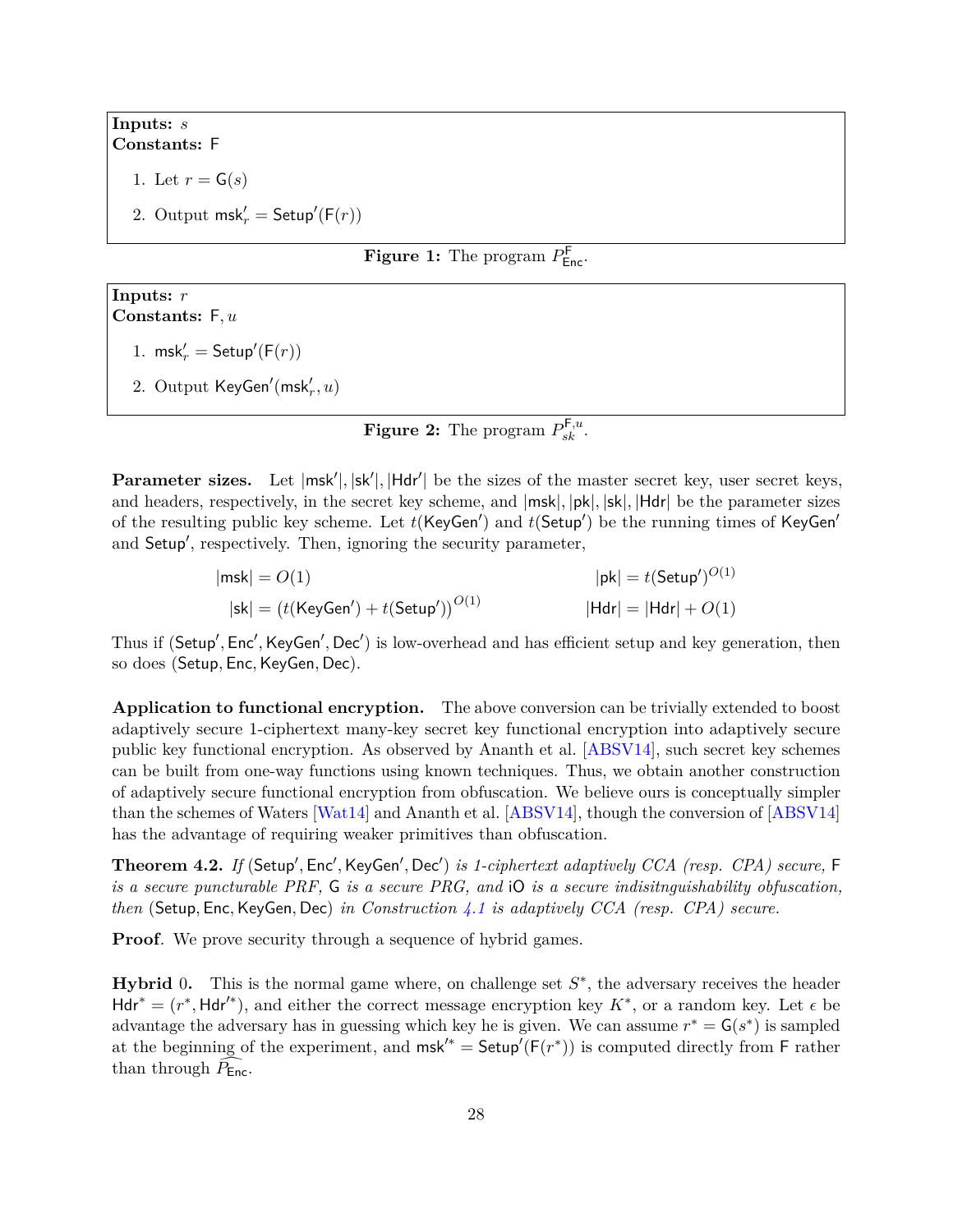**Hybrid** 1. This is the same as **Hybrid** 0, except that  $r^*$  is replaced with a uniformly random string. The security of G shows that this modification is undetectable.

**Hybrid** 2. This is the same as **Hybrid** 1, except that  $\mathsf{F}$  is punctured at  $r^*$ , obtaining  $\mathsf{F}^{r^*}$ , and  $\overrightarrow{P_{\text{Enc}}}$  is replaced with an obfuscation of  $P_{\text{Enc}}^{r^*,F^{r^*}}$  given in Figure [3.](#page-28-0) Since G is expanding, with overwhelming probability  $r^*$  is not in the image of G, and therefore the programs  $P_{\text{Enc}}^{r^*,F^{r^*}}$  and  $P_{\text{Enc}}^F$ are functionally equivalent. Thus, by the security of iO, this change is undetectable.

<span id="page-28-0"></span>**Inputs:** *s* **Constants:** *r* ∗ *,*F *r* ∗ 1. Let  $r = G(s)$ 2. If  $r = r^*$ , abort and output  $\perp$ . 3. Output  $\textsf{msk}'_r = \textsf{Setup}'(\mathsf{F}(r))$ 



**Hybrid** 3. This is the same as **Hybrid** 2, except that, for each secret key query on user  $u$ , first  $sk_u^* = \text{KeyGen'}(\text{msk'}^*, u)$  is computed, and the  $\widehat{P_{sk}}$  is replaced with an obfuscation of  $P_{sk}^{r^*, F^{r^*, u, sk_u^*}}$ given in Figure [4.](#page-28-1) Notice that the programs  $P_{\rm sk}^{r^*,F^{r^*,u,\rm sk_u^*}}$  and  $P_{\rm sk}^{\mathsf{F},u}$  are functionally equivalent for this coice of  $sk_u^*$ , so the security of iO shows that these changes are undetectable.

**Hybrid** 4. This is the same as **Hybrid** 3, except that  $msk^*$  is chosen freshly at random from Setup', instead of as Setup'( $F(r^*)$ ). This amounts to replacing  $F(r^*)$  with a fresh random string. Since the entire security game, except for the generation of  $msk^*$ , only uses the punctured PRF  $F^{*}$ , PRF security shows that this change is undetectable.

Now we observe that **Hybrid 4** can be simulated using the challenger for (Setup', Enc', KeyGen', Dec'). Namely, at the begining of the experiment, we give the adversary an indistinguishability obfuscation of  $P_{\text{Enc}}^{r^*,F^{r^*}}$  for a random  $r^*$  and random PRF F. On the adversary's challenge query, we forward the

# <span id="page-28-1"></span>**Inputs:** *r*  $\overline{\text{Constants:}}\ r^*,\text{F}^{r^*},u,\textsf{sk}_u^*$ 1. If  $r = r^*$ , then abort and output  $sk_u^*$ . 2.  $\textsf{msk}'_r = \textsf{Setup}'(\textsf{F}(r))$

3. Output KeyGen'(msk'<sub>r</sub>, u)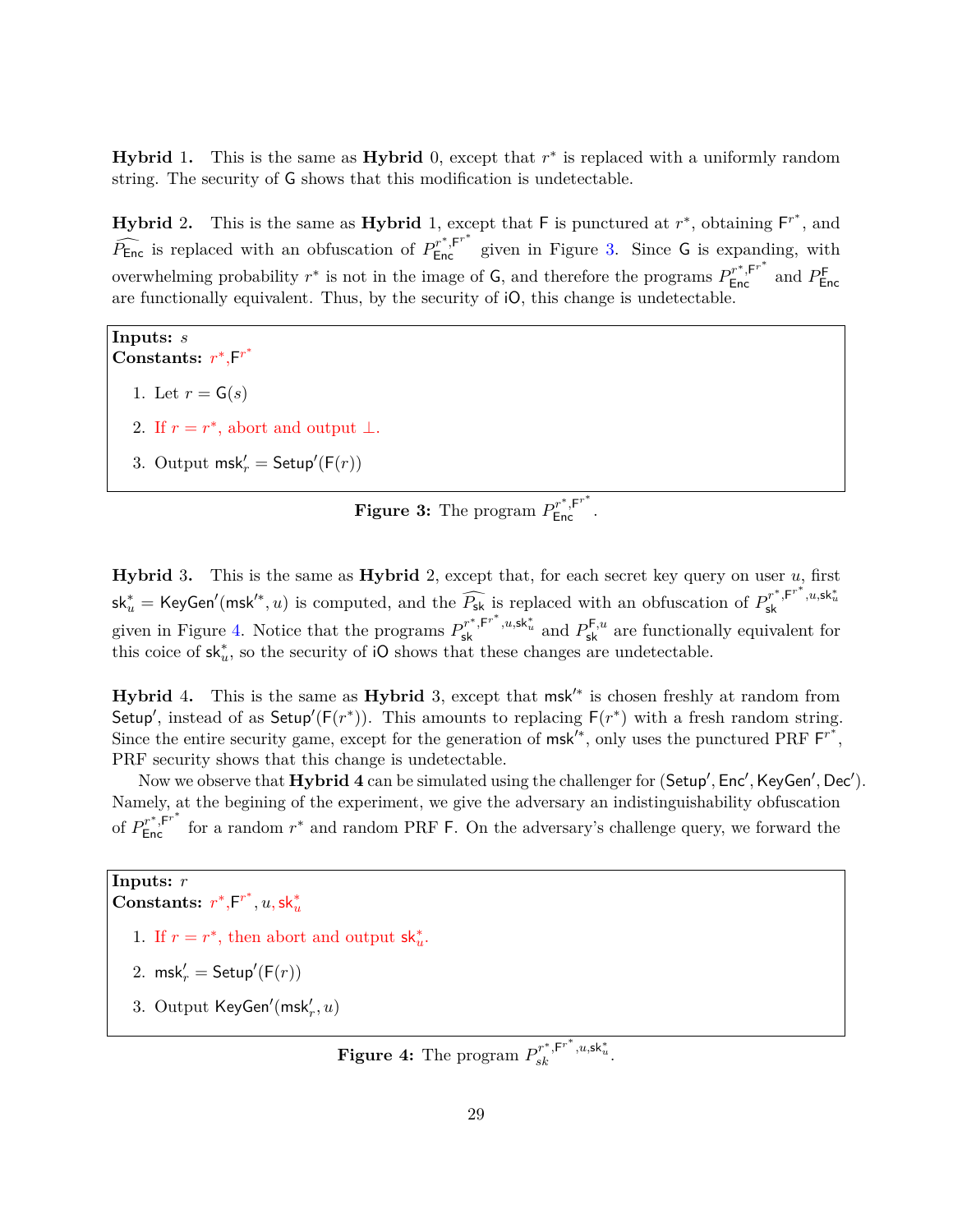query to the challenger, obtaining Hdr<sup>'\*</sup>, K<sup>\*</sup> where  $K^*$  is the correct key for the secret key scheme or a random key. Then we give the adversary  $Hdr^* = (r^*, Hdr'^*)$ . When the adversary makes a secret key query for a user *u*, we make the same query to the challenger, obtaining  $sk_u^*$ , which we then use to compute the obfuscation of  $P_{\mathsf{sk}}^{r^*,F^{r^*},u,\mathsf{sk}^*_{u}}$ . When the adversary makes a guess, we output that guess.

Our advantage is identical to the advantage of the adversary in **Hybrid 4**, and must be negligible by the security of (Setup', Enc', KeyGen', Dec'). Therefore, the adversary's advantage in **Hybrid 0** must also have been negligible.

 $\Box$ 

## **4.3 A Secret Key Scheme**

We now present our 1-ciphertext secret key scheme, which combined with the conversion above gives a public key scheme with small parameters.

<span id="page-29-1"></span>**Construction 4.3.** Let F be a puncturable PRF from  $\mathcal{ID}$  into  $\mathcal{X}$ . Let (Gen, Open, Ver) be a SSB hash function with  $\Sigma = \mathcal{ID}$ .

Setup( $ID$ ) Choose a random F as the master secret key.

- Enc(msk, S) Choose a random message encryption key K. Run  $H \leftarrow$  Gen( $|S|$ , 1) and compute  $H(S)$  where *S* is treated as a list. Let  $\widehat{P_{ciph}} = iO(P_{ciph}^{F,H,h,K})$  where  $P_{ciph}^{F,H,h,K}$  is the program in Figure [5.](#page-29-0) The header is  $Hdr = \overline{P_{ciph}}$ .
- KeyGen(msk*, u*) Output F(*u*)
- Dec(sk<sub>u</sub>, S, Hdr) Let  $\ell$  be the index of *u* in *S* when *S* is sorted (if  $u \notin S$ , abort and output  $\bot$ ). Compute  $(h, \pi) \leftarrow \mathsf{Open}(H, S, \ell)$ . Now run  $K' \leftarrow \widehat{P_{ciph}}(\ell, u, \pi, \mathsf{sk}_u)$ . Output  $K'$ .

<span id="page-29-0"></span>**Inputs:**  $\ell, u, \pi, t$ **Constants:** F*, H, h, K*

- 1. Run  $\text{Ver}(H, h, \ell, u, \pi)$  to check that  $\pi$  is an opening of h at index  $\ell$  to identity *u*. If the check fails, abort and output  $\perp$ .
- 2. Check that  $G(t) = G(F(u))$ . If the check fails, abort and output  $\perp$ .
- 3. Output *K*.

**Figure 5:** The program  $P_{ciph}^{\mathsf{F},H,h,K}$ .

In Section [4.4,](#page-33-0) we explain how to modify the scheme to make decryption statistically independent of the user secret key.

**Theorem 4.4.** *If* F *is a secure puncturable PRFs,* (Gen*,* Open*,* Ver) *is a secure somewhere statistically binding hash, and* iO *is a secure indistinguishability obfuscator, then Construction [4.3](#page-29-1) is an adaptively secure 1-ciphertext secret key broadcast encryption scheme.*

**Proof***.* We prove security through a sequence of hybrid games.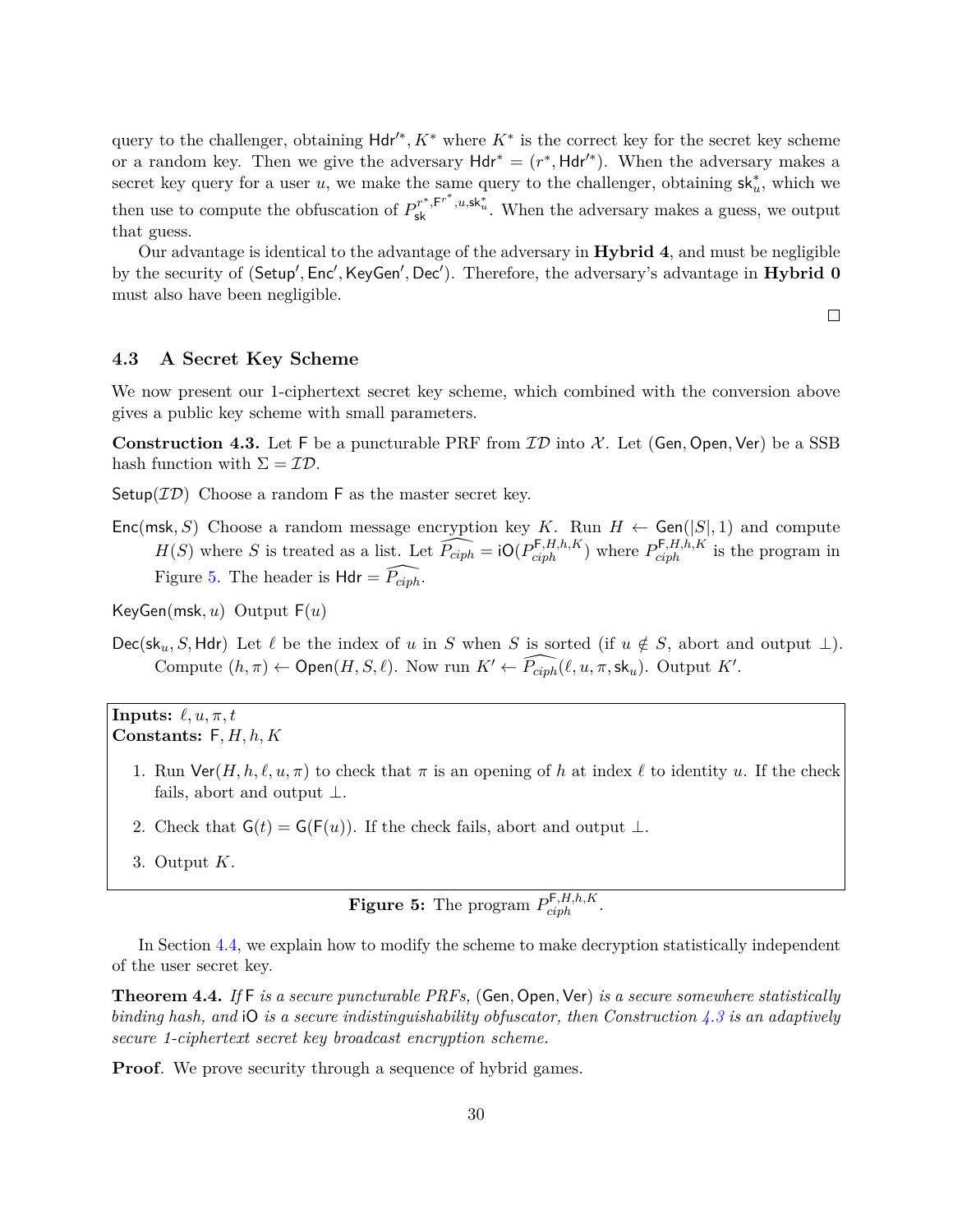**Hybrid** 0. This is the normal game where, on challenge set  $S^*$ , the adversary receives the header  $Hdr^* = (H^*, \widehat{P_{ciph}}^*)$ , and either the correct message encryption key  $K^*$ , or a random key. Let  $\epsilon$  be advantage the adversary has in guessing which key he is given.

Let  $q_{before}$  be the number of secret key queries made before the challenge ciphertext. WE define the following hybrids for  $i = 0, ..., q_{before}$ :

**Hybrid** *i***.** This is the same as **Hybrid 0**, except that on the first *i* secret key queries, the secret key given is just a uniform random string.

We now wish to show that **Hybrid**  $(i - 1)$  is indistinguishable from **Hybrid** *i* for each  $i =$ 1*, ..., qbef ore*. We do this through a sequence of hybrids.

 $\textbf{Hybrid } i.1 \quad \text{This is the same as }\n \textbf{Hybrid } (i-1), \text{ except that } \widehat{P_{ciph}}^* \text{ is replaced with iO}(P_{ciph}^{u_i, F^{u_i}, H^*, h^*, K^*})$ where  $F^{u_i}$  is F punctured at the point  $u_i$  (the *i*th secret key query), and  $P_{ciph}^{u_i, F^{u_i}, H^*, \dot{h}^*, K^*}$  is the program given in Figure [6.](#page-30-0)

<span id="page-30-0"></span>**Inputs:**  $\ell, u, \pi, t$ Constants:  $u_i$ ,  $F^{u_i}$ ,  $H^*$ ,  $h^*$ ,  $K^*$ 

- 1. Run  $\text{Ver}(H^*, h^*, \ell, u, \pi)$  to check that  $\pi$  is an opening of  $h^*$  at index  $\ell$  to identity  $u$ . If the check fails, abort and output  $\perp$ .
- 2. Check that  $u \neq u_i$ . If the check fails, abort and output  $\perp$ .
- 3. Check that  $G(t) = G(F^{u_i}(u))$ . If the check fails, abort and output  $\perp$ .
- 4. Output *K*<sup>∗</sup> .

**Figure 6:** The program  $P_{ciph}^{u_i, F^{u_i}, H^*, h^*, K^*}$ .

To prove that **Hybrid** *i.*1 is indistinguishable from **Hybrid**  $(i - 1)$ , we need to perform several intermediate hybrids.

 $\textbf{Hybrid } i.1.j.$  This is identical to  $\textbf{Hybrid } (i-1)$ , except that  $\widehat{P_{ciph}}^*$  is replaced with  $\textsf{id}(P_{ciph}^{u_i, \textsf{F}, H^*, K^*, j})$ where  $P_{ciph}^{u_i, \mathsf{F}, H^*, h^*, K^*, j}$  is the program given in Figure [7.](#page-31-0)

Notice that if  $j = 0$ , the check in Line [2](#page-31-1) of Figure [7](#page-31-0) never fails, so  $P_{ciph}^{u_i, \mathsf{F}, H^*, h^*, K^*, 0}$  is functionally equivalent to  $P_{ciph}^{\mathsf{F},H^*,h^*,K^*}$ . Thus **Hybrid** *i.*1.0 is indistinguishable from **Hybrid**  $(i-1)$ .

Now, if  $j = |S^*|$ , then the check in Line [2](#page-31-1) of Figure [7](#page-31-0) *always* fails on input  $u_i$ . Therefore,  $P_{ciph}^{u_i, \mathsf{F}, H^*, h^*, K^*, |S|}$  is functionally equivalent to  $P_{ciph}^{u_i, \mathsf{F}^{u_i}, H^*, h^*, K^*}$ . Thus **Hybrid** i.1.  $|S|$  is indistinguishable from **Hybrid** *i.*1.

Now we wish to show that **Hybrid** *i.*1*.j* is indistinguishable from **Hybrid** *i.*1*.*(*j* − 1). We do this though additional intermediate hybrids.

**Hybrid** *i.*1*.j.*1. This is identical to **Hybrid** *i.*1*.*(*j* − 1), except that  $H^* \leftarrow$  Gen( $|S^*|$ *,j*). By the index hiding property of the hash, this change is undetectable.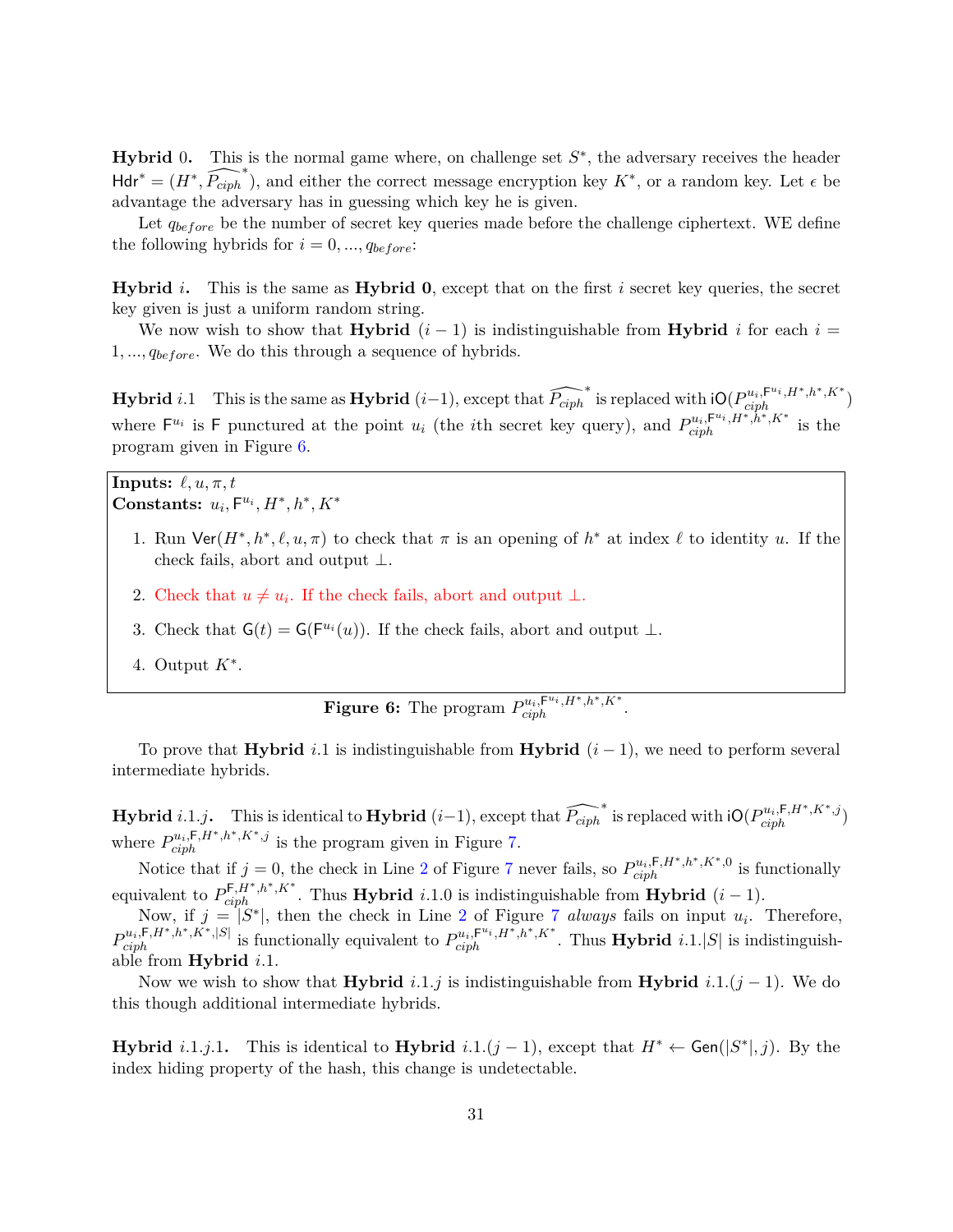<span id="page-31-0"></span>**Inputs:**  $\ell, u, \pi, t$ Constants:  $u_i$ , F,  $H^*, h^*, K^*, j$ 

- 1. Run  $\text{Ver}(H^*, h^*, \ell, u, \pi)$  to check that  $\pi$  is an opening of  $h^*$  at index  $\ell$  to identity *u*. If the check fails, abort and output ⊥.
- <span id="page-31-1"></span>2. If  $u = u_i$ , check that  $\ell \leq j$ . If the check fails, abort and output  $\perp$ .
- 3. Check that  $G(t) = G(F(u))$ . If the check fails, abort and output  $\perp$ .
- 4. Output *K*<sup>∗</sup> .

**Figure 7:** The program 
$$
P_{ciph}^{u_i, \mathsf{F}, H^*, h^*, K^*, j}
$$
.

**Hybrid** i.1.j.2. This is identical to **Hybrid** i.1.j.1 except that  $\widehat{P_{ciph}}^*$  is now set to  $\mathrm{iO}(P_{ciph}^{u_i,F^{u_i},H^*,h^*,K^*,j})$ (as apposed to  $iO(P_{ciph}^{u_i, F^{u_i}, H^*, h^*, K^*, j-1})$ ). Since  $H^*$  is statistically binding on index *j*, and since  $S^*$ does is not contain  $u_i$  as it's jth identity (since  $u_i \notin S^*$ ), the programs  $P_{ciph}^{u_i, F^{u_i}, H^*, h^*, K^*, j-1}$  and  $P_{ciph}^{u_i, F^{u_i}, H^*, h^*, K^*, j}$  are equivalent programs. Thus by the indistinguishability of obfuscations, this change is undetectable.

Finally, notice that **Hybrid** *i.*1*.j.*2 is identical to **Hybrid** *i.*1*.j*, except that in the first hybrid, *H*<sup>∗</sup> ← Gen( $|S^*|$ , *j*), whereas in the second,  $H^*$  ← Gen( $|S^*|$ , 1). By the index hiding property of the hash, this change is undetectable.

Thus we have proved that **Hybrid**  $(i-1)$  is indistinguishable from **Hybrid** *i.*1. Now notice that in **Hybrid** *i.*1, the entire experiment except for  $\mathsf{sk}_{u_i} = \mathsf{F}(u_i)$  can be simulated with  $\mathsf{F}^{u_i}$ .

**Hybrid** *i.*2. This is identical to **Hybrid** *i.*2, except that  $sk_{u_i}$  is replaced with a fresh random element. The security of F shows that this change is undetectable.

Now notice that **Hybrid** *i* is identical to **Hybrid** *i.*2, except that  $\widehat{P_{ciph}}^*$  is converted back to  $P_{ciph}^{F,H^*,h^*,K^*}$ . This can be proved indistinguishable to **Hybrid** *i.*2 the same way Hybrid (*i* − 1) and *i.*1 where proved indistinguishable. Thus, **Hybrid**  $(i - 1)$  is indistinguishable from **Hybrid** *i*.

At this point, we can move to **Hybrid**  $q_{before}$  without the adversary noticing, where we have converted all of the secret keys before the challenge ciphertext into random elements. Now we define our target hybrid:

**Hybrid** *Final***.** This hybrid is identical to **Hybrid**  $q_{before}$ , except that  $\widehat{P_{ciph}}$  is replaced with an obfuscation of the circuit that outputs ⊥ on all inputs. Notice that this circuit informationtheoretically contains no information about the message encryption key *K*<sup>∗</sup> , and therefore the adversary has no advantage in this game.

It remains to show that **Hybrid** *Final* is indistinguishable from **Hybrid**  $q_{before}$ . The proof is somewhat similar to the proof that **Hybrid**  $(i - 1)$  and **Hybrid** *i* are indistinguishable. We do this through a sequence of hybrids.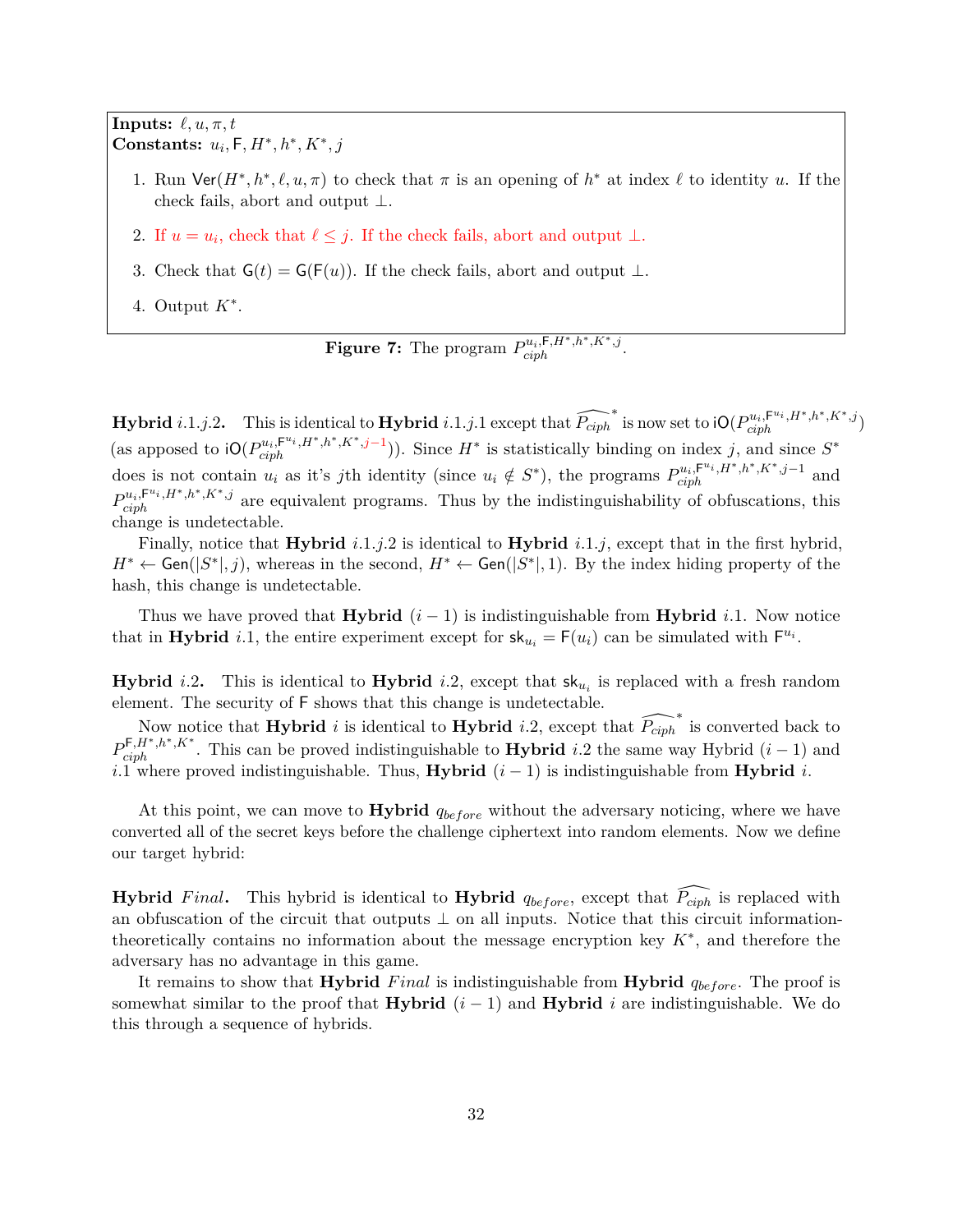<span id="page-32-0"></span>**Inputs:**  $\ell, u, \pi, t$ **Constants:** *j,* F*, H*<sup>∗</sup> *, h*<sup>∗</sup> *, K*<sup>∗</sup>

- 1. Run  $\text{Ver}(H^*, h^*, \ell, u, \pi)$  to check that  $\pi$  is an opening of  $h^*$  at index  $\ell$  to identity *u*. If the check fails, abort and output  $\perp$ .
- 2. If  $\ell \leq j$ , abort and output  $\bot$ .
- 3. Check that  $G(t) = G(F(u))$ . If the check fails, abort and output  $\perp$ .
- 4. Output *K*<sup>∗</sup> .

**Figure 8:** The program 
$$
P_{ciph}^{j,\mathsf{F},H^*,h^*,K^*}
$$
.

**Hybrid** Final.j. for  $j = 0, ..., |S|$ . In this hybrid,  $\widehat{P_{ciph}}$  is replaced by  $\text{iO}(P_{ciph}^{j, \text{F}, H^*, K^*})$  where  $P_{ciph}^{j, \mathsf{F}, H^*, h^*, K^*}$  is the program in Figure [8.](#page-32-0)

Notice that if  $j = 0$ , then  $P_{ciph}^{\mathsf{F},H^*,h^*,K^*,0}$  is equivalent to  $P_{ciph}^{\mathsf{F},H^*,h^*,K^*}$ , and by IO, we have that **Hybrid** *Final.*0 is indistinguishable from **Hybrid**  $q_{before}$ . Also, if  $j = |S|$ , then  $P_{ciph}^{F,H^*,h^*,K^*,|S|}$  is equivalent to the circuit that always outputs ⊥, and so by IO, we have that **Hybrid** *Final.*|*S*| is indistinguishable from **Hybrid** *Final*.

Therefore, it remains to show that **Hybrid**  $Final$ , *j* is indistinguishable from **Hybrid**  $Final$ . 1). We do this through several more intermediate hybrids.

**Hybrid** *Final.j.*1. This is identical to **Hybrid** *Final.j*, except that  $H^* \leftarrow$  Gen( $|S|, j$ ). The index hiding property of  $H^*$  shows that this change is undetectable.

**Hybrid** *Final.j.*2. This is identical to **Hybrid** *Final.j.1*, except that  $\widehat{P_{ciph}}$  is replaced with  $i\mathsf{O}(P_{ciph}^{j,u_j,y,\mathsf{F}^{u_j},H^*,h^*,K^*})$  where  $u_j$  is the jth identity in  $S^*$ ,  $y = \mathsf{G}(\mathsf{F}(u_j))$ , and  $P_{ciph}^{j,u_j,y,\mathsf{F}^{u_j},H^*,h^*,K^*}$  is the program given in Figure [9.](#page-33-1)

 $P_{ciph}^{j,u_j,y,\mathsf{F}^{u_j},H^*,h^*,K^*}$  and  $P_{ciph}^{j-1,\mathsf{F},H^*,h^*,K^*}$  only act differently in the  $\ell = j$  case. If  $u \neq u_j$ , then since  $H^*$  is statistically binding at position *j* and  $S^*$  has  $u_j$  at position *j*,  $P_{ciph}^{j-1,F,H^*,h^*,K^*}$  would have aborted. In the case where  $u = u_j$ , then  $P_{ciph}^{j-1,\mathsf{F},H^*,h^*,K^*}$  would have checked that  $\mathsf{G}(t)$  =  $G(F(u_i)) = y$ . Thus, the two programs have identical behavior, and IO shows that **Hybrid** *Final.j.*2 is indistinguishable from **Hybrid** *Final.j.*1.

Write  $y = G(x)$  where  $x = F(u_i)$ . Notice that the entire experiment in **Hybrid** *Final.j.2*, except for computing x, can be simulated with  $F^{u_j}$ .

**Hybrid** *Final.j.*3 This hybrid is identical to **Hybrid** *Final.j.*2 except that  $y = G(x)$  for a random *x*. The security of F shows that this change is undetectable.

**Hybrid** *F inal.j.*4 This hybrid is identical to **Hybrid** *F inal.j.*3, except that *y* is chosen uniformly at random. The security of G shows that this change is undetectable.

At this point, since G is expanding, *y* is, with high probability, not in the image space of G.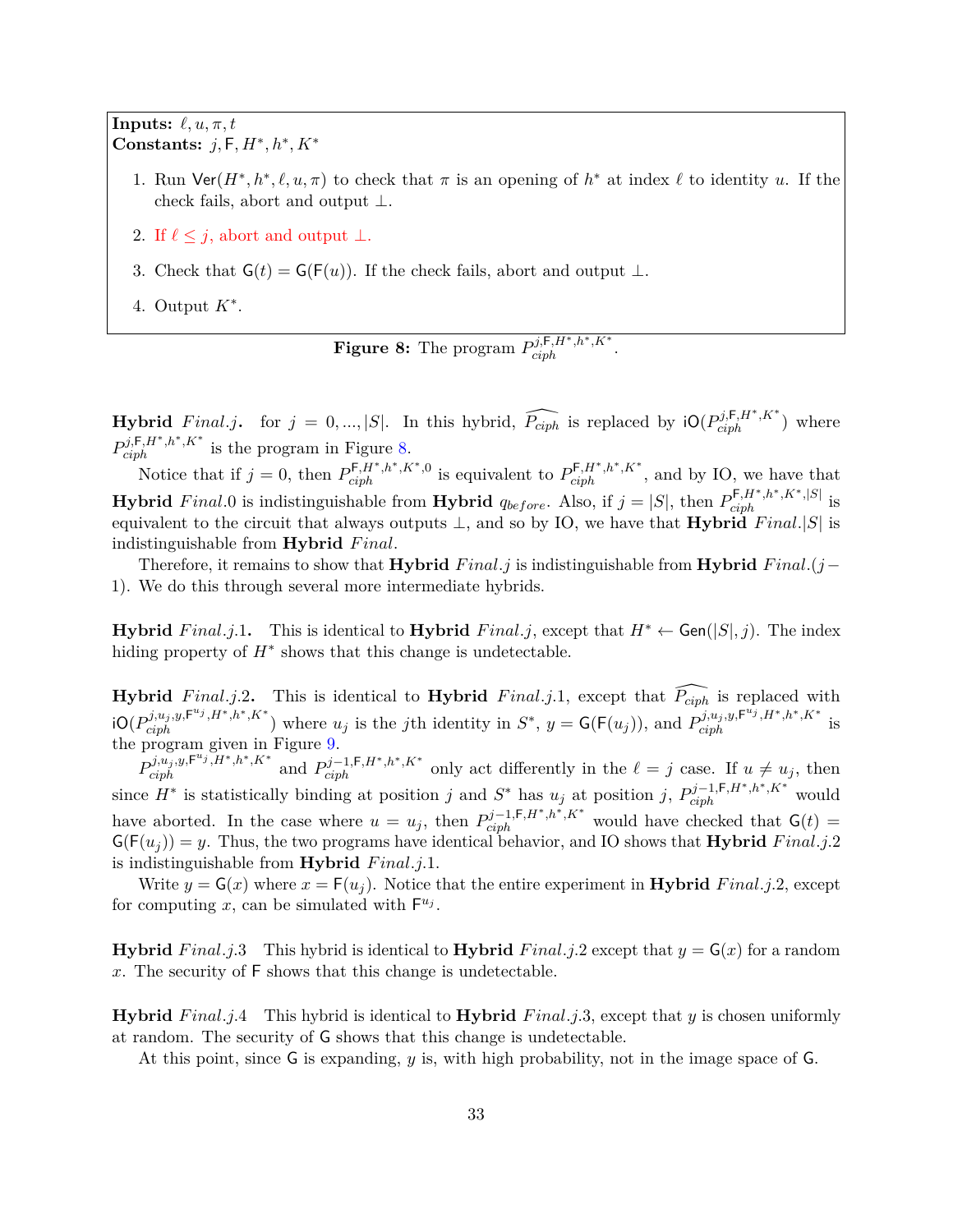<span id="page-33-1"></span>**Inputs:**  $\ell, u, \pi, t$ **Constants:**  $j, u_j, y, F^{u_j}, H^*, h^*, K^*$ 

- 1. Run  $\text{Ver}(H^*, h^*, \ell, u, \pi)$  to check that  $\pi$  is an opening of  $h^*$  at index  $\ell$  to identity *u*. If the check fails, abort and output ⊥.
- 2. If  $\ell \leq j 1$ , abort and output  $\bot$ .
- 3. If  $\ell = j$ , then:
	- (a) If  $u \neq u_j$ , abort and output  $\perp$ .
	- (b) If  $u = u_j$ , then check that  $G(t) = y$ . If not, abort and output ⊥.
- 4. If  $\ell > j$ , check that  $G(t) = G(F(u))$ . If the check fails, abort and output ⊥.
- 5. Output  $K^*$ .

**Figure 9:** The program 
$$
P_{ciph}^{j,u_j,y,\mathsf{F}^{u_j},H^*,h^*,K^*}
$$
.

**Hybrid** *Final.j.*5 This hybrid is identical to **Hybrid** *Final.j.*4, except that  $\widehat{P_{ciph}}$  is replaced with  $i\mathsf{O}(P_{ciph}^{j,\mathsf{F},H^*,h^*,K^*})$ . Since y is not in the image space of G, the program  $P_{ciph}^{j,u_j,y,\mathsf{F}^{u_j},H^*,h^*,K^*}$  aborts whenever  $\ell = j$ , and therefore  $P_{ciph}^{j,u_j,y,\mathsf{F}^{u_j},H^*,h^*,K^*}$  and  $P_{ciph}^{j,\mathsf{F},H^*,h^*,K^*}$  are equivalent programs. Thus this change is undetectable.

Finally, notice that **Hybrid** *Final.j* is identical to **Hybrid** *Final.j.*5, except that  $H^* \leftarrow$ Gen( $|S|$ , 1). The index hiding of  $H^*$  shows that these hybrids are indistinguishable. Thus **Hybrid** *Final.j* is indistinguishable from  $Final.(j - 1)$ .

To summarize, we have gradually moved to a situation where the ciphertext contains no information about the message encryption key *K*<sup>∗</sup> . All these changes were undetectable to the adversary, and the adversary has advantage zero in the final setting. Therefore, the adversary's advantage in the actual security experiment must have been negligible.

 $\Box$ 

#### <span id="page-33-0"></span>**4.4 Making Decryption Statistically Independent**

In order to use our conversion to CCA security described in Section [5,](#page-34-0) we need our decryption procedure to have outputs that are statistically independent of the secret key used. We can assume the secret keys are well-formed, but this property must hold for any possible ciphertext, even malformed ones. Since our ciphertexts are obfuscated programs, it is fairly easy for the adversary to create malformed ciphertexts. Therefore, we need a way for the adversary to prove that the ciphertext is generated correctly. It is straightforward to use non-interactive zero knowledge (NIZK) proofs to achieve this goal. Essentially, the key generation procedure also outputs a common reference string for a statistically sound NIZK. The encrypter then proves that his ciphertext is generated correctly. The soundness of the NIZK shows that the ciphertext is correctly generated. Once we guarantee that all ciphertexts are correctly formed, the statistically independent decryption follows from the correctness of the scheme.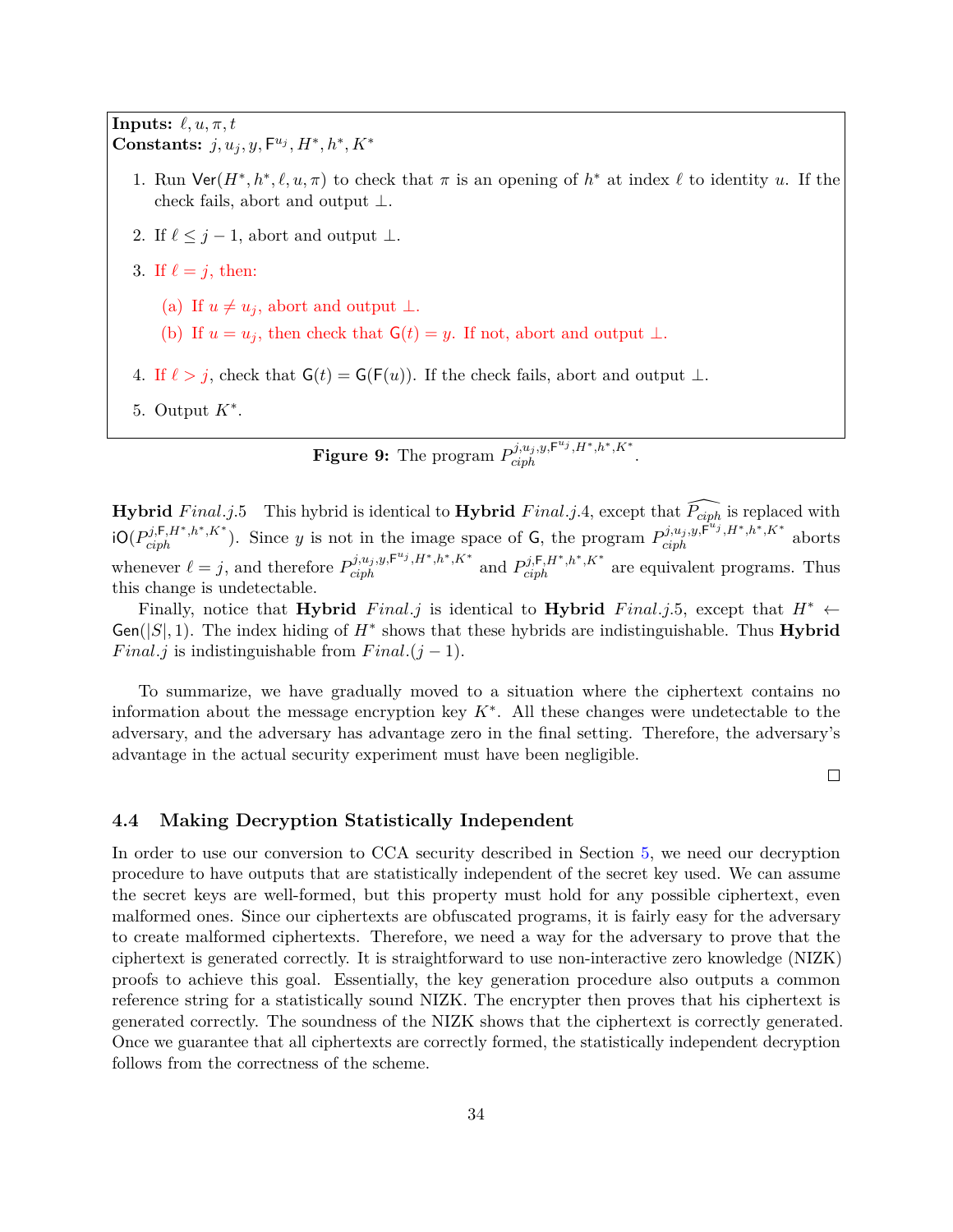# <span id="page-34-0"></span>**5 Boosting to CCA Security**

In this section, we show how to transform our schemes into CCA-secure broadcast scheme. More generally, we show how to transform any broadcast scheme with statistically-independent decryption into a CCA-secure broadcast scheme.

<span id="page-34-1"></span>**Construction 5.1.** Let the tuple (Setup', Enc', KeyGen', Dec') be a broadcast encryption scheme. Let the tuple (Gen*,*sign*,* Ver) be a strongly unforgeable one-time signature scheme with *w*-bit verification keys.

- Setup $(\mathcal{ID})$  = Setup' $(\mathcal{ID}' = \mathcal{ID} \cup \{u_{i,b}\}_{i \in [w], b \in \{0,1\}})$ . That is, the identity space of the underlying CPA-secure broadcast scheme consists of "real" identities for the derived scheme, and 2*w* special identities  $u_{i,b}$ .
- KeyGen $(msk, u)$  = KeyGen<sup>'</sup> $(msk, u)$
- Enc(Params, S): Run (vk, sk) ← Gen(). Let  $S' = S \cup \{u_{i,\forall k_i}\}_{i \in [k]}$ . That is, use the bits of vk to select half of the  $u_{i,b}$ , and add those to *S*. Run  $(Hdr', K) \leftarrow Enc'(Parameters, S')$  and  $\sigma \leftarrow$  sign(sk, (*S*, Hdr')). Output (Hdr = (Hdr', vk,  $\sigma$ ), *K*).
- Dec(Params,  $u$ , sk<sub>u</sub>,  $S$ , (Hdr', vk,  $\sigma$ )): Check that Ver(vk,  $(S, Hdr')$ ,  $\sigma$ ) accepts, and if not output ⊥. Otherwise, use vk to construct *S'* as above. Then run  $K' \leftarrow \text{Dec}'(\text{Params}, u, \text{sk}_u, S', \text{Hdr}').$

**Correctness.** The correctness of the scheme follows immediately from the correctness of the underlying scheme and the fact that  $S \subseteq S'$ .

**Parameter Sizes.** 2*w* identities are added to the identity space and *w* recipients are added, where *w* is related to the security parameter (namely, *w* is independent of the size of the identity-space  $\mathcal{ID}$ ). For non-identity-based schemes (where  $\mathcal{ID}$  is polynomial in size) the number of possible identities is still polynomial, so this conversion can be used with such schemes. Since all system parameters already grow with the security parameter, the cost of this conversion is absorbed into terms involving the security parameter. Thus the asymptotics of the scheme are not significantly affected. Furthermore, when the number of recipients is far larger than the security parameter (which is the interesting domain for broadcast encryption), the overhead for this conversion is minimal.

**Security.** We now prove the security of our scheme. The idea behind the proof is simple: the reduction will choose (vk<sup>\*</sup>, sk<sup>\*</sup>) ← Gen() for the challenge ciphertext, and obtain the secret keys for users  $u_{i,1-\mathsf{vk}_i}$ . Now during any decryption query targeting user  $u$ , if  $\mathsf{vk} \neq \mathsf{vk}^*$ , the reduction will be able to decrypt the ciphertext using one of its secret keys. The statistical independence of decryption insures that the result "looks" like it was decrypted using *u*, even though the reduction may not have the secret key for  $u$ . If  $vk = vk^*$ , and the ciphertext is not equal to the challenge ciphertext, then the ciphertext query constitutes a forgery for the signature scheme. Thus, our reduction will be able to either respond to the decryption queries, or break the signature scheme.

**Theorem 5.2.** *Let* (Setup', Enc', KeyGen', Dec') *be an adaptively (resp. semi-statically, statically) CPA secure broadcast scheme with statistically independent decryption. Let* (Gen*,*sign*,* Ver) *be a strongly one-time secure signature scheme. Then Construction [5.1](#page-34-1) is adaptively (resp. semi-statically, statically) CCA secure.*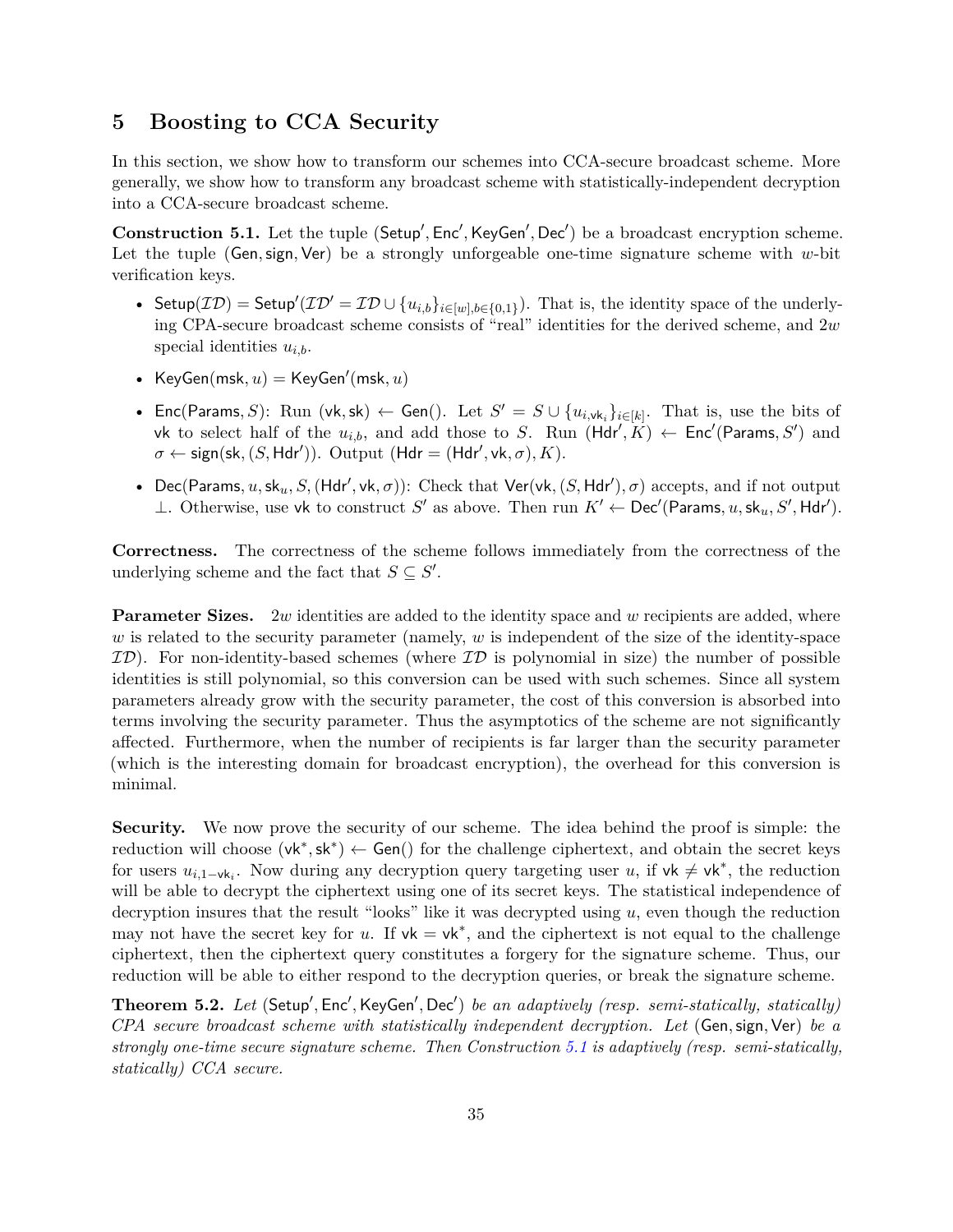**Proof**. We prove the adaptive case, the other cases being similar. Let A be an adaptive CCA security adversary for Construction [5.1.](#page-34-1) We prove security though a sequence of games:

Game 0. This corresponds to the real security game. We can assume that  $(vk^*, sk^*)$  for the challenge ciphertext are chosen at the start of the game. Let  $\epsilon = \epsilon_0$  be the advantage of A in this game.

**Game 1.** In this game, if the challenger ever receives a decryption query with  $vk = vk^*$ , it outputs a random bit and aborts. Let  $\epsilon_1$  be the advantage of A in **Game 1**. If the adversary is able to query on a ciphertext with  $vk = vk^*$  that is different from the challenge ciphertext, it must have forged a new signature relative to vk<sup>∗</sup> . Therefore, such an adversary can be used to break the one-time security of (Gen, sign, Ver). The security of (Gen, sign, Ver) then shows that  $\epsilon_1$  is negligibly close to  $\epsilon_0$ .

Game 2. In this game, the challenger runs  $sk_i$  ← KeyGen(msk,  $u_{i,1-vk_i^*}$ ) for  $i \in [w]$  after generating the scheme parameters. Now, in every decryption query with verification key vk, since vk  $\neq$  vk<sup>\*</sup>, there is some *i* such that  $vk_i = 1 - vk_i^*$ . The challenger uses then  $sk_i$  to decrypt the underlying header Hdr' instead of the secret key for the user specified by the adversary. Let  $\epsilon_2$  be the advantage of A in **Game 2**. The statistical independence of decryption implies that this change is undetectable to A. Therefore,  $\epsilon_2$  is negligibly close to  $\epsilon_1$ .

Observe that in **Game 2**, the challenger never computes a secret key for users  $u_{i,\mathsf{vk}_i^*}$  (by the definition of **Game 2**) or users  $u \notin S^*$  (since such secret key queries are not allowed in the security game). Moreover, the challenge query yields and encryption to the set  $S' = S^* \cup \{u_{i,\mathsf{vk}_i^*}\}_{i \in [w]}$ . Since the challenger never computes any secret key for users in  $S'$ , the challenger and adversary  $\mathcal A$  can be used to break the CPA security of (Setup, KeyGen, Enc, Dec) with advantage  $\epsilon_2$ , which must therefore be negligible. Thus  $\epsilon = \epsilon_0$  is negligible as well, as desired.  $\Box$ 

# **Acknowledgments**

We would like to thank Daniel Wichs for helpful discussions regarding the used of somewhere statistically binding hash functions. This work was supported by the DARPA PROCEED program. Any opinions, findings and conclusions or recommendations expressed in this material are those of the author(s) and do not necessarily reflect the views of DARPA.

# **References**

- <span id="page-35-0"></span>[ABG+13] Prabhanjan Ananth, Dan Boneh, Sanjam Garg, Amit Sahai, and Mark Zhandry. Differing-inputs obfuscation and applications. Cryptology ePrint Archive, Report 2013/689, 2013. <http://eprint.iacr.org/2013/689>.
- <span id="page-35-1"></span>[ABSV14] Prabhanjan Ananth, Zvika Brakerski, Gil Segev, and Vinod Vaikuntanathan. The trojan method in functional encryption: From selective to adaptive security, generically. Cryptology ePrint Archive, Report 2014/917, 2014. [http://eprint.iacr.org/2014/](http://eprint.iacr.org/2014/917) [917](http://eprint.iacr.org/2014/917).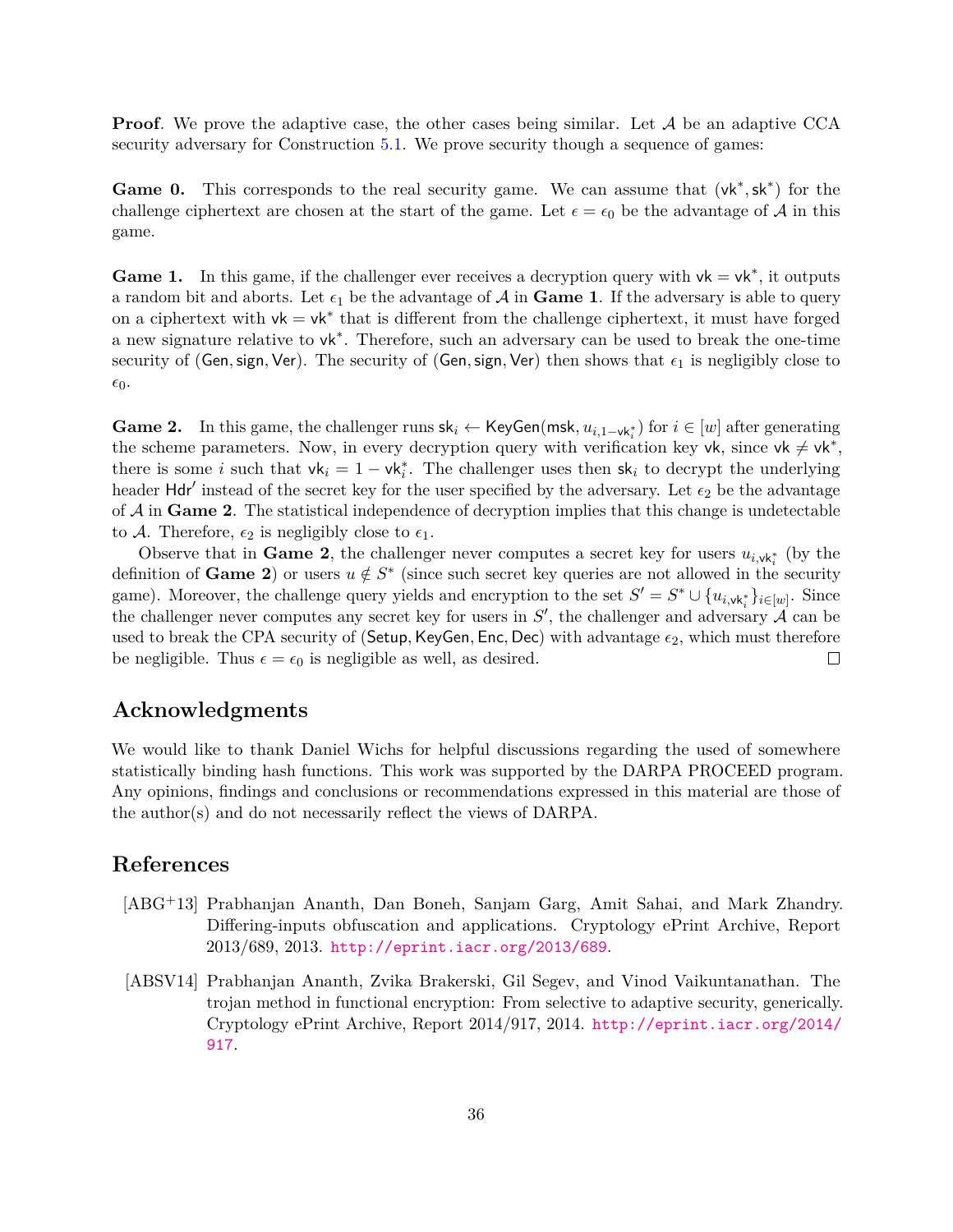- <span id="page-36-9"></span><span id="page-36-5"></span>[AGIS14] Prabhanjan Ananth, Divya Gupta, Yuval Ishai, and Amit Sahai. Optimizing obfuscation: Avoiding barrington's theorem. Cryptology ePrint Archive, Report 2014/222, 2014. <http://eprint.iacr.org/2014/222>.
	- [Att14] Nuttapong Attrapadung. Dual system encryption via doubly selective security: Framework, fully secure functional encryption for regular languages, and more. In Phong Q. Nguyen and Elisabeth Oswald, editors, *Advances in Cryptology – EUROCRYPT 2014*, volume 8441 of *Lecture Notes in Computer Science*, pages 557–577, Copenhagen, Denmark, May 11–15, 2014. Springer, Berlin, Germany.
- <span id="page-36-7"></span><span id="page-36-6"></span>[BCHK07] Dan Boneh, Ran Canetti, Shai Halevi, and Jonathan Katz. Chosen-ciphertext security from identity-based encryption. *SIAM Journal on Computing*, 36(5):1301–1328, 2007.
	- [BCP14] Elette Boyle, Kai-Min Chung, and Rafael Pass. On extractability obfuscation. In Yehuda Lindell, editor, *TCC 2014: 11th Theory of Cryptography Conference*, volume 8349 of *Lecture Notes in Computer Science*, pages 52–73, San Diego, CA, USA, February 24–26, 2014. Springer, Berlin, Germany.
- <span id="page-36-4"></span>[BGI+01] Boaz Barak, Oded Goldreich, Russell Impagliazzo, Steven Rudich, Amit Sahai, Salil P. Vadhan, and Ke Yang. On the (im)possibility of obfuscating programs. In Joe Kilian, editor, *Advances in Cryptology – CRYPTO 2001*, volume 2139 of *Lecture Notes in Computer Science*, pages 1–18, Santa Barbara, CA, USA, August 19–23, 2001. Springer, Berlin, Germany.
- <span id="page-36-1"></span><span id="page-36-0"></span>[BGW05] Dan Boneh, Craig Gentry, and Brent Waters. Collusion resistant broadcast encryption with short ciphertexts and private keys. In Victor Shoup, editor, *Advances in Cryptology – CRYPTO 2005*, volume 3621 of *Lecture Notes in Computer Science*, pages 258–275, Santa Barbara, CA, USA, August 14–18, 2005. Springer, Berlin, Germany.
	- [BS02] Dan Boneh and Alice Silverberg. Applications of multilinear forms to cryptography. Cryptology ePrint Archive, Report 2002/080, 2002. [http://eprint.iacr.org/2002/](http://eprint.iacr.org/2002/080) [080](http://eprint.iacr.org/2002/080).
	- [BW13] Dan Boneh and Brent Waters. Constrained pseudorandom functions and their applications. In Kazue Sako and Palash Sarkar, editors, *Advances in Cryptology – ASI-ACRYPT 2013, Part II*, volume 8270 of *Lecture Notes in Computer Science*, pages 280–300, Bengalore, India, December 1–5, 2013. Springer, Berlin, Germany.
- <span id="page-36-3"></span><span id="page-36-2"></span>[BWZ14a] Dan Boneh, Brent Waters, and Mark Zhandry. Low overhead broadcast encryption from multilinear maps. In Juan A. Garay and Rosario Gennaro, editors, *Advances in Cryptology – CRYPTO 2014, Part I*, volume 8616 of *Lecture Notes in Computer Science*, pages 206–223, Santa Barbara, CA, USA, August 17–21, 2014. Springer, Berlin, Germany.
- <span id="page-36-8"></span>[BWZ14b] Dan Boneh, David J. Wu, and Joe Zimmerman. Immunizing multilinear maps against zeroizing attacks. Cryptology ePrint Archive, Report 2014/930, 2014. [http://eprint.](http://eprint.iacr.org/2014/930) [iacr.org/2014/930](http://eprint.iacr.org/2014/930).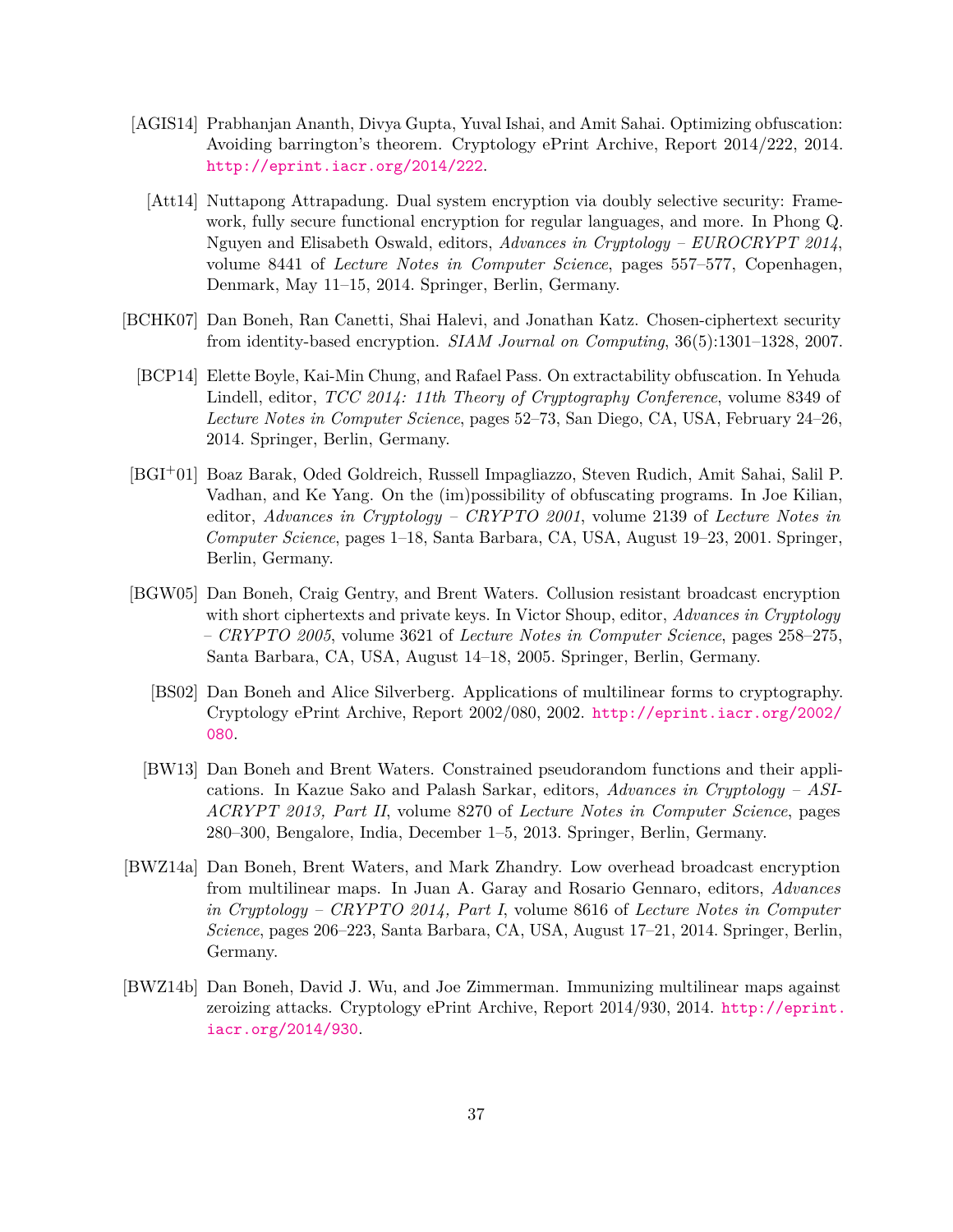- <span id="page-37-4"></span>[BZ14] Dan Boneh and Mark Zhandry. Multiparty key exchange, efficient traitor tracing, and more from indistinguishability obfuscation. In Juan A. Garay and Rosario Gennaro, editors, *Advances in Cryptology – CRYPTO 2014, Part I*, volume 8616 of *Lecture Notes in Computer Science*, pages 480–499, Santa Barbara, CA, USA, August 17–21, 2014. Springer, Berlin, Germany.
- <span id="page-37-9"></span><span id="page-37-8"></span><span id="page-37-7"></span><span id="page-37-6"></span><span id="page-37-3"></span>[CHL+14] Jung Hee Cheon, Kyoohyung Han, Changmin Lee, Hansol Ryu, and Damien Stehlé. Cryptanalysis of the multilinear map over the integers. Cryptology ePrint Archive, Report 2014/906, 2014. <http://eprint.iacr.org/2014/906>.
	- [CLT13] Jean-Sébastien Coron, Tancrède Lepoint, and Mehdi Tibouchi. Practical multilinear maps over the integers. In Ran Canetti and Juan A. Garay, editors, *Advances in Cryptology – CRYPTO 2013, Part I*, volume 8042 of *Lecture Notes in Computer Science*, pages 476–493, Santa Barbara, CA, USA, August 18–22, 2013. Springer, Berlin, Germany.
	- [CLT14] Jean-Sebastien Coron, Tancrede Lepoint, and Mehdi Tibouchi. Cryptanalysis of two candidate fixes of multilinear maps over the integers. Cryptology ePrint Archive, Report 2014/975, 2014. <http://eprint.iacr.org/2014/975>.
	- [CLT15] Jean-Sebastien Coron, Tancrede Lepoint, and Mehdi Tibouchi. New multilinear maps over the integers. Cryptology ePrint Archive, Report 2015/162, 2015. [http:](http://eprint.iacr.org/) [//eprint.iacr.org/](http://eprint.iacr.org/).
	- [Del07] Cécile Delerablée. Identity-based broadcast encryption with constant size ciphertexts and private keys. In Kaoru Kurosawa, editor, *Advances in Cryptology – ASI-ACRYPT 2007*, volume 4833 of *Lecture Notes in Computer Science*, pages 200–215, Kuching, Malaysia, December 2–6, 2007. Springer, Berlin, Germany.
	- [DPP07] Cécile Delerablée, Pascal Paillier, and David Pointcheval. Fully collusion secure dynamic broadcast encryption with constant-size ciphertexts or decryption keys. In Tsuyoshi Takagi, Tatsuaki Okamoto, Eiji Okamoto, and Takeshi Okamoto, editors, *PAIRING 2007: 1st International Conference on Pairing-based Cryptography*, volume 4575 of *Lecture Notes in Computer Science*, pages 39–59, Tokyo, Japan, July 2–4, 2007. Springer, Berlin, Germany.
	- [FN93] Amos Fiat and Moni Naor. Broadcast encryption. In Douglas R. Stinson, editor, *Advances in Cryptology – CRYPTO'93*, volume 773 of *Lecture Notes in Computer Science*, pages 480–491, Santa Barbara, CA, USA, August 22–26, 1993. Springer, Berlin, Germany.
- <span id="page-37-2"></span><span id="page-37-1"></span><span id="page-37-0"></span>[GGH13a] Sanjam Garg, Craig Gentry, and Shai Halevi. Candidate multilinear maps from ideal lattices. In Thomas Johansson and Phong Q. Nguyen, editors, *Advances in Cryptology – EUROCRYPT 2013*, volume 7881 of *Lecture Notes in Computer Science*, pages 1–17, Athens, Greece, May 26–30, 2013. Springer, Berlin, Germany.
- <span id="page-37-5"></span>[GGH+13b] Sanjam Garg, Craig Gentry, Shai Halevi, Mariana Raykova, Amit Sahai, and Brent Waters. Candidate indistinguishability obfuscation and functional encryption for all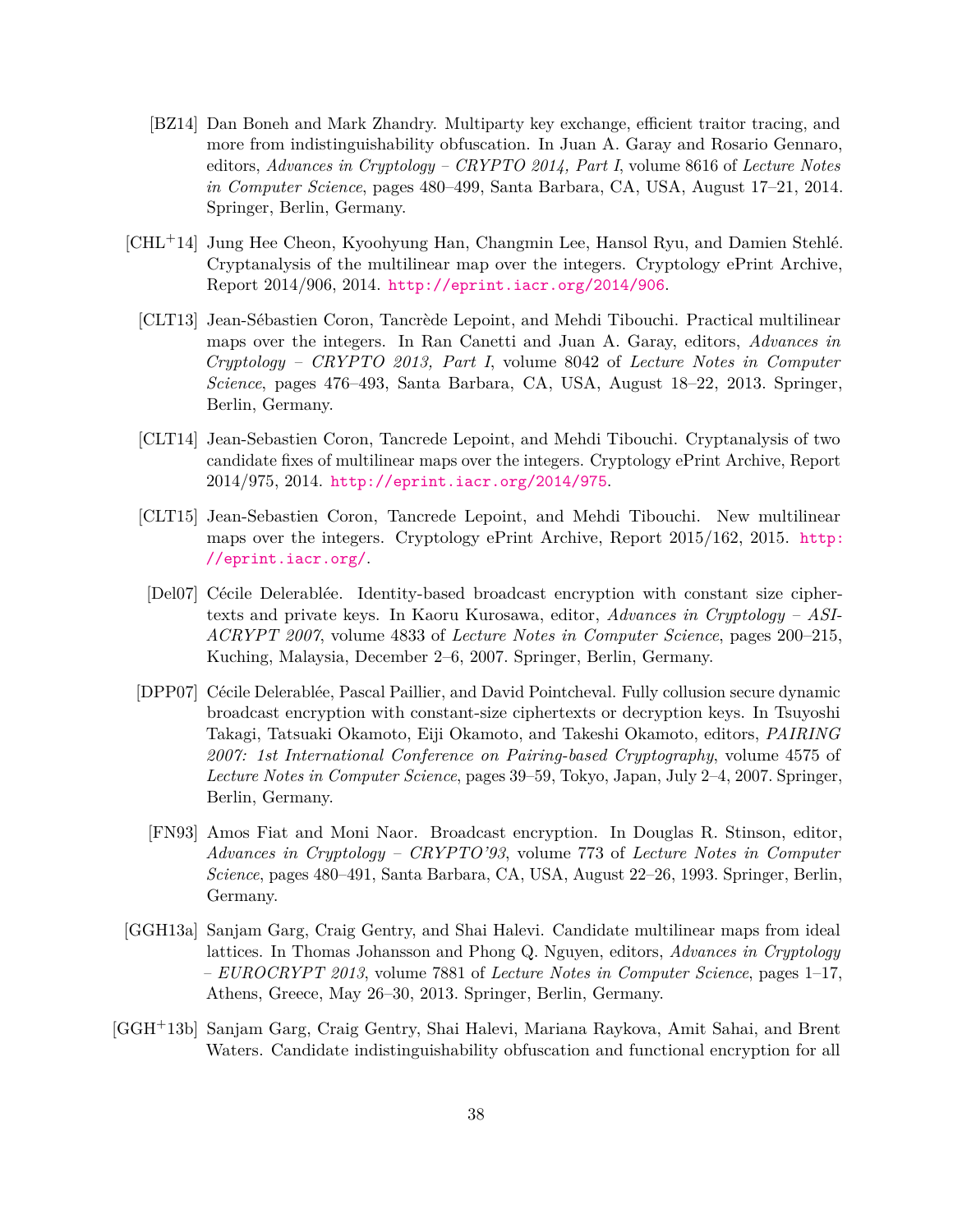circuits. In *54th Annual Symposium on Foundations of Computer Science*, pages 40–49, Berkeley, CA, USA, October 26–29, 2013. IEEE Computer Society Press.

- <span id="page-38-1"></span>[GGH14] Craig Gentry, Sergey Gorbunov, and Shai Halevi. Graph-induced multilinear maps from lattices. Cryptology ePrint Archive, Report 2014/645, 2014. [http://eprint.](http://eprint.iacr.org/2014/645) [iacr.org/2014/645](http://eprint.iacr.org/2014/645).
- <span id="page-38-2"></span>[GGHW14] Sanjam Garg, Craig Gentry, Shai Halevi, and Daniel Wichs. On the implausibility of differing-inputs obfuscation and extractable witness encryption with auxiliary input. In Juan A. Garay and Rosario Gennaro, editors, *Advances in Cryptology – CRYPTO 2014, Part I*, volume 8616 of *Lecture Notes in Computer Science*, pages 518–535, Santa Barbara, CA, USA, August 17–21, 2014. Springer, Berlin, Germany.
- <span id="page-38-5"></span>[GGHZ14a] Sanjam Garg, Craig Gentry, Shai Halevi, and Mark Zhandry. Fully secure attribute based encryption from multilinear maps. Cryptology ePrint Archive, Report 2014/622, 2014. <http://eprint.iacr.org/2014/622>.
- <span id="page-38-3"></span>[GGHZ14b] Sanjam Garg, Craig Gentry, Shai Halevi, and Mark Zhandry. Fully secure functional encryption without obfuscation. Cryptology ePrint Archive, Report 2014/666, 2014. <http://eprint.iacr.org/2014/666>.
	- [GGM86] Oded Goldreich, Shafi Goldwasser, and Silvio Micali. How to construct random functions. *Journal of the ACM*, 33(4):792–807, October 1986.
- <span id="page-38-9"></span><span id="page-38-8"></span><span id="page-38-6"></span>[GHMS14] Craig Gentry, Shai Halevi, Hemanta K. Maji, and Amit Sahai. Zeroizing without zeroes: Cryptanalyzing multilinear maps without encodings of zero. Cryptology ePrint Archive, Report 2014/929, 2014. <http://eprint.iacr.org/2014/929>.
	- [GLW14] Craig Gentry, Allison B. Lewko, and Brent Waters. Witness encryption from instance independent assumptions. In Juan A. Garay and Rosario Gennaro, editors, *Advances in Cryptology – CRYPTO 2014, Part I*, volume 8616 of *Lecture Notes in Computer Science*, pages 426–443, Santa Barbara, CA, USA, August 17–21, 2014. Springer, Berlin, Germany.
	- [GW09] Craig Gentry and Brent Waters. Adaptive security in broadcast encryption systems (with short ciphertexts). In Antoine Joux, editor, *Advances in Cryptology – EURO-CRYPT 2009*, volume 5479 of *Lecture Notes in Computer Science*, pages 171–188, Cologne, Germany, April 26–30, 2009. Springer, Berlin, Germany.
	- [HW14] Pavel Hubacek and Daniel Wichs. On the communication complexity of secure function evaluation with long output. Cryptology ePrint Archive, Report 2014/669, 2014. <http://eprint.iacr.org/2014/669>.
- <span id="page-38-7"></span><span id="page-38-4"></span><span id="page-38-0"></span>[LOS+10] Allison B. Lewko, Tatsuaki Okamoto, Amit Sahai, Katsuyuki Takashima, and Brent Waters. Fully secure functional encryption: Attribute-based encryption and (hierarchical) inner product encryption. In Henri Gilbert, editor, *Advances in Cryptology – EUROCRYPT 2010*, volume 6110 of *Lecture Notes in Computer Science*, pages 62–91, French Riviera, May 30 – June 3, 2010. Springer, Berlin, Germany.